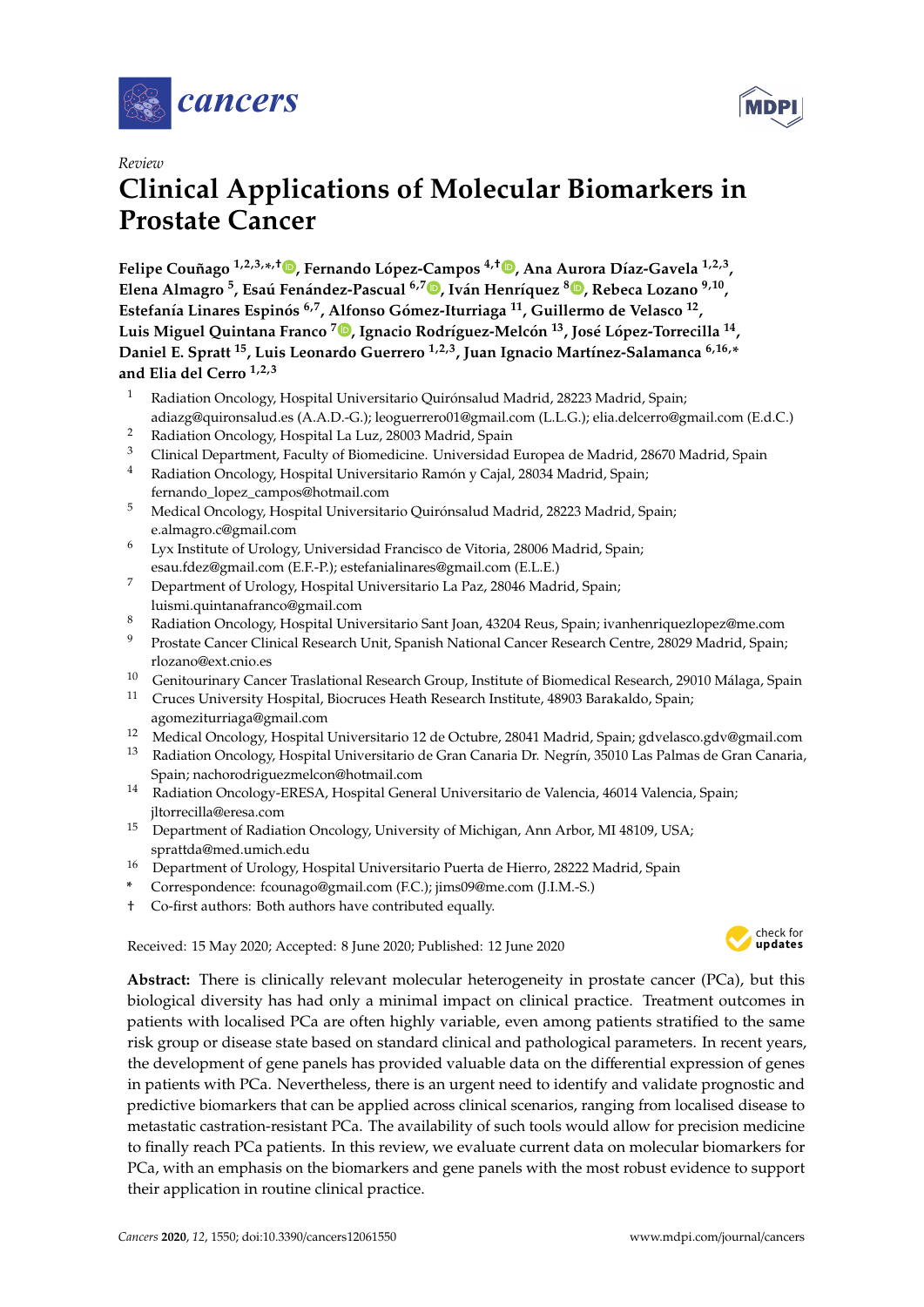**Keywords:** biomarkers; DNA repair; gene panels; genetic testing; germline mutation; precision medicine; prostate cancer; prostate genomics

# **1. Introduction**

Prostate cancer (PCa) is the most common cancer in men—accounting for 19% of all cancers in males—and the second leading cause of cancer-specific mortality in this population [\[1\]](#page-15-0). The introduction of prostate-specific antigen (PSA) testing and screening in the late 1980s doubled the incidence of PCa, which in turn reduced PCa-specific mortality rates [\[2](#page-15-1)[–4\]](#page-15-2). However, routine PSA testing led to overdiagnosis and perhaps also overtreatment, particularly prostate biopsies [\[5\]](#page-15-3). The widespread use of diagnostic biopsies—a highly invasive procedure associated with a non-negligible increase in morbidity and mortality—has increased the diagnosis of clinically-insignificant PCa [\[6\]](#page-15-4). Given these circumstances, the main question surrounding the optimal management of PCa is not the selection of the most appropriate active treatment, but rather the diagnostic process itself, particularly due to the low specificity of PSA tests. Consequently, new biomarkers are needed to better optimise the diagnosis of PCa, which would help to avoid unnecessary biopsies while simultaneously increasing the probability of a positive biopsy. In turn, this would increase the proportion of biopsied patients diagnosed with clinically-significant PCa.

Once a patient has been diagnosed with PCa, their disease is commonly classified according to clinical and pathological criteria (e.g., the National Comprehensive Cancer Network (NCCN), D'Amico, AJCC Cancer Staging) [\[7](#page-15-5)[–9\]](#page-15-6), which stratify patients into risk groups. These systems are largely based on intrinsic characteristics of the tumour (e.g., Gleason score; GS), clinical parameters such as tumour stage (TNM), and pre-treatment prostate-specific antigen (PSA) values. Although these stratification systems provide important prognostic information about the expected behaviour of the tumour, the clinical reality is that the performance of these prognostic systems is suboptimal in discriminating biologically aggressive tumours. Thus, some cancers currently classified as "intermediate" risk are actually more aggressive than "high" risk tumors, thus leading to both over- and under-treatment.

In addition to changes pertaining to diagnosis and prognosis, true personalised medicine guided by predictive biomarkers is largely absent in the current clinical management of PCa. At present, the optimal application and combination of the available treatments—active surveillance, surgery, radiotherapy, androgen-deprivation therapy (ADT), next-generation androgen receptor signalling inhibitors (ARSI), chemotherapy, immunotherapy, etc.—is not clear. Given the complexity of therapeutic decision-making in these patients, we need to determine which patients are most likely to benefit from a given treatment, establish the optimal sequence of treatments, and enrol appropriate and selected patients in clinical trials involving targeted therapies [\[10\]](#page-15-7).

In this context, the aim of the present review is to assess the latest scientific evidence to determine the current role and limitations of molecular biomarkers and gene panels in different clinical scenarios, including from localised, recurrent, non-metastatic castration resistant (nmCRPC), metastatic hormone sensitive (mHSPC), and metastatic castration-resistant disease (mCRPC). We also discuss the potential impact of these tests on clinical decision-making and future lines of development.

## **2. Risk Assessment Biomarkers**

# *2.1. Serum Markers*

## 2.1.1. Prostate Health Index (PHI)

The PHI combines total PSA, fPSA (free non-protein bound PSA), and p2PSA (an isoform of fPSA resulting from incomplete processing of the PSA precursor). The PHI score is calculated according √ to the following formula:  $(2pPSA/fPSA) \times \sqrt{PSA}$ , which implies that men with a higher total PSA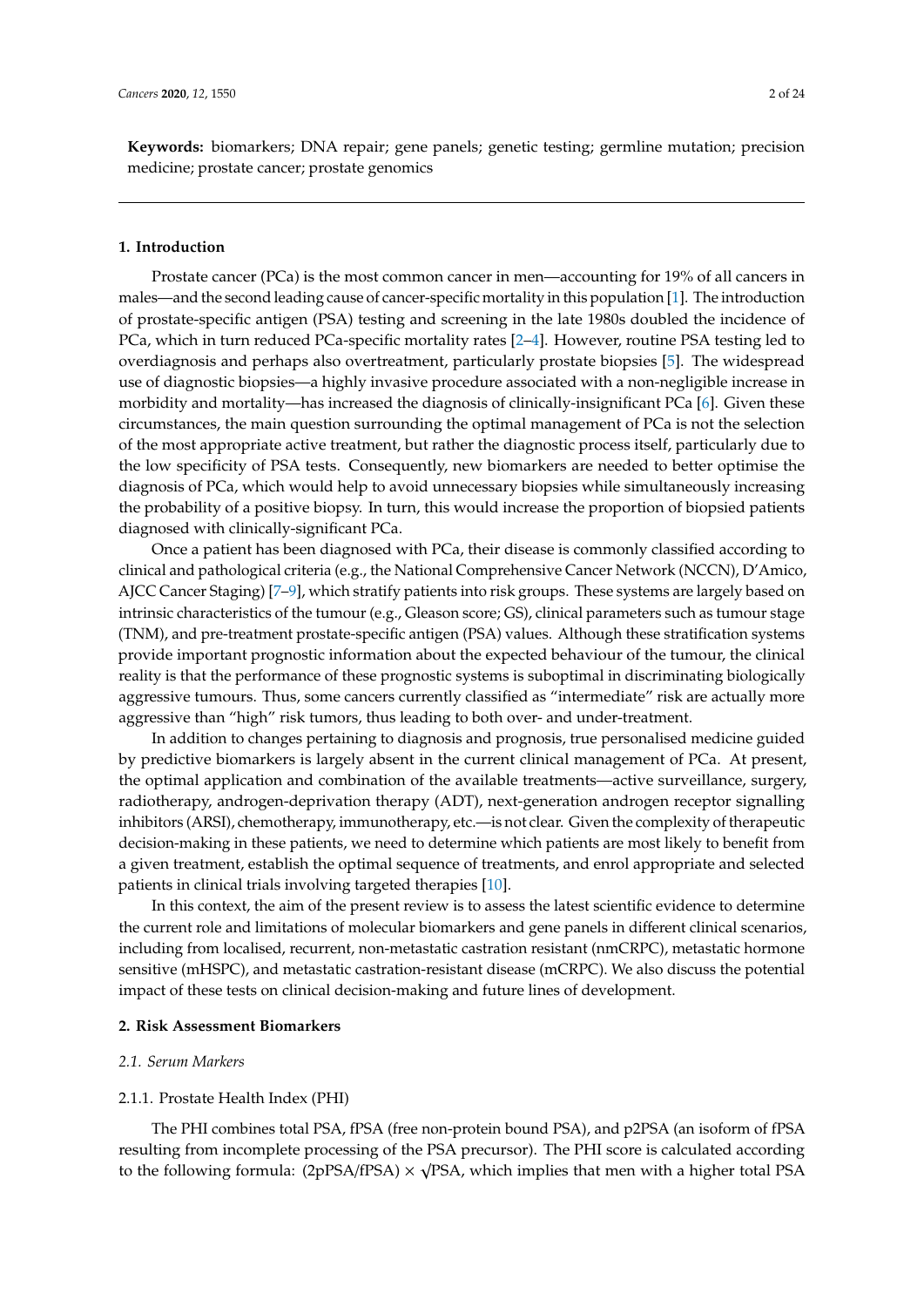and p2PSA and a lower fPSA have a higher risk of presenting clinically-significant PCa [\[11\]](#page-15-8). The PHI has been shown to improve the area under the curve (AUC) versus PSA for the detection of all prostate cancers, regardless of risk group (AUC: PHI = 0.708 vs. PSA = 0.516) and for the detection of high-grade PCa (Gleason ≥7): AUC: PHI = 0.707 vs. PSA = 0.551 [\[12\]](#page-15-9). At a PHI cut-off value ≥25, 40% of biopsies would not be performed and the diagnosis of cases of lower grade PCa ( $GS = 6$ ) would be reduced by 25%; however, the trade-off is that approximately 5% of clinically-significant cases would be missed [\[13\]](#page-15-10).

# 2.1.2. KScore

The 4Kscore incorporates both serum biomarkers (tPSA, fPSA, intact PSA, and human kallikrein 2) and clinical variables (age, digital rectal examination (DRE), and previous biopsy results) to predict the risk of high-grade PCa on the biopsy. This score has been validated for both initial and repeat biopsies [\[14\]](#page-15-11). A systematic review assessed the performance of the 4Kscore in the pre-biopsy setting, reporting a pooled AUC > 0.80 for the detection of clinically-significant prostate cancer (csPCa); importantly, that finding was highly consistent across the 11 studies (>10,000 patients) included in the review [\[15\]](#page-15-12). On average, using a 4K score cut-off of 9% to indicate a systematic biopsy could prevent 43% of biopsies, but at the cost of missing 2.4% of cases with csPCa [\[16,](#page-15-13)[17\]](#page-15-14).

Nordström et al. compared the PHI to the 4Kscore in 531 men who underwent an initial biopsy, finding that the two tests had a similar capacity to predict csPCa (AUC 0.71 vs. 0.72, respectively) [\[18\]](#page-15-15). Based on those findings, the authors concluded that these two serum biomarkers (PHI and 4Kscore) offer comparable performance.

# 2.1.3. Other Blood Based Biomarkers

The Stockholm 3 Model (S3M), based on data from the study of the same name, combines numerous serum biomarkers (PSA, free PSA, hK2, MSMB, MIC1, HOXB13), genetic polymorphisms (232 single-nucleotide polymorphisms), and clinical parameters (age, family history, previous prostate biopsy, and DRE). The S3M has been proposed to determine the indications for an initial biopsy. In the STHLM3 cohort, this model significantly outperformed all of the individual parameters in detecting csPCa (AUC 0.76) [\[19\]](#page-16-0).

# *2.2. Urinary Markers*

# 2.2.1. Prostate Cancer Antigen 3 (PCA3)

PCA3 is a gene that transcribes a long, noncoding messenger RNA (mRNA) that is overexpressed in PCa tissue and detectable in urine after DRE. The PCA3 score is calculated by measuring the concentration of PCA3 mRNA relative to PSA mRNA [\[20\]](#page-16-1). Although this marker has not been associated with csPCa, it has been shown to improve the sensitivity and specificity of second biopsies to detect all grades of PCa, with repeat biopsy indicated in patients with scores >35 [\[21\]](#page-16-2). Comparative studies have shown that the PHI is superior to the PCA3 as a predictor of csPCa on biopsy [\[22\]](#page-16-3).

#### 2.2.2. TMPRSS2-ERG Fusion Gene

The genomic rearrangement of TMPRSS2-ERG, attributable to the translocation of the TMPRSS2 chromosomal region and the ERG transcription factor belonging to the ETS family of transcription factors [\[23–](#page-16-4)[25\]](#page-16-5). TMPRSS2 is an androgen-regulated gene, located 3Mb apart on the same 21q22 chromosome. ERG is overexpressed in 40%–50% of primary prostate tumours [\[26\]](#page-16-6), with ETS gene rearrangements—mainly TMPRSS2-ERG fusion (>90% ETS rearrangements)—described in 30%–50% of patients with newly-diagnosed, untreated PCa [\[27\]](#page-16-7).

For diagnostic purposes, the TMPRSS2-ERG fusion gene can be detected in post-DRE urine samples, with a specificity of 93% and a positive predictive value (PPV) of 94% for the diagnosis of PCa, which is independent of the PCA3 value [\[28\]](#page-16-8).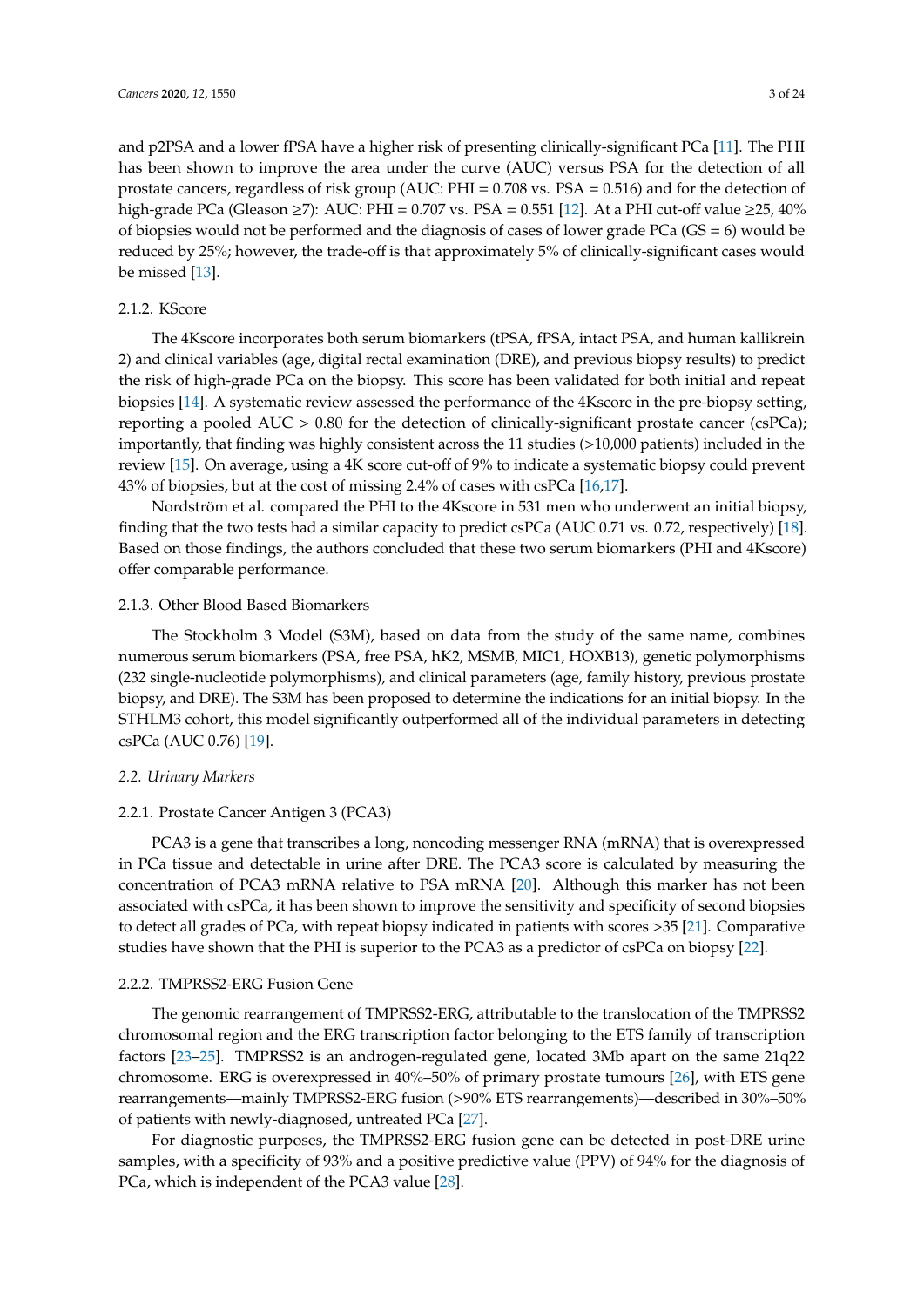# 2.2.3. MiProstate Score (MiPS)

The combination of PCA3 with TMPRSS2-ERG as a risk estimation model provides additional information to help guide decision-making for prostate biopsy. MiPS is also a promising biomarker to estimate the risk of a diagnosis of PCa [\[29\]](#page-16-9). The AUC of the MiPS is 0.88, with a sensitivity and specificity of 80% and 90%, respectively, for the detection of PCa, and an AUC of 0.772 for csPCa. The MiPS, which is based on post-DRE urine samples, can help to avoid unnecessary biopsies when used in combination with total PSA [\[30\]](#page-16-10).

# 2.2.4. SelectMDx

SelectMDx is a test designed to measure RNA levels of two genes (*DLX1* and *HOXC6*) in post-DRE urine samples. The algorithm used to calculate the SelectMDx score includes tPSA, PSA density, DRE, age, and family history, which are combined to estimate the probability of a diagnosis of PCa (all grades) and csPCa. This tool was developed by Van Neste et al. [\[31\]](#page-16-11) based on data from 519 men who underwent prostate biopsy and later validated in a cohort of 386 patients. SelectMDx was developed to improve the selection of candidates for initial prostate biopsy. The AUC value for csPCa is 0.90, with a negative predictive value (NPV) of 98%, which is superior to the base model without RNA markers and also better than the PCa prevention trial (PCPT) risk calculator. A decision curve analysis suggested that application of SelectMDx could prevent 42% of biopsies while only missing 2% of cases with csPCa [\[31\]](#page-16-11).

# 2.2.5. ExoDx Prostate Intelliscore

Exosomes and endosomes are small extracellular vesicles (EVs) (30–100 nm in size) involved in intercellular communication. These nanovesicles have generated much interest as potential biomarkers due to their stability—the content within the EV is protected from enzymatic degradation by the EV lipid bilayer [\[32\]](#page-16-12)—and because they are easy to detect in different fluids (blood, urine, or semen) [\[33\]](#page-16-13). EVs contain molecules such as proteins, DNA, mRNA, or miRNA, and their function is to transport these molecules from one cell to another, exchanging genetic information, and/or reprogramming the recipient cells. There is a growing body of evidence suggesting that tumour cells release a large number of EVs potentially associated with tumour growth, progression, and/or treatment resistance [\[34\]](#page-16-14). Recent data have shown that two biomarkers (TMPRSS2-ERG and PCA3) can be detected in EVs isolated from urine samples obtained from patients with PCa [\[35\]](#page-16-15). The EXO106 score is based on the analysis of RNA content in EVs isolated from the urine of men with suspected PCa, calculated as the sum of normalised PCA3 and EV RNA ERG. The reported NPV and PPV values for the EXO106 to detect csPCa are 97.5% and 34.5%, respectively [\[36\]](#page-16-16). The combination of the EXO106 score with clinical parameters (PSA, age, race, and family history) improves discrimination between clinically-significant and non-significant PCa compared to standard approaches [\[37\]](#page-17-0). This determination, based on the analysis of EVs in urine without prior DRE, demonstrated good accuracy ( $AUC = 0.73$ ), leading to the development of the ExosomeDx test (ExoDx Prostate Intelliscore), of which the aim is to reduce unnecessary biopsies in patients with or without previous biopsy [\[36,](#page-16-16)[38\]](#page-17-1) (Figure [1\)](#page-4-0).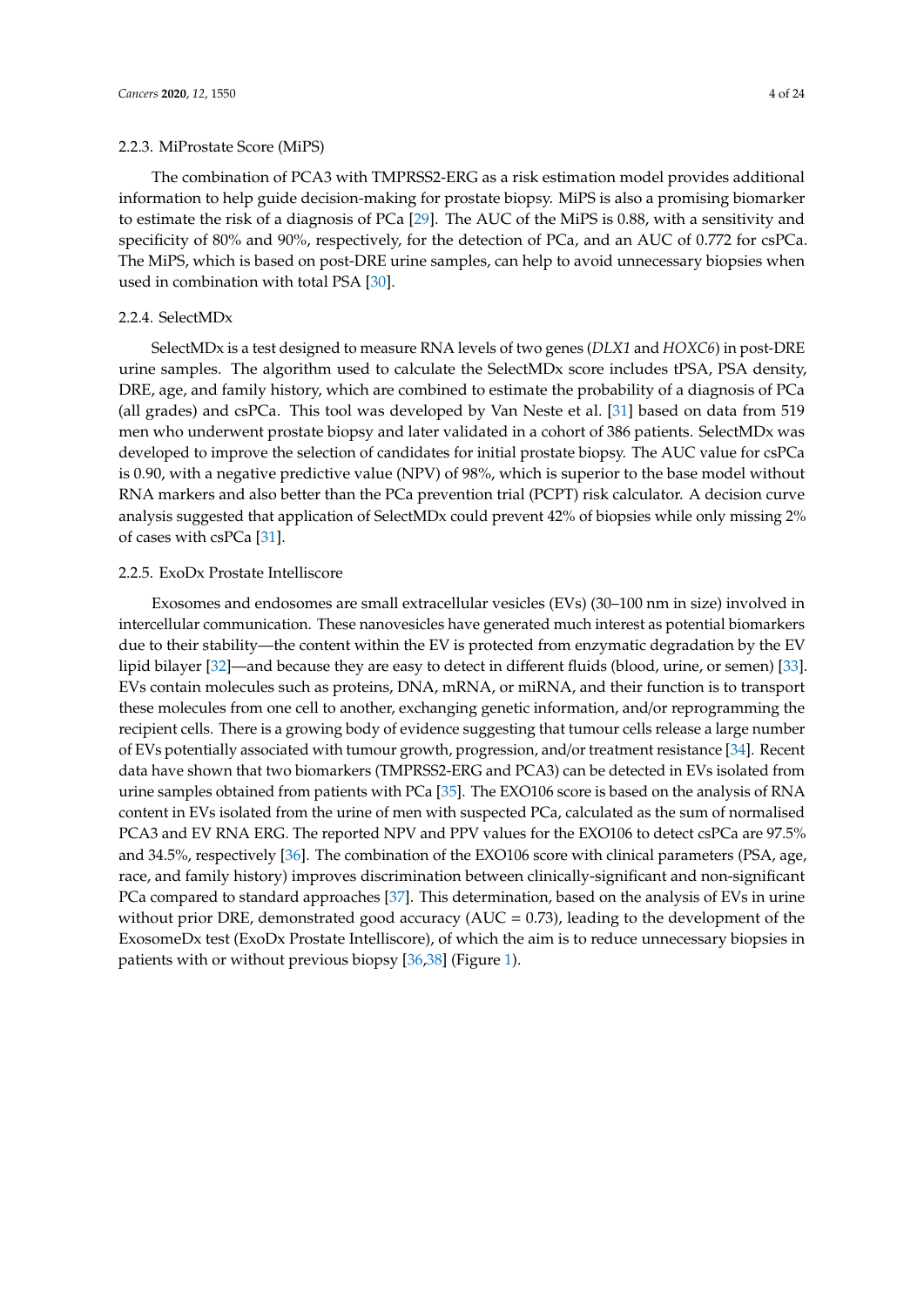<span id="page-4-0"></span>

**Figure 1.** Diagnostic algorithm for prostate cancer patients. PSA: prostate-specific antigen; PCa: **Figure 1.** Diagnostic algorithm for prostate cancer patients. PSA: prostate-specific antigen; PCa: prostate cancer; tPSA: total serum PSA; fPSA: free non-protein bound PSA; PSAd: PSA density; prostate cancer; tPSA: total serum PSA; fPSA: free non-protein bound PSA; PSAd: PSA density; DRE: digital rectal examination; mpMRI: multiparametric magnetic resonance imaging; PHI: Prostate Health Index; MiPS: MiProstate Score.

# *2.3. Tissue Markers: ConfirmMDx 2.3. Tissue Markers: ConfirmMDx*

The ConfirmMDx (MDxHealth) is a tissue-based gene assay for epigenetic testing. This panel is The ConfirmMDx (MDxHealth) is a tissue-based gene assay for epigenetic testing. This panel is based on methylation studies and was developed to assess the prognostic value of specific based on methylation studies and was developed to assess the prognostic value of specific epigenetic alterations in PCa. The results of this assay can provide useful data to improve decision-making to indicate the value of a repeat biopsy after an initial negative result. The assay analyses the hypermethylation of three biomarkers (GSTP1, APC, and RASSF1) in the tissue obtained from a negative biopsy [39], with a 90% NPV at 30 months after the initial biopsy. These results were validated in another study, which concluded that ConfirmMDx is a significant independent predictor for prostate biopsy outcomes  $[40]$ .

#### *2.4. Imaging Tests: Multiparametric Magnetic Resonance Imaging (mpMRI) 2.4. Imaging Tests: Multiparametric Magnetic Resonance Imaging (mpMRI)*

Magnetic resonance imaging (mpMRI) is the imaging test of choice in patients suspected of Magnetic resonance imaging (mpMRI) is the imaging test of choice in patients suspected of presenting csPCa [\[41](#page-17-4)]. Multiparametric MRI allows clinicians to perform a focal biopsy, typically in combination with a systematic biopsy. The PI-RADS v2.1 system uses a five-point scale (1-5) to assess the probability that a tumour is clinically significant, with scores of four or five considered assess the probability that a tumour is clinically significant, with scores of four or five considered suspiciou[s \[42](#page-17-5)]. Studies have investigated the use of mpMRI findings as an "imaging biomarker" in suspicious [42]. Studies have investigated the use of mpMRI findings as an "imaging biomarker" in combination with other biomarkers. combination with other biomarkers.

The PRECISION and MRI-FIRST studies evaluated the utility of mpMRI prior to the first The PRECISION and MRI-FIRST studies evaluated the utility of mpMRI prior to the first prostate biopsy [\[43,](#page-17-6)[44\]](#page-17-7). A Cochrane review that assessed more than 5000 patients concluded that prebiopsy mpMRI reduces the overdetection of 37% of cases of clinically-insignificant cases of PCa, reducing biopsies by 32%, although at the cost of missing 4% of cases with csPCa [\[45\]](#page-17-8).

In patients presenting a high degree of suspicion of PCa despite a negative biopsy, the In patients presenting a high degree of suspicion of PCa despite a negative biopsy, the guidelines of the European Association of Urology (EAU) and the National Comprehensive Cancer Network (NCCN) recommend performing mpMRI as this technique detects 44% more cases of csPCa, avoids 38%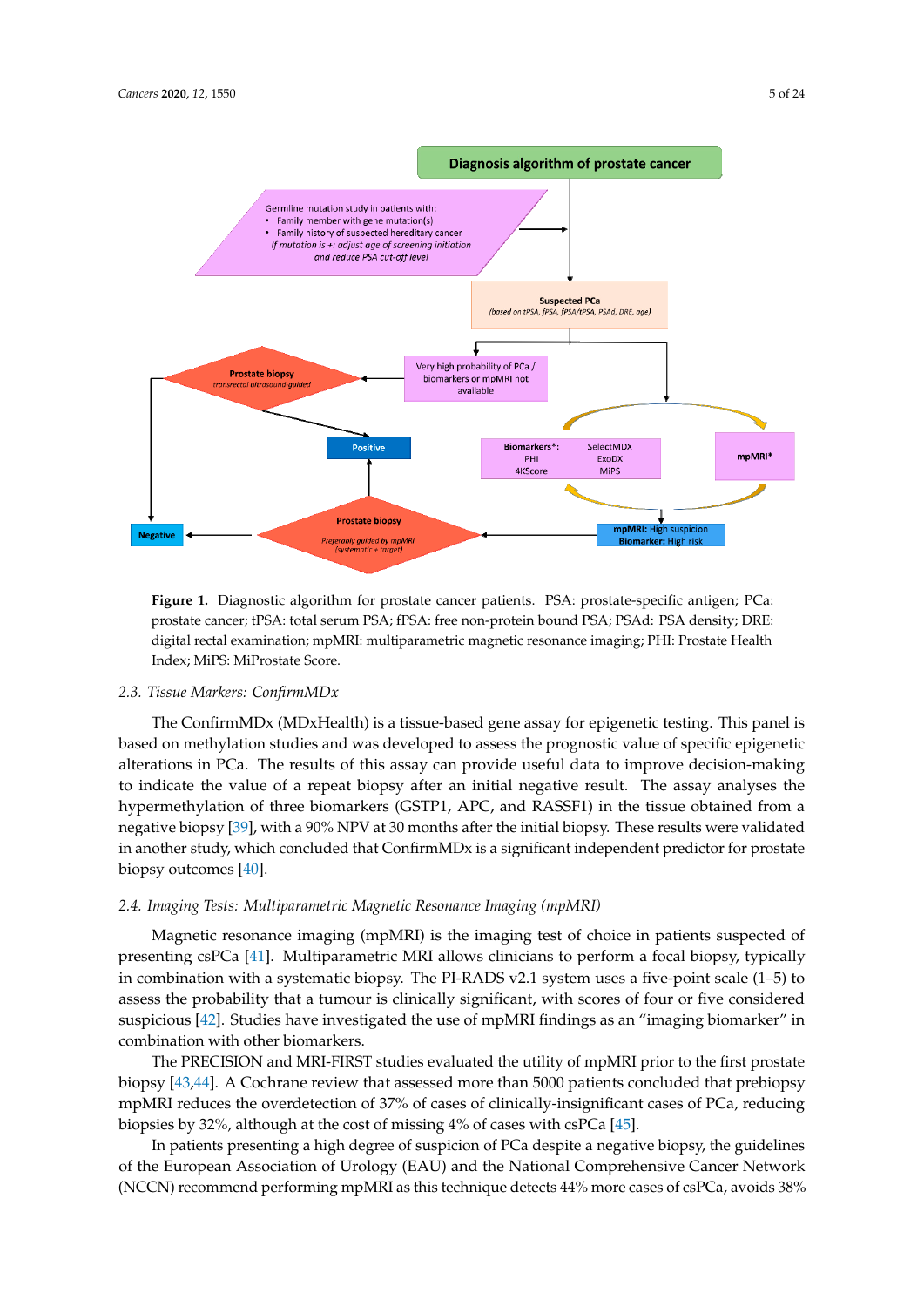of non-significant cases, and reduces the number of biopsies by 32%, while only missing approximately 2% of clinically-significant cases [\[14](#page-15-11)[–41](#page-17-4)[,45\]](#page-17-8).

Given the extra cost of prebiopsy mpMRI, some studies have evaluated the utility of determining the 4KScore or PCA3 before proceeding to mpMRI [\[46,](#page-17-9)[47\]](#page-17-10). The use of SelectMDX after mpMRI to detect patients with PI-RADS 3 considered candidates for biopsy has also been evaluated. The results of these diagnostic algorithms (and each individual biomarker) are described in Table [1](#page-5-0) [\[48\]](#page-17-11).

<span id="page-5-0"></span>**Table 1.** Biomarkers for the diagnosis of prostate cancer before obtaining a positive biopsy. ncsPCa: non-clinically significant prostate cancer; csPCa: clinically significant prostate cancer; MP-MRI: Multiparametric-magnetic resonance imaging; fPSA: free PSA; tPSA: total PSA; iPSA: intact PSA; PCA3: Prostate cancer antigen 3.

| <b>Test</b>                                           | Specimen Type                          | <b>Biomarker</b>                                                | Indication<br>(Biopsy)<br>Setting) | Reduced<br><b>Biopsies</b><br>(%) | Reduced<br>ncsPCa<br>(%) | <b>Missed</b><br>csPCa<br>(%) | Reduced<br><b>MP-MRIs</b><br>$\binom{0}{0}$ |
|-------------------------------------------------------|----------------------------------------|-----------------------------------------------------------------|------------------------------------|-----------------------------------|--------------------------|-------------------------------|---------------------------------------------|
| PHI $(225)$                                           | Blood                                  | $(-2)$ pro-PSA/fPSA $\times$<br>$\sqrt{tPSA}$                   | Initial + Repeat                   | 40                                | 25                       | 5                             |                                             |
| 4KScore $(≥9%)$                                       | Blood                                  | tPSA, fPSA, iPSA,<br>human kallikrein 2.<br>clinical parameters | Initial + Repeat                   | 43                                | ND                       | 2.4                           |                                             |
| PCA3 $(≥35)$                                          | Post-DRE urine                         | Ratio PCA3<br>mRNA/PSA mRNA<br>$\times$ 1000                    | Repeat                             | 67                                | ND                       | 21                            |                                             |
| TMPRSS2-ERG $(\geq 10)$                               | Post-DRE urine                         | TMPRSS2-ERG<br>expression                                       | Repeat                             |                                   |                          |                               |                                             |
| MiPS (PCA3 $(\geq 25)$ +<br>TMPRSS2-ERG $(\geq 10)$ ) | Post-DRE urine                         | TMPRSS2-ERG.<br>PCA3, tPSA                                      | Initial + Repeat                   | 35                                | 19                       | 10                            | $\overline{\phantom{a}}$                    |
| SelectMDX (≥2.8RS)                                    | Post-DRE urine                         | HOXC6, DLX1, tPSA,<br>clinical parameters                       | Initial + Repeat                   | 42                                | ND                       | 2                             |                                             |
| ExoDx $(\geq 15, 6)$                                  | Post-DRE urine                         | PCA3, exosomal<br><b>ERG</b>                                    | Initial + Repeat                   | 20                                | ND                       | 7                             | ٠                                           |
| ConfirmMDX                                            | Biopsy prostate<br>cores               | GSTP1, APC,<br>RASSF1                                           | Repeat                             |                                   |                          |                               |                                             |
| MP-MRI                                                | MP-MRI                                 | T2, diffusion,<br>contrast                                      | Initial + Repeat                   | 32                                | 37/38                    | 4/2                           | $\boldsymbol{0}$                            |
| 4KScore<br>$(\geq 7.5\%) \rightarrow MP-MRI$          | $Blood \rightarrow MP-MRI$             | 4KScore + MP-MRI                                                | Initial + Repeat                   | 83                                | 75                       | 33                            | 25                                          |
| PCA3<br>$(\geq 35) \rightarrow MP-MRI$                | Post-DRE<br>$urine \rightarrow MP-MRI$ | $PCA3 + MP-MRI$                                                 | Initial                            | 76                                | 87                       | 48                            | 52                                          |

Although all the biomarkers described in Table [1](#page-5-0) outperform the PSA as a diagnostic tool, their routine use in clinical practice is still limited, partly due to their limitations. The aim of using these biomarkers is to reduce the number of unnecessary biopsies and to better discriminate csPCa from ncsPCa to avoid overdiagnosis. The development of gene panels that combine different biomarkers together with clinical and radiological parameters appears to be the alternative that most significantly improves the diagnosis of PCa. In this regard, there is a clear and urgent need to validate and prospectively compare these markers with each other.

# **3. Biomarkers of Susceptibility**

Germline mutations in BRCA1 and BRCA2 are associated with an increased risk of developing several types of cancer, including breast, prostate, and ovarian cancer. When a germline mutation in BRCA1 or BRCA2 is detected in a cancer patient, genetic testing is indicated in all family members due to the increased risk associated with these mutations. Nevertheless, studies conducted in patients with PCa [\[49](#page-17-12)[–51\]](#page-17-13) have found that more than 30% of patients with germline mutations in DNA repair genes (and 15% of those with the BRCA2 mutation) do not have any family members diagnosed with cancer.

Published data suggest that genetic factors account for up to 57% of interindividual variation in the risk of developing PCa [\[52\]](#page-18-0). Men with the BRCA2 germline mutation have a 30% lifetime risk of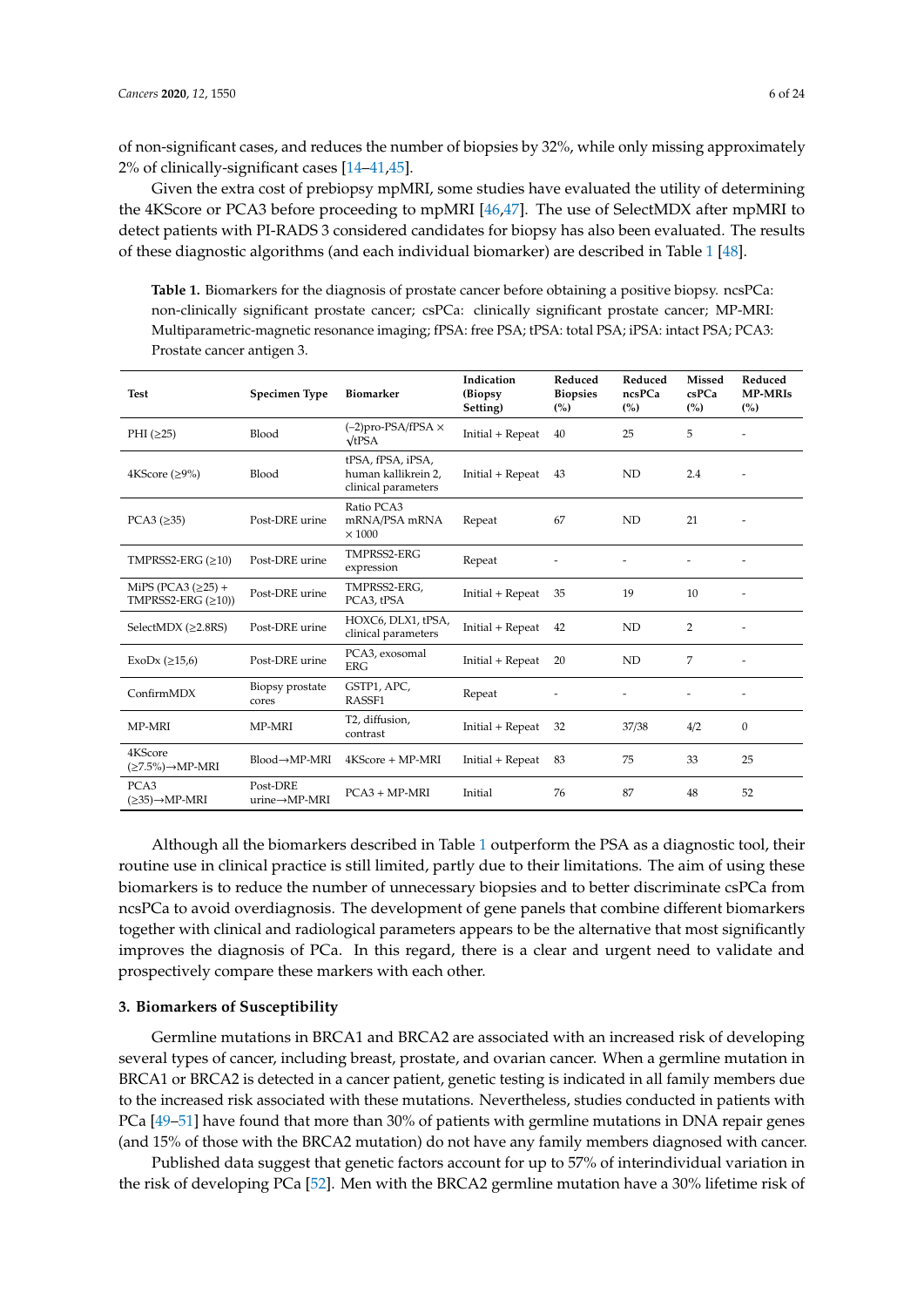developing PCa, although this risk varies greatly (from 19% to 61%) according to the presence/absence of genetic variants, which act as risk modifiers [\[53\]](#page-18-1). The main genetic factor associated with a higher risk of developing PCa is a germline mutation in BRCA2, with a relative risk (RR) of 8.6 in males under age 65 [\[54\]](#page-18-2). BRCA1 mutations are also associated with an increased risk of PCa, although the effect is less pronounced, with a RR of 4.5 in males under age 65 [\[55\]](#page-18-3). Germline mutations in HOXB13 have also been associated with an increased risk of PCa and targeted genomic analysis of this gene could help to identify families at high risk [\[56\]](#page-18-4)

There is a growing body of evidence demonstrating the clinical relevance of germline and somatic mutations in DNA damage repair genes. BRCA2 mutations are associated with a more aggressive disease course and worse clinical outcomes [\[57–](#page-18-5)[61\]](#page-18-6). The clinical significance of BRCA1 and BRCA2 germline mutations has been demonstrated in several studies [\[62\]](#page-18-7). Although the sample sizes in those studies were small, the findings suggest that the presence of a BRCA mutation—even among patients with similar PSA values at diagnosis—is associated with a greater likelihood of nodal involvement, distant metastases, and Gleason score≥8 at diagnosis when compared to patients without these genomic aberrations [\[60\]](#page-18-8). Consequently, BRCA2 germline mutations are a prognostic factor—independent of other classical prognostic factors such as PSA level at diagnosis or tumour stage (TNM)—for the development of metastasis and survival outcomes. In fact, the BRCA2 germline mutation was the first genetic factor proven to impact the prognosis of PCa. Accordingly, the most recent National Cancer Comprehensive Network (NCCN) guidelines recommend screening for germline mutations in DNA damage repair (DDR) genes in all patients with metastatic, regional, high-risk, or very high-risk disease, regardless of family history [\[7\]](#page-15-5).

The presence of germline mutations in patients with PCa has implications not only for the patient, but for all family members, who should also undergo genetic testing to ensure early detection of cancer and, if appropriate, the implementation of risk reduction strategies in mutation carriers [\[63\]](#page-18-9).

International guidelines recommend annual PSA screening for PCa in the general population between 40–45 years of age [\[64\]](#page-18-10). The IMPACT study evaluated the efficacy of this screening approach in patients with BRCA germline mutations [\[65\]](#page-18-11). That study found that patients with the BRCA2 mutation were diagnosed at a younger age and also more likely to present clinically-significant disease at diagnosis (intermediate or high-risk PCa in 77% of BRCA2 carriers versus 40% in controls). These findings underscore the need to optimise early detection strategies in men with a high genetic risk—particularly germline mutations in BRCA2—with early screening performed before age 45 or, in patients with a family member diagnosed with cancer, 10 years before the age of diagnosis. In addition, the PSA threshold in these patients should be lowered to 2.5 ng/dL and other biomarkers should be assessed as part of the diagnostic process [\[66\]](#page-18-12).

In summary, an individual's predisposition to develop PCa is partly determined by genetic susceptibility. Although the clinical implications of germline genetic mutations in DDR genes are yet to be elucidated, the impact of inherited BRCA2 mutations has been well characterised and will allow, in the near future, the development of anticipatory strategies, targeted screening programs, and personalised treatment.

# **4. Molecular Biomarkers in Localised Prostate Cancer**

In recent years, the management of localised PCa has undergone a paradigm shift, starting with the premise that localised disease is potentially curable. It is essential to use all available tools to identify the patients most likely to benefit from a given intervention or, if appropriate, to closely monitor patients with indolent tumours. In addition, it is important to determine whether the patient with localised PCa is a candidate for adjuvant radiotherapy (ART) or salvage radiotherapy (SRT), the indication for hormonotherapy (HT) after prostatectomy, and to quantify the impact of HT in non-surgical intermediate-risk patients.

Several genetic tests have been validated for different clinical scenarios in recent years. These tests can improve prognostic estimates for the likelihood that the prostatectomy specimen will present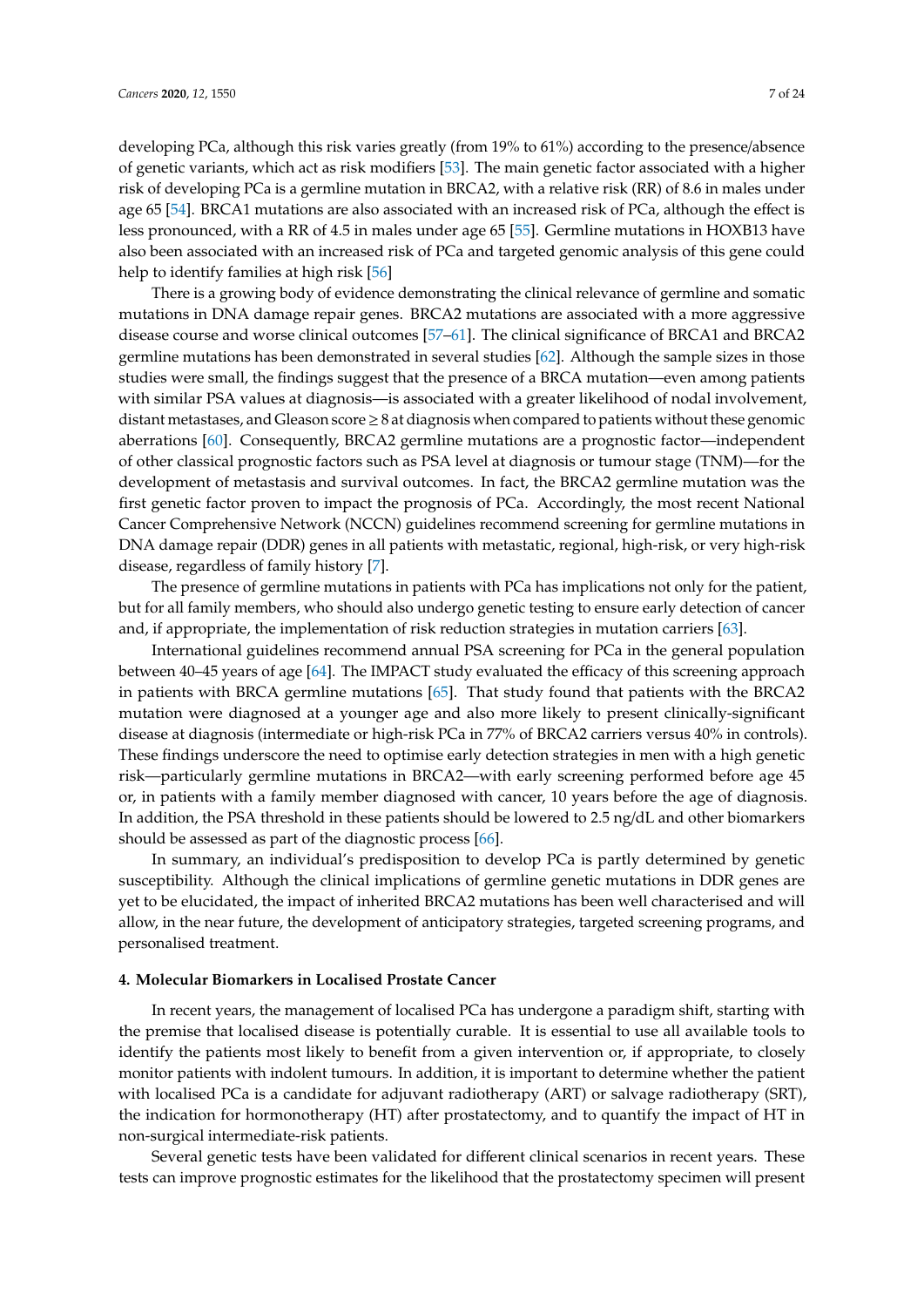unfavourable pathological findings and can also estimate the probability of biochemical control and metastasis-free survival. Note, however, that current biomarkers and molecular assays are based on data from patients who underwent active treatment (radiotherapy and/or prostatectomy). Consequently, the results of these tests in untreated patients must be interpreted cautiously, and any prognostic estimate based on those results should be considered carefully.

Numerous gene panels have been developed for localised PCa, although only four are commercially available at present: ProMark, Prolaris, Oncotype Dx Prostate and Decipher. All of these tests—despite variability in the methodological quality of the validation studies—can predict the risk of clinically-significant disease to better characterise patients and improve therapeutic decision-making.

### *4.1. ProMark*

ProMark® (Metamark Genetics Inc., Waltham, MA, USA) is a gene profile assay that analyses the expression of eight different protein markers. ProMark scores range from zero to one to indicate the probability of detecting adverse pathology in the radical prostatectomy specimen. Patients are classified into risk groups that provide independent prognostic data based on the initial prostate biopsy. ProMark was developed to reduce inconsistencies related to improper biopsy techniques and subjectivity in grading tumour aggressiveness (as this is pathologist-dependent) [\[67\]](#page-18-13). Higher risk scores on this biomarker are correlated with a lower likelihood of favourable pathologic characteristics: for scores >0.8, the predictive value for unfavourable pathologic characteristics after prostatectomy can be as high as 76.9% [\[68\]](#page-18-14).

# *4.2. Prolaris*

The Prolaris test (Myriad Genetics, Salt Lake City, UT), which was developed in 2010, is one of the most widely used gene panels in PCa. Prolaris is based on the determination and combination of expression levels of 31 genes involved in cell cycle progression and 15 housekeeper genes. This test has been validated in four different studies, which have demonstrated that Prolaris adds prognostic value to traditional clinical models (i.e., risk groups) and to Ki-67 values; importantly, this test was developed in a reference laboratory and is easily reproducible [\[69\]](#page-19-0). The Prolaris test yields a proliferation index expressed as the cell cycle progression (CCP) score, which measures the aggressiveness of PCa.

The first validation study involved tissue specimens obtained via transrectal/transperineal needle biopsy in a subgroup of untreated patients to determine the probability of PCa-specific mortality [\[70\]](#page-19-1). Two subsequent studies confirmed the value of the test as a prognostic factor for biochemical recurrence and metastatic progression in patients treated with prostatectomy [\[71\]](#page-19-2). However, those conclusions were based on analysis of two different tissues—one study analysed the prostatectomy specimen while the other analysed the pre-prostatectomy biopsy specimen [\[69](#page-19-0)[,72](#page-19-3)[,73\]](#page-19-4). After prostatectomy, each unit increase in the Prolaris score was associated with a doubling of the risk of biochemical recurrence; the score was also shown to predict mortality after progression [\[72\]](#page-19-3). Freedland et al. found that the Prolaris score was correlated with biochemical recurrence and disease-free survival in patients treated with external radiotherapy [\[73\]](#page-19-4). Another study assessed the potential impact of the Prolaris test on routine clinical practice, concluding that the results of this genetic test would have altered the original treatment recommendation in 65% of cases [\[74](#page-19-5)[,75\]](#page-19-6).

# *4.3. Oncotype Dx*

In 2014, Cooperberg et al. described a new gene panel developed for men with intermediate or favourable risk PCa known as the Oncotype DX Genomic Prostate Score (Genomic Health, Redwood City, CA, USA). Oncotype Dx is based on quantitative RT-PCR tumour analysis of 12 genes associated with PCa and five internal reference genes across four molecular pathways: androgen signalling, stromal response, cellular organisation, and cellular proliferation. The combined expression of these genes evaluated through an established algorithm yields the Genomic Prostate Score (GPS), which was initially validated by Klein et al., in prostatectomy specimens obtained from 395 patients with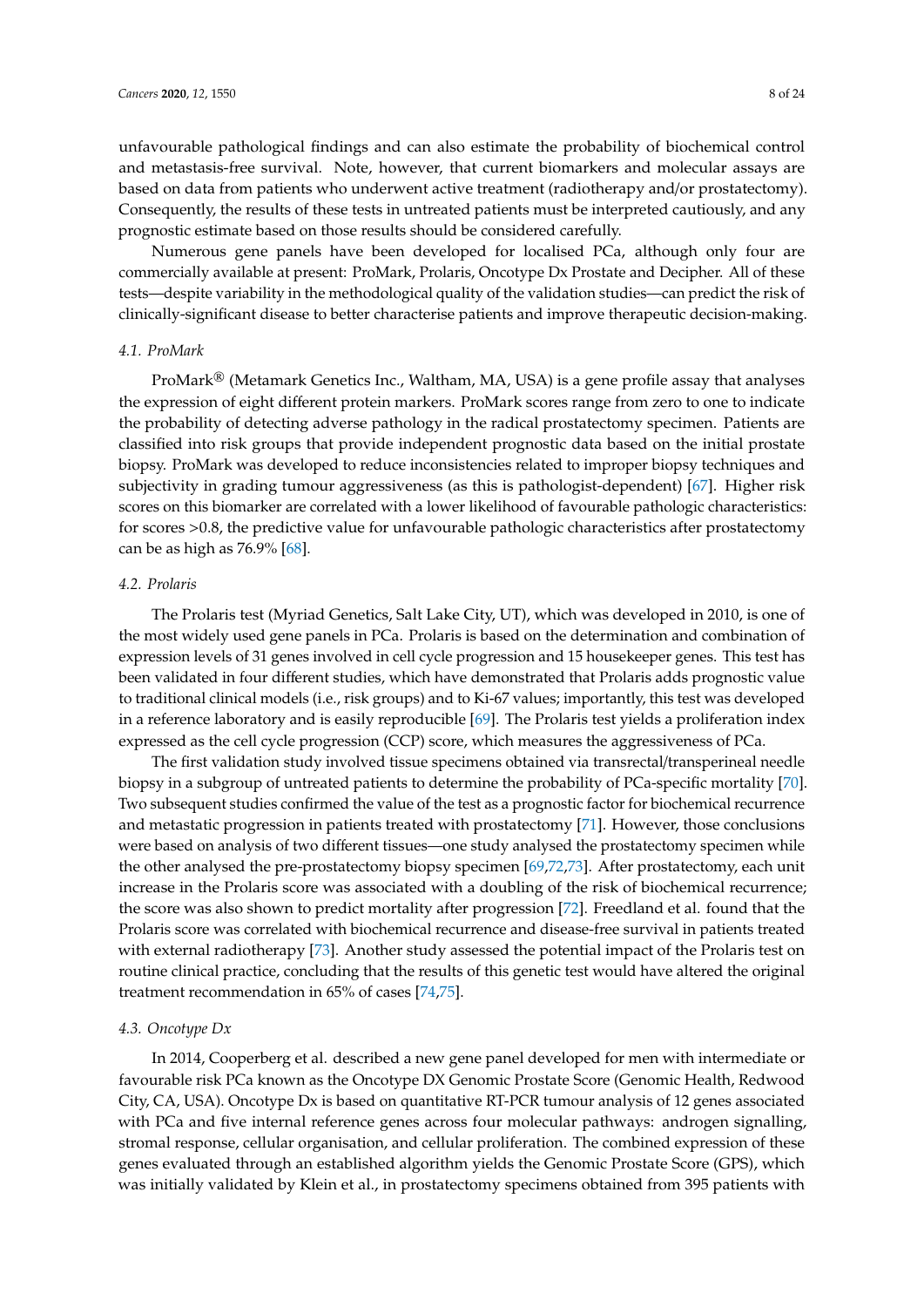low and intermediate-risk disease. Those authors found that the GPS was significantly associated with tumour grade and pathological stage (OR: 2.1; 95% CI: 1.4–3.2; *p* < 0.001). Moreover, combining the GPS with the CAPRA (Cancer of the Prostate Risk Assessment) score improved the AUC for favourable pathological findings versus the CAPRA score alone. Based on those findings, the authors concluded that the Oncotype Dx test predicts the risk of more unfavourable PCa on histological analysis or a higher T stage after prostatectomy. In practical terms, this test can be applied to determine if a candidate for active surveillance could benefit from radical treatment [\[76,](#page-19-7)[77\]](#page-19-8). However, the first multicentre prospective study evaluating the use of GPS after initial active surveillance has recently been published, without demonstrating an independent association of GPS with adverse pathology in these patients; GPS was not associated with upgrading in surveillance biopsies and clinical variables (PSAD and percentage of positive biopsy cores) remained significantly associated with upgrading [\[78\]](#page-19-9).

# *4.4. Decipher*

Decipher is a genome classifier (GC) developed by GenomeDx Biosciences (Vancouver, BC, Canada). It is based on the analysis of the expression of 22 RNA biomarkers involved in multiple pathways related to the development and progression of PCa. This GC involves a complete transcriptome analysis of a specimen (obtained via prostatectomy, biopsy, or transurethral resection). The Decipher GC is currently considered to have the strongest level of scientific evidence among the available gene panels. Unlike other GCs, Decipher does not require any clinical data. Decipher was first validated in patients who underwent radical prostatectomy. The test results provide an estimate of the risk of developing metastatic progression in patients whose surgical specimen presents unfavourable characteristics (stage pT3 and/or positive margins) [\[79](#page-19-10)[–82\]](#page-19-11). These initial findings were supported by subsequent studies that included postoperative radiotherapy (PORT) [\[83\]](#page-20-0). In that study of 139 patients treated with radical prostatectomy followed by PORT, Decipher predicted both biochemical recurrence and metastasis after post-prostatectomy radiotherapy.

In 2017, Spratt et al. [\[80\]](#page-19-12) published the first meta-analysis to assess the performance of the Decipher test. That meta-analysis included data from five studies published from 2011–2016 involving 855 patients treated with radical prostatectomy. The patients were classified by Decipher into low (60.9%), intermediate (22.6%), or high risk (16.5%). At a median follow-up of eight years, the 10-year cumulative rate of metastasis by risk group was 5.5%, 15%, and 26.7% (*p* < 0.001), respectively. Decipher was an independent predictor of metastasis in all risk subgroups. The C-index for 10-year distant metastases for the clinical model alone was 0.76, rising to 0.81 when Decipher was included. This analysis confirmed the prognostic value of the Decipher score, which was independent from the standard clinicopathological variables (Gleason grade, pT stage, surgical margins, and PSA). The findings of that meta-analysis show that a low Decipher score is associated with long-term disease control after prostatectomy, regardless of when radiotherapy is initiated (i.e., ART vs. early SRT). By contrast, high to intermediate Decipher scores were associated with a worse prognosis; in these patient subgroups, PORT offers the greatest clinical benefit.

Other authors have also confirmed the value of the Decipher score to assess the expected impact of PORT. Dalela and colleagues [\[81\]](#page-19-13) evaluated 512 patients with PCa who presented adverse pathological factors (stage pT3a, positive margins and/or positive nodes) after radical prostatectomy. At 10 years, patients with ≥2 poor prognostic factors who received PORT had a lower clinical recurrence rate than patients with <2 risk factors initially assigned to observation (10.1% vs. 42.1%, *P* = 0.012). Based on these findings, the authors concluded that this model reduced the risk of clinical recurrence in 25% of all patients with aggressive pathologic disease. The data provided by Decipher may improve decision-making regarding the indication for ART, potentially reducing overtreatment [\[84](#page-20-1)[–86\]](#page-20-2).

In the PRO-IMPACT study, Gore et al. [\[82\]](#page-19-11) prospectively evaluated 265 patients who underwent radical prostatectomy to assess the influence of the Decipher score on the postoperative treatment decision (ART versus SRT). The initial treatment decision—ART in 150 and SRT in 115 patients—was based on clinicopathological criteria. The aim was to determine the impact of the Decipher test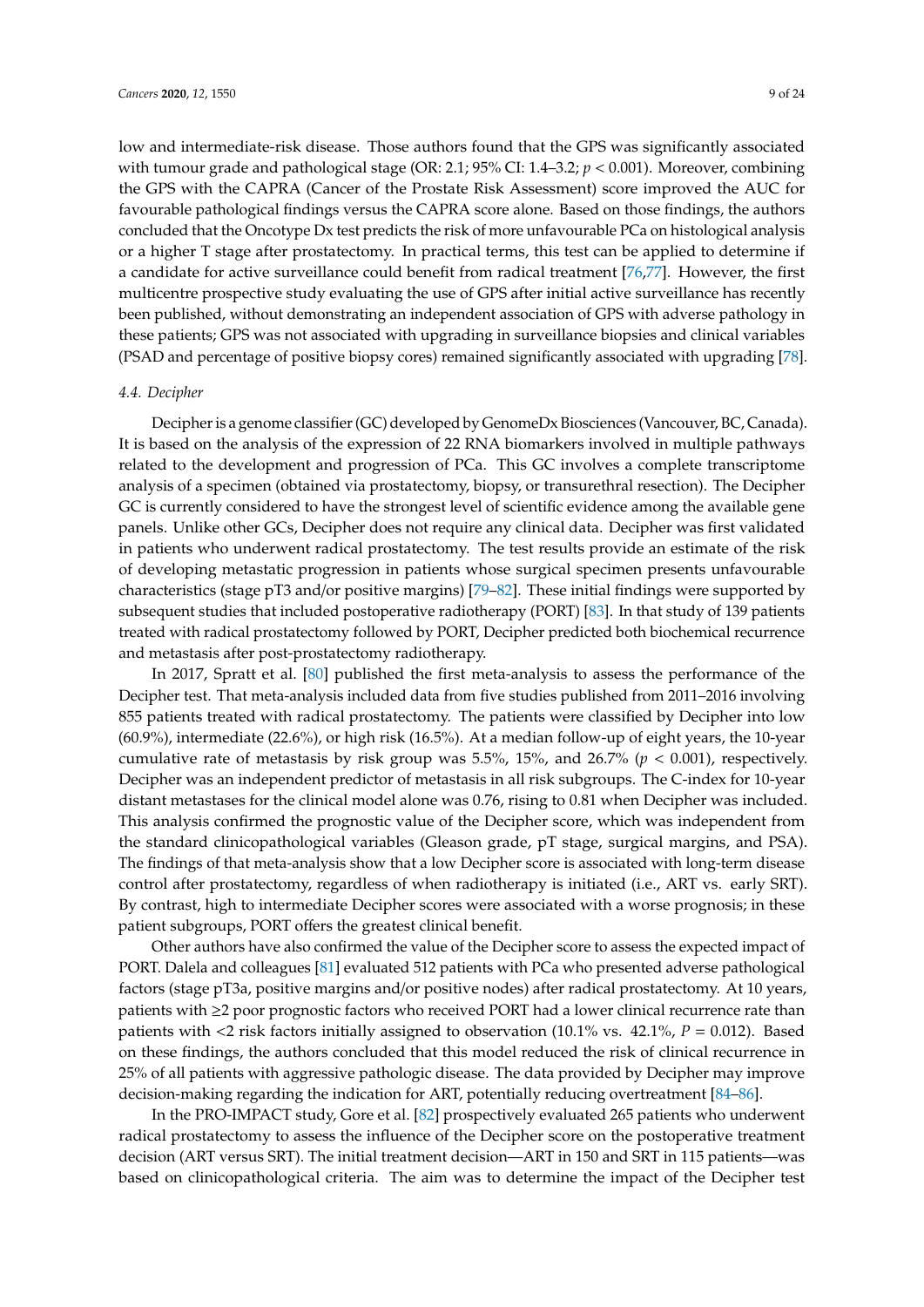result on the clinical decision, which was changed in 18% and 32% of patients in the ART and SRT groups, respectively.

In a similar study, Marascio et al. [\[79\]](#page-19-10) prospectively assessed the impact of Decipher in the postoperative setting in terms of clinical benefit (135 patients) and clinical utility (*n* = 3455). Clinical utility was quantified in terms of a change in the recommended treatment (39% of patients), with only three tests needed to change one treatment decision. In patients with a high risk Decipher score (61% of the sample) who received the recommended treatment (ART), the two-year biochemical recurrence rate was 3% versus 25% in patients who did not receive the recommended treatment, a finding that appears to confirm the clinical value of this test.

The RTOG 9601 study [\[87\]](#page-20-3) found that androgen-deprivation therapy (ADT; bicalutamide 150 mg/d for two years) plus SRT improved overall survival (OS) at 12 years (HR, 0.77) while also reducing the risk of metastasis and cause-specific mortality in patients with clinical and pathological risk factors who underwent radical prostatectomy. However, not all patients benefit equally from hormonal treatment as outcomes depend on the PSA values prior to SRT. At the 2020 Genitourinary Cancers Symposium hosted by the American Society of Clinical Oncology (ASCO), the results of a post hoc analysis of 352 tissue specimens from the RTOG 9601 study were presented. These samples were evaluated to calculate the Decipher score, which was independently associated (as a continuous variable) with distant metastasis (HR, 1.19) and OS (HR, 1.16) after statistical adjustment for adverse pathological factors; this was the first clinical trial where treatment with ADT in patients with a low Decipher score had an estimated benefit on 12-year OS outcomes (2.4% versus 8.9% for patients treated with ADT with a high Decipher score), leading the authors to conclude that the Decipher test can improve decision-making to help prevent overtreatment with HT, a highly relevant finding given the adverse effects associated with hormonal therapy and its negative impact on quality of life.

There is substantial heterogeneity in the quality and extent of evidence across the various commercial biomarkers. No biomarker has strong evidence for the need for these tests currently in very low risk disease. Additional studies are warranted to demonstrate that these tests improve active surveillance in low-risk PCa. Post-operatively, the strongest evidence for the utility of Decipher testing is that it improves prognostication and discrimination: in a prospective trial and multiple prospective registries, Decipher has been proven to alter patient management. A post hoc analysis of a randomised phase III trial showed that Decipher can help to better select the patients likely to benefit from treatment intensification. Thus, as the data continue to diverge for each test, it may no longer be appropriate to view them as a uniform category, given their substantial differences in development, training, and validation.

Although many open questions remain, most of these are likely to be resolved in the coming years. Nevertheless, there is sufficient moderate-strength evidence for certain clinical scenarios to recommend the use of molecular biomarkers. In these cases, the results of gene assays, considered together with standard clinical and pathological factors, can substantially alter treatment selection; some examples of this would include the decision to recommend ART vs. early SRT, the advisability of concomitant ADT and radiotherapy, and the indication for active surveillance vs. radical treatment in well-selected cases [\[88\]](#page-20-4) (Table [2\)](#page-10-0). Future work is necessary to continue to refine how to best use these biomarkers in clinical practice.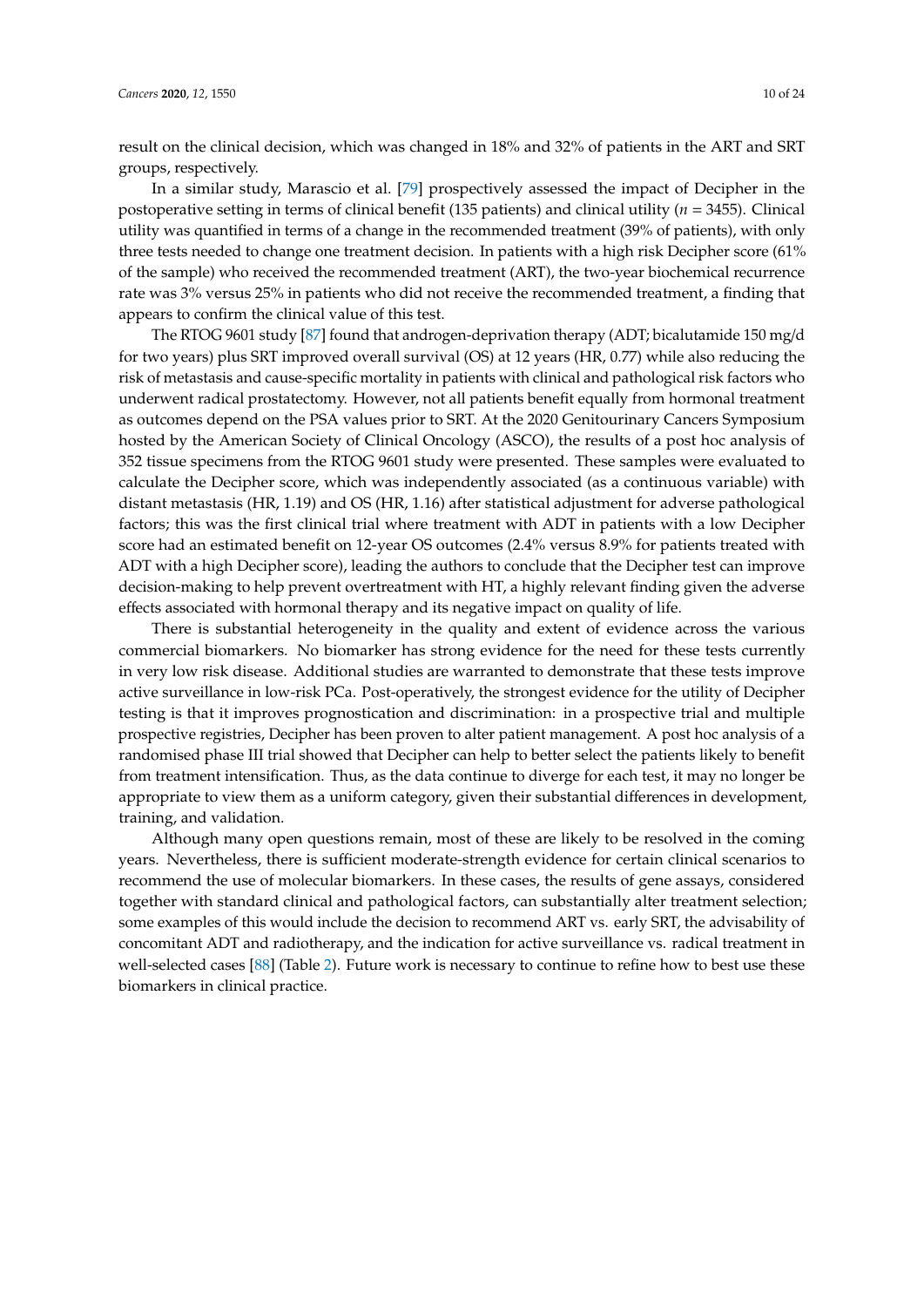| <b>Genomic Test</b> | Reference                                                 | <b>Tissue</b>                  | Population $(n)$                                                              | Treatment                                    | Outcome                                                                                                                    | <b>Guidelines Recommendations ***</b>                                                                                                                                          |  |
|---------------------|-----------------------------------------------------------|--------------------------------|-------------------------------------------------------------------------------|----------------------------------------------|----------------------------------------------------------------------------------------------------------------------------|--------------------------------------------------------------------------------------------------------------------------------------------------------------------------------|--|
| <b>DECIPHER</b>     |                                                           | Prostatectomy<br><b>Biopsy</b> | Training cohort (756) RP<br>Validation cohort (235) ART                       | Radical Prostatectomy                        | $DM \rightarrow HiR/IR$                                                                                                    | Post biopsy: NCCN very-LR/LR PCa in                                                                                                                                            |  |
|                     | Spratt DE et al. [70] 2018                                |                                |                                                                               | Adjuvant RT                                  | $PCSM \rightarrow HiR/IR$                                                                                                  |                                                                                                                                                                                |  |
|                     | Zhao SG et al. [74] 2016                                  | Prostatectomy                  | Training cohort ART (196)<br>Validation cohort (330) RP                       | Adjuvant RT                                  | $DM(10y) \rightarrow HiP$ EBRT                                                                                             |                                                                                                                                                                                |  |
|                     |                                                           |                                |                                                                               | Radical prostatectomy                        |                                                                                                                            | patients with ≥10 years life expectancy                                                                                                                                        |  |
|                     | Dalela D et al. [71] 2017                                 | Prostatectomy                  | Adjuvant radiotherapy (112)<br>Initial Observation (400)<br>SRT if BF (168) * | Adjuvant RT                                  | $BF(10y) \rightarrow GC$ SCORE                                                                                             | to define which could be candidates for<br>AS versus definitive therapy<br>Post-RP: 1) $pT2$ + positive margins; 2)<br>$pT3$ ; 3) BF $\rightarrow$ To determine candidates for |  |
|                     | Kim HL et al. [75] 2019                                   | Prostatectomy<br>** Biopsy     | Radical Prostatectomy (266)                                                   | Active surveillance                          | $AP \rightarrow LR/IR$                                                                                                     | ART/SRT                                                                                                                                                                        |  |
|                     | Berlin A et al. [76] 2019                                 | Biopsy                         | Single Arm (121)                                                              | $SRT$ +/- $ADT$                              | $BF\rightarrow GC$ SCORE<br>5y DM→GC SCORE                                                                                 |                                                                                                                                                                                |  |
| ONCOTYPE            | Eggener SE et al. [61] 2019                               | Prostatectomy<br>Biopsy **     | Initial AS (1200)<br>Radical Prostatectomy (114)                              | Radical Prostatectomy (114)                  | Independent predictor of AP                                                                                                | Post-biopsy: NCCN very-LR/LR and<br>favourable intermediate-risk PCa                                                                                                           |  |
|                     | Cullen J et al. [67] 2015                                 | Biopsy                         | Single arm (431)                                                              | Radical Prostatectomy                        | $BF \rightarrow NCCN$ risk group/GPS<br>$DM \rightarrow GPS/GS$ biopsy<br>$AP \rightarrow GPS + GS$ , age, NCCN risk group | patients with $\geq 10$ years life expectancy<br>to define which could be candidates for<br>AS versus definitive therapy                                                       |  |
| PROLARIS            | Freedland SJ et al. [63] 2013                             | Biopsy                         | Single arm (179)                                                              | $EBRT +/- ADT$                               | BF→CCP after EBRT/CF **<br>PCSM→CCP after EBRT                                                                             |                                                                                                                                                                                |  |
|                     | Prostatectomy<br>Cuzick J et al. [59] 2011<br><b>TURP</b> |                                | Single arm (410)                                                              | Radical Prostatectomy                        | BF<br>$PCSM \rightarrow RP$ : $CCP/$<br>TURP: MVA CCP + PSA                                                                | Post-biopsy: NCCN very-LR/LR and<br>favourable intermediate-risk PCa in                                                                                                        |  |
|                     | Cuzick J et al. [78] 2015                                 | Biopsy                         | Single arm 761                                                                | Active surveillance                          | PCSM→CCP+CAPRA                                                                                                             | patients with $\geq$ 10 years life expectancy<br>to define which could be candidates for                                                                                       |  |
|                     | Cooperberg MR et al. [62] 2013                            | Prostatectomy                  | Single arm (413)                                                              | Radical Prostatectomy                        | $BF\rightarrow CCP + CAPRA$                                                                                                | AS versus definitive therapy                                                                                                                                                   |  |
|                     | Klein EA et al. [66] 2014                                 | Biopsy<br>Prostatectomy        | Biopsy $(441)$<br>Prostatectomy (167)<br>Validation cohort (395) ****         | Radical Prostatectomy<br>Active surveillance | Adverse pathology in RP<br>High Stage/HiR biopsy→GPS                                                                       |                                                                                                                                                                                |  |
| <b>PROMARK</b>      | Blume-Jensen P et al. [58] 2015                           | <b>Biopsy</b>                  | Training RP (381)<br>Validation cohort (276)                                  | Radical Prostatectomy<br>Active surveillance | Adverse pathology in RP<br>Gleason $> 6$                                                                                   | Post-biopsy: NCCN very-LR/LR PCa in<br>patients with $\geq$ 10 year life expectancy to<br>define which could be candidates for AS<br>versus definitive therapy.                |  |

#### **Table 2.** Tissue-based tests for localised prostate cancer prognosis and stratification.

<span id="page-10-0"></span>RP: Radical prostatectomy; ART: adjuvant radiotherapy; SRT: salvage radiotherapy; EBRT: external beam radiotherapy; AS: active surveillance; ADT: antiandrogen deprivation therapy; LR: low risk; IR: intermediate risk; HiR: high risk; GS: Gleason score; HiP: high PORTOS score; DM: distant metastasis; PCSM: prostate cancer specific mortality; BF: biochemical failure; GC ccore: RNA-based 22-gene genomic classifier (Decipher) score; AP: adverse pathology factors; GPS: genomic prostate score (oncotype); CCP: cell cycle progression score (Prolaris); GS + logPSA + T stage; CF<sup>\*\*</sup>: clinical features: PSA, GS, biopsy positive cores + ADT; \* patients treated with initial observation after RP but who experienced BF; \*\* prospective RP and retrospectively validated in the previous biopsies; \*\*\* NCCN Prostate Cancer Guidelines. v1.2020: Molecular Diagnostic Services Program (MolDX) Recommendation: Conditional, consider. EAU Guidelines: Molecular panels not routinely recommended; \*\*\*\* Validation cohort testing retrospectively collected needle biopsies from contemporary (1997–2011) patients with low to intermediate clinical risk.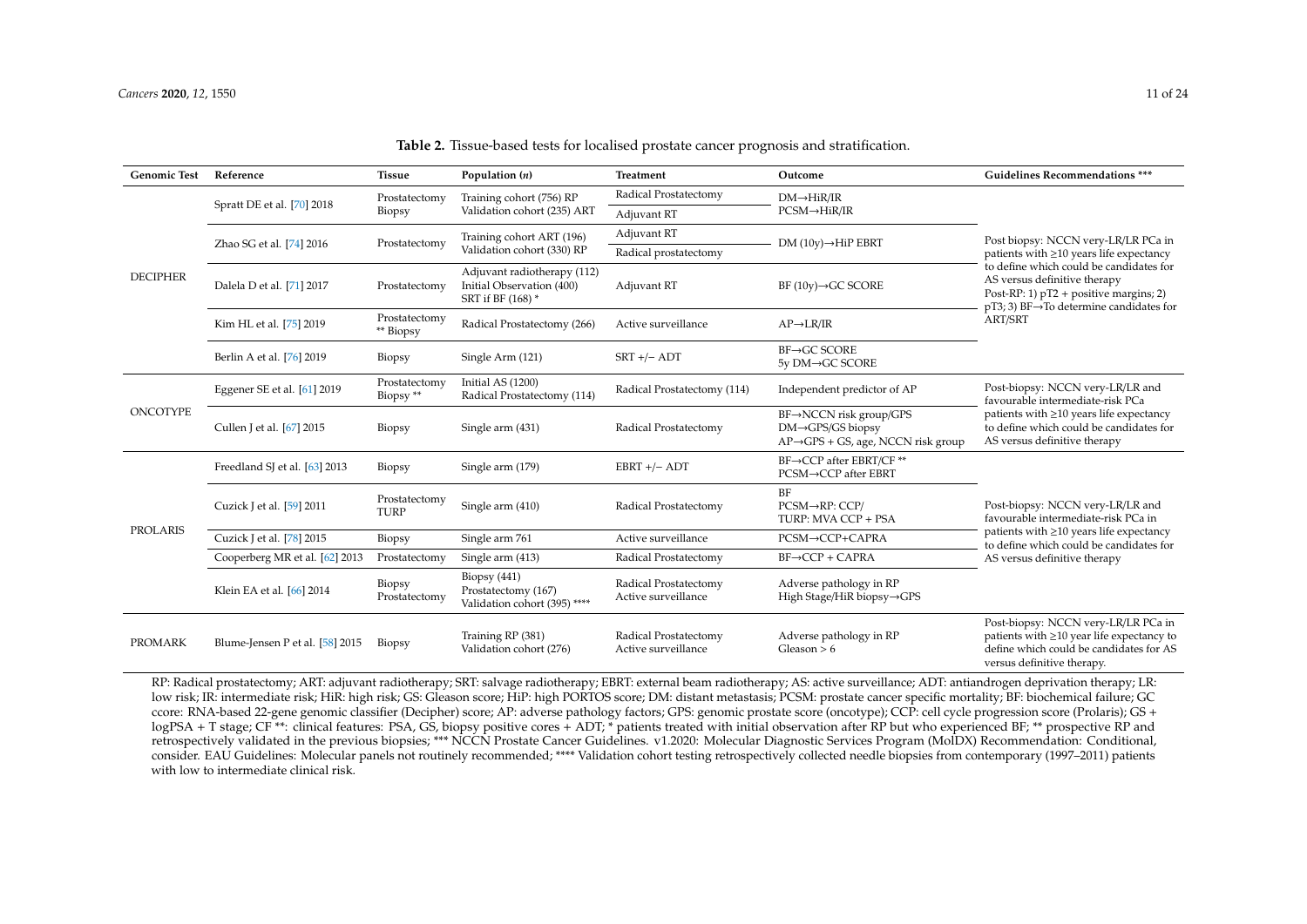# **5. Molecular Biomarkers in Advanced Prostate Cancer**

Multiple therapeutic options have been shown to improve survival in patients with advanced prostate cancer. PCa is a highly heterogeneous disease [\[89](#page-20-5)[–91\]](#page-20-6), yet it is still managed as a single, homogenous disease, mainly due to the lack of validated biomarkers needed to correlate the molecular biology of the disease with the expected clinical course. Although the androgen receptor (AR) has long been a primary target of treatment, approximately 60% of patients present alterations in other molecular pathways, representing potentially-actionable novel treatment targets [\[91\]](#page-20-6). Numerous candidate biomarkers have been identified as potential prognostic or predictive indicators, which—if validated—could be used to guide treatment selection in clinical trials, potentially improving clinical outcomes in patients with advanced PCa.

# *5.1. DNA Repair Defects*

In patients with metastatic castration-resistant PCa (mCRPC), approximately 25% of tumours present mutations in the genes involved in DNA repair, known as DDR genes [\[49,](#page-17-12)[50,](#page-17-14)[89,](#page-20-5)[91–](#page-20-6)[94\]](#page-20-7). From 12% to 16% of these are germline mutations [\[49](#page-17-12)[,50\]](#page-17-14). In the studies published to date, BRCA2 is the most commonly mutated gene (both germline and somatic) [\[1,](#page-15-0)[49,](#page-17-12)[50](#page-17-14)[,91](#page-20-6)[,92\]](#page-20-8). The phase III PROFOUND trial included the largest number of prostate tumour specimens (*n* = 2792) screened for mutations in DDR-related genes. The findings of the PROFOUND trial demonstrated the efficacy of olaparib in the treatment of mCRPC in patients who failed to prior chemotherapy and androgen signalling inhibitor (ARSi) treatments [\[95\]](#page-20-9). Moreover, 28% of the tumour samples presented alterations in at least one of the 15 genes involved in the homologous recombination repair (HRR) pathway, with mutations detected both in primary tumours (27%) and metastatic lesions (32%). These data, considered together with the findings recently described by Mateo et al.—who found that DDR defects were present in a similar percentage of localised tumours (diagnostic biopsies) and in biopsied samples obtained from men (*n* = 61) with mCRPC [\[96\]](#page-20-10)—confirm that alterations in the HRR pathway occur early in the course of disease in certain prostate tumours. Although HRR alterations are an early event, their prevalence is markedly higher in castration-resistant disease [\[49,](#page-17-12)[50\]](#page-17-14) compared to localised PCa [\[89,](#page-20-5)[94\]](#page-20-7), suggesting a correlation between HRR mutations and more aggressive forms of PCa.

In patients with mCRPC, the presence of DDR alterations has been identified as a biomarker of response to poly ADP-ribose polymerase (PARP) inhibitors [\[95](#page-20-9)[,97](#page-20-11)[–101\]](#page-21-0), and to platinum-based chemotherapy [\[102–](#page-21-1)[104\]](#page-21-2). Multiple clinical trials are currently underway to evaluate the efficacy of these drugs at different stages of the disease (Table [3\)](#page-12-0). Nonetheless, the findings described above suggest that screening for these mutations could provide data that are valuable both for genetic counselling and to guide treatment selection.

The TOPARP-B trial evaluated the efficacy of olaparib in patients (*n* = 98) with mCRPC and DDR gene aberrations who had been previously treated with one or two taxane chemotherapy regimens. Patients were randomised to receive either 400 mg or 300 mg of olaparib twice daily, with a higher overall response rate (54.3% vs. 39.1%) in the higher dose group. However, due to treatment-related toxicity, 37% of patients in the 400 mg group required a dose reduction to 300 mg. Patients with BRCA1/2 mutations presented the best treatment response, with radiological and biochemical response rates of 52% and 77%, respectively, versus only 5% and 11.3% for other DDR gene mutations [\[97\]](#page-20-11).

Preliminary results from the phase II TRITON2 [\[99\]](#page-21-3) and GALAHAD trials [\[101\]](#page-21-0) in patients with treatment-refractory mCRPC confirm the efficacy of two other PARP inhibitors, rucaparib and niraparib, respectively. Although both trials included patients with DDR defects, they used different gene panels and techniques to determine the presence of these defects. For example, the GALAHAD trial only enrolled patients with biallelic mutations. The preliminary data show that the highest objective response rate was obtained in patients with BRCA1/2 mutations, especially BRCA2. The data from these two trials suggest that response does not appear to be conditioned by the type of mutation, since response was similar among patients with somatic, germline, monoallelic, and biallelic mutations [\[99,](#page-21-3)[101\]](#page-21-0) a finding that was confirmed in the recent study by Jonsson et al. [\[105\]](#page-21-4), who evaluated the role of BRCA1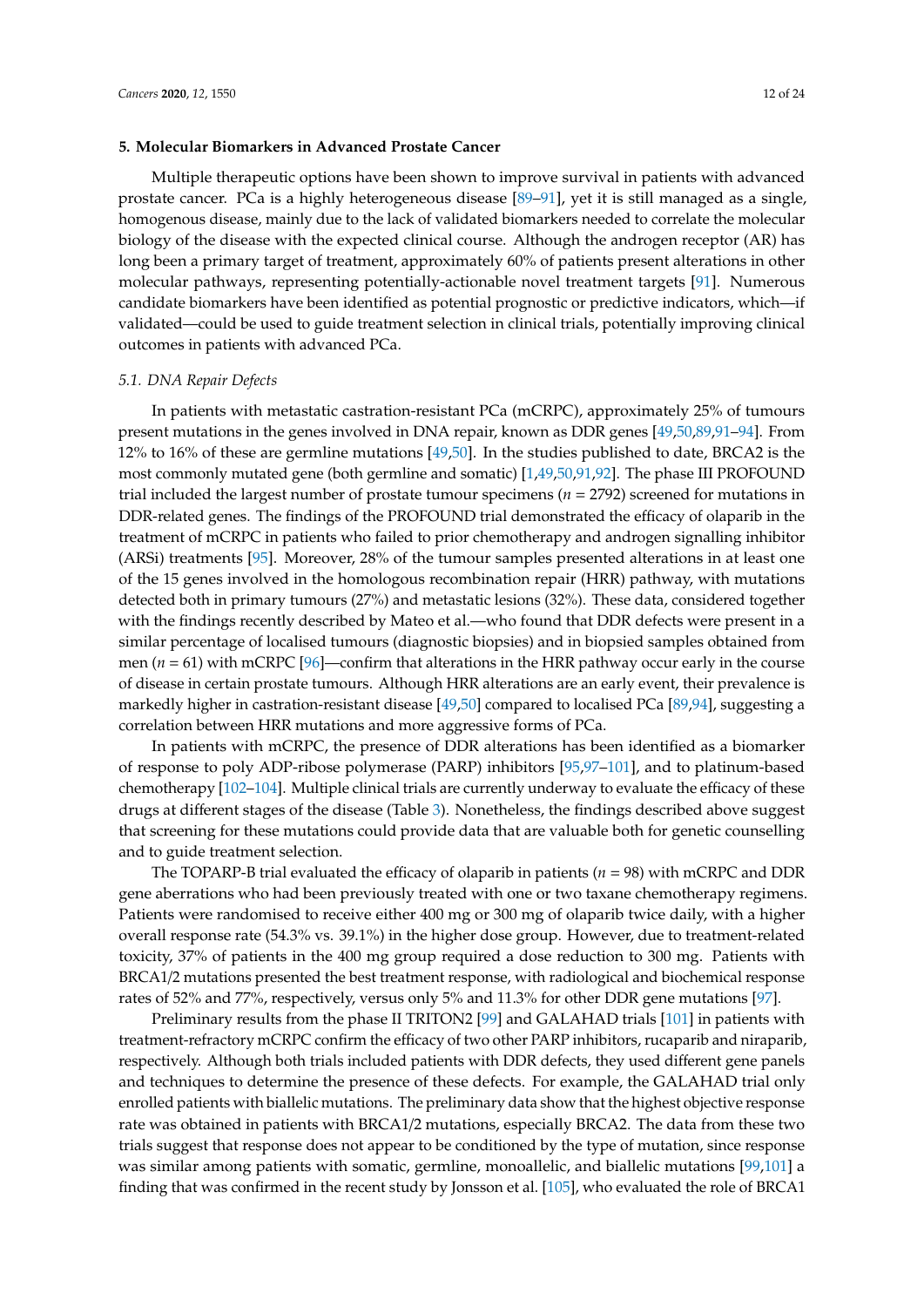and BRCA2 mutations in more than 17,000 patients (including 1042 with PCa). That study showed that, in certain tumours such as PCa, the clinical benefit of PARP inhibitors is similar, regardless of the type of mutation (germline, somatic, monoallelic, or biallelic).

| <b>PARP</b><br>Inhibitor | <b>Trial</b>              | Phase                            | Regimen                                                   | <b>Patient Population</b>                                                                     |  |
|--------------------------|---------------------------|----------------------------------|-----------------------------------------------------------|-----------------------------------------------------------------------------------------------|--|
| Rucaparib                | TRITON2 (NCT02952534)     | П                                | Rucaparib monotherapy                                     | Post-abiraterone/enzalutamide and<br>post-chemotherapy with<br>DNA-repair abnormalities       |  |
|                          | (NCT03442556)             | П                                | Rucaparib                                                 | Patients who are responding after<br>docetaxel + carboplatin with<br>DNA-repair abnormalities |  |
|                          | TRITON3 (NCT02975934)     | Ш                                | Rucaparib vs. abiraterone or<br>enzalutamide or docetaxel | Patients with DNA-repair<br>abnormalities (2L mCRPC)                                          |  |
| Niraparib                | BEDIVERE (NCT02924766)    | I                                | Niraparib + apalutamide or<br>abiraterone + prednisone    | Post AR-targeted therapy and<br>post-taxane                                                   |  |
|                          | QUEST (NCT03431350)       | I/II                             | Niraparib + abiraterone or<br>INI-63723283                | Post AR-targeted therapy                                                                      |  |
|                          | GALAHAD (NCT02854436)     | $\mathbf{I}$                     | Niraparib monotherapy                                     | Post-chemotherapy with<br>DNA-repair abnormalities                                            |  |
|                          | MAGNITUDE (NCT03748641)   | Ш                                | Niraparib + abiraterone vs.<br>placebo + abiraterone      | Patients with or without<br>DNA-repair defects                                                |  |
| Talazoparib              | TALAPRO-1 (NCT03148795)   | П                                | Talazoparib monotherapy                                   | Post-abiraterone/enzalutamide and<br>post-chemotherapy with<br>DNA-repair abnormalities       |  |
|                          | TALAPRO-2 (NCT03395197)   | Ш                                | Talazoparib + enzalutamide<br>vs. placebo + enzalutamide  | First line mCRPC                                                                              |  |
| Olaparib                 | (NCT01972217)             | $\mathbf{I}$                     | Olaparib + abiraterone vs.<br>placebo + abiraterone       | Post docetaxel mCRPC                                                                          |  |
|                          | PROpel (NCT03732820)      | $\mathop{\mathrm{III}}\nolimits$ | Olaparib + abiraterone vs.<br>placebo + abiraterone       | First line mCRPC                                                                              |  |
|                          | PROfound (NCT02987543)    | $\mathop{\mathrm{III}}\nolimits$ | Olaparib vs.<br>abiraterone/enzalutamide                  | Post-abiraterone/enzalutamide<br>mCRPC with HRR gene alterations                              |  |
|                          | KEYLINK-010 (NCT05834519) | Ш                                | Olaparib + pembrolizumab vs.<br>abiraterone/enzalutamide  | Post AR-targeted therapy and<br>post-taxane                                                   |  |

<span id="page-12-0"></span>**Table 3.** Ongoing clinical trials to evaluate poly ADP-ribose polymerase (PARP) inhibitors in patients with mCRPC.

A prospective analysis of 78 patients included in the TRITON2 trial with mutations in DDR genes other than BRCA1/2 showed that the presence of these alterations—particularly ATM, CDK12 and CHEK2—was associated with poor radiological and biochemical response rates (<11%) [\[100\]](#page-21-5). These results underscore the need for more studies to better elucidate how mutations in genes other than BRCA1/2 influences the activity of PARP inhibitors in PCa.

The phase III PROFOUND trial [\[95\]](#page-20-9) was performed to evaluate patients with mCRPC and DDR mutations who had failed previous treatment with an ARSi (either abiraterone acetate or enzalutamide). Patients were randomised to receive olaparib 300 mg b.i.d. versus the ARSi that they had not previously received. Patients were stratified into two cohorts according to the type of gene mutations (Cohort A: BRCA1/2 and ATM vs. Cohort B: BARD1, BRIP1, CDK12, CHEK1, CHEK2, FANCL, PALB2, PPP2R2A, RAD51B, RAD51C, RAD51D, and RAD54L). In cohort A, radiological progression-free survival (the primary endpoint) was 7.4 months with olaparib versus 3.9 months for patients treated with abiraterone or enzalutamide (HR 0.34; 95% CI 0.25–0.47, *p* < 0.001). An exploratory analysis carried out to evaluate the individual effect of each gene found that BRCA2 seems to be the best predictor of response to olaparib. Importantly, 28% of the samples were, for various reasons, not suitable for sequencing [\[95\]](#page-20-9) which is why alternative approaches, such as circulating DNA analysis, are being used in some studies with promising early results [\[106\]](#page-21-6).

The presence of DDR gene alterations may have clinical implications not only for treatment with PARP inhibitors, but also for response to current treatments for mCRPC, such as taxanes or ARSi. The available retrospective evidence is controversial due to conflicting results [\[107–](#page-21-7)[109\]](#page-21-8). PROREPAIR-B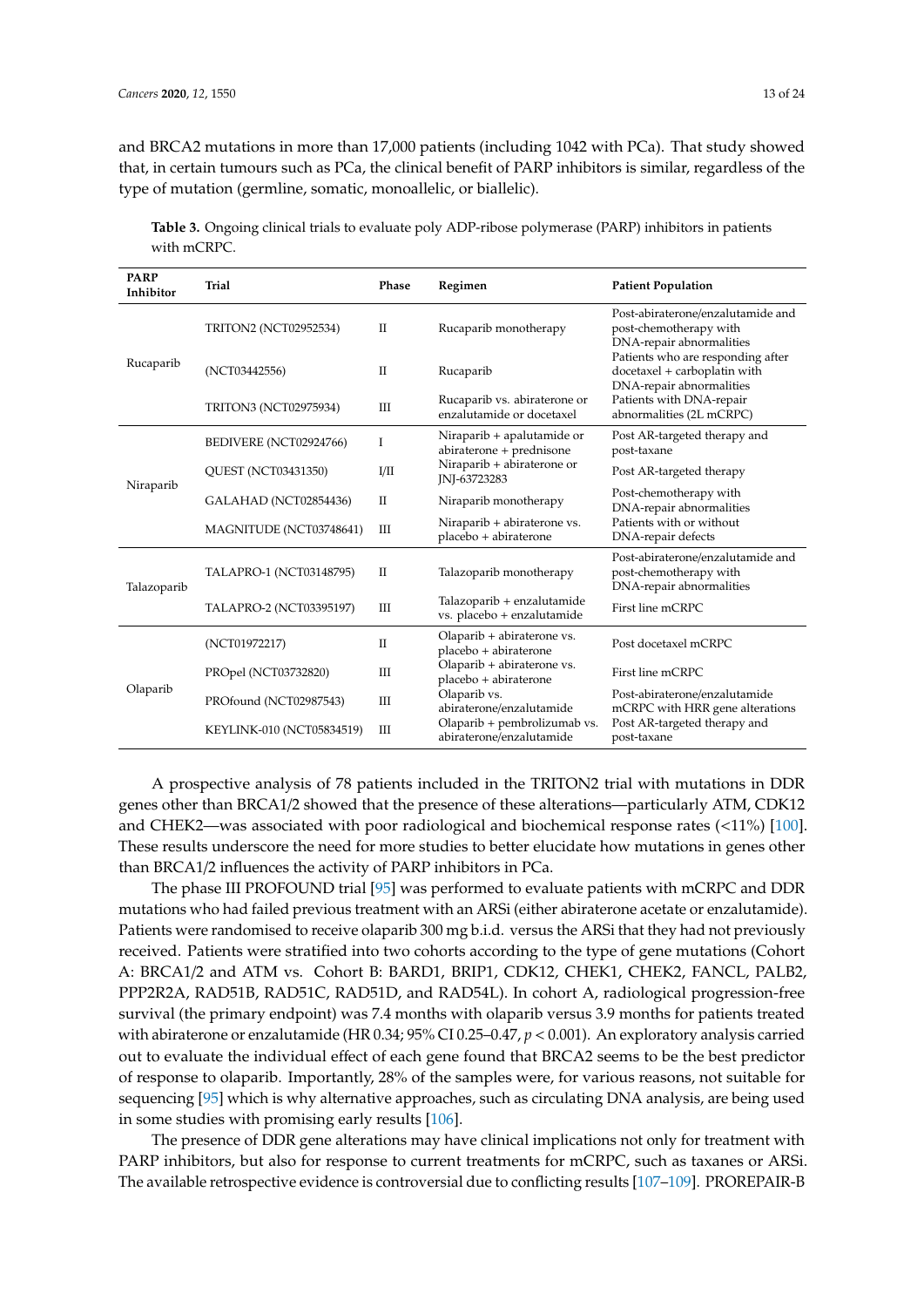is the only prospective trial [\[50\]](#page-17-14) to date to evaluate patients with mCRPC ( $n = 419$ ) with germline DDR mutations (16% of the sample). In that study, the presence of a germline mutation in BRCA2 (gBRCA2) was confirmed as an independent prognostic factor of cause-specific survival (CSS). Moreover, the findings of that study also suggest that patients with gBRCA2 have worse CSS when treated with first-line taxanes followed by ARSi (10.7 vs. 28.4 months, *p* < 0.001), but not when the sequence is reversed (ARSi followed by taxanes: 24 vs. 31.3 months, *p* = 0.901). Those data, if confirmed, could position gBRCA2 as the first biomarker to guide first-line treatment selection in patients with mCRPC.

In other DNA repair pathways, such as DNA mismatch repair (MMR), the presence of a mutation (generally in MSH2, MSH6, MLH1, and PMS2) has been associated with microsatellite instability (MSI). Depending on the study, these alterations have been detected in 3%–12% of patients with mCRPC [\[49,](#page-17-12)[50,](#page-17-14)[91,](#page-20-6)[109–](#page-21-8)[112\]](#page-21-9). Abida et al. evaluated more than 1000 patients with PCa, finding that the most commonly altered gene was MSH2. Moreover, in 22% of patients with MMR alterations, the MSH2 mutation was present in the germline [\[112\]](#page-21-9).

The presence of MSI is associated with genetically unstable tumours that have a tendency to accumulate mutations. This, in turn, leads to a higher burden of neoantigens, which may increase (hypothetically) the probability of response to immunotherapy [\[113\]](#page-21-10). In 2017, the Food and Drug Administration (FDA) approved pembrolizumab for the treatment of patients with alterations in this pathway (deficient-MMR or MSI), regardless of the tumour origin. However, a recent exploratory analysis of data from the phase II KEYNOTE-199 trial (performed to evaluate the role of pembrolizumab—an anti-programmed death receptor-1 (PD1)—in patients with mCRPC) was unable to find a clear association between the presence of alterations in DDR or MMR genes and response to pembrolizumab [\[114\]](#page-22-0).

The phase III IMbassador250 trial (NCT 03016312) compared atezolizumab plus enzalutamide versus enzalutamide alone in patients with mCRPC. The trial, however, was discontinued early due to lack of efficacy, underscoring the need for more specific studies to determine the role of immunotherapy in advanced PCa.

# *5.2. PTEN Loss and PI3K*/*AKT Activation*

Loss of PTEN is one of the most common molecular alterations in PCa, present in approximately 40% of patients with castration-resistant disease [\[90](#page-20-12)[,115\]](#page-22-1). PTEN loss occurs early in the course of disease, with several studies showing a high correlation between PTEN loss in the primary tumour, metastatic lesions, plasma, and circulating tumour cells (CTC) [\[116,](#page-22-2)[117\]](#page-22-3). Given that PTEN loss can occur through multiple mechanisms, including gene deletion, point mutations, or promoter methylation [\[118\]](#page-22-4), the best technique to determine PTEN loss is quantification of protein expression by immunohistochemistry [\[119\]](#page-22-5). Loss of PTEN function leads to overactivation of the PI3K/AKT pathway, which is associated with increased AR signalling and worse prognosis [\[120,](#page-22-6)[121\]](#page-22-7). This provides the rationale for the development of combined therapies in patients with mCRPC involving AR-targeted therapies and PI3K/AKT inhibitors.

A randomised phase II trial found that abiraterone plus ipatasertib (an AKT inhibitor) improves radiographic progression-free survival in patients with mCRPC and loss of PTEN [\[122\]](#page-22-8). Although these data are pending validation in a phase III trial that is currently underway (NCT03072238), the results demonstrate the clinical importance of molecular alterations as predictive biomarkers of response.

# *5.3. Androgen Receptor*

Other common alterations observed in patients with PCa are those directly associated with AR signalling. Several studies have demonstrated the prognostic—and potential predictive—value of AR amplification, which is present in more than 50% of patients with castration-resistant PCa [\[123–](#page-22-9)[125\]](#page-22-10). An exploratory analysis performed by Conteduca et al. found a lower risk of death for patients with AR amplification who received first-line docetaxel versus patients treated with ARSi, leading the authors to hypothesise that this alteration may be associated with resistance to ARSi, but not to taxanes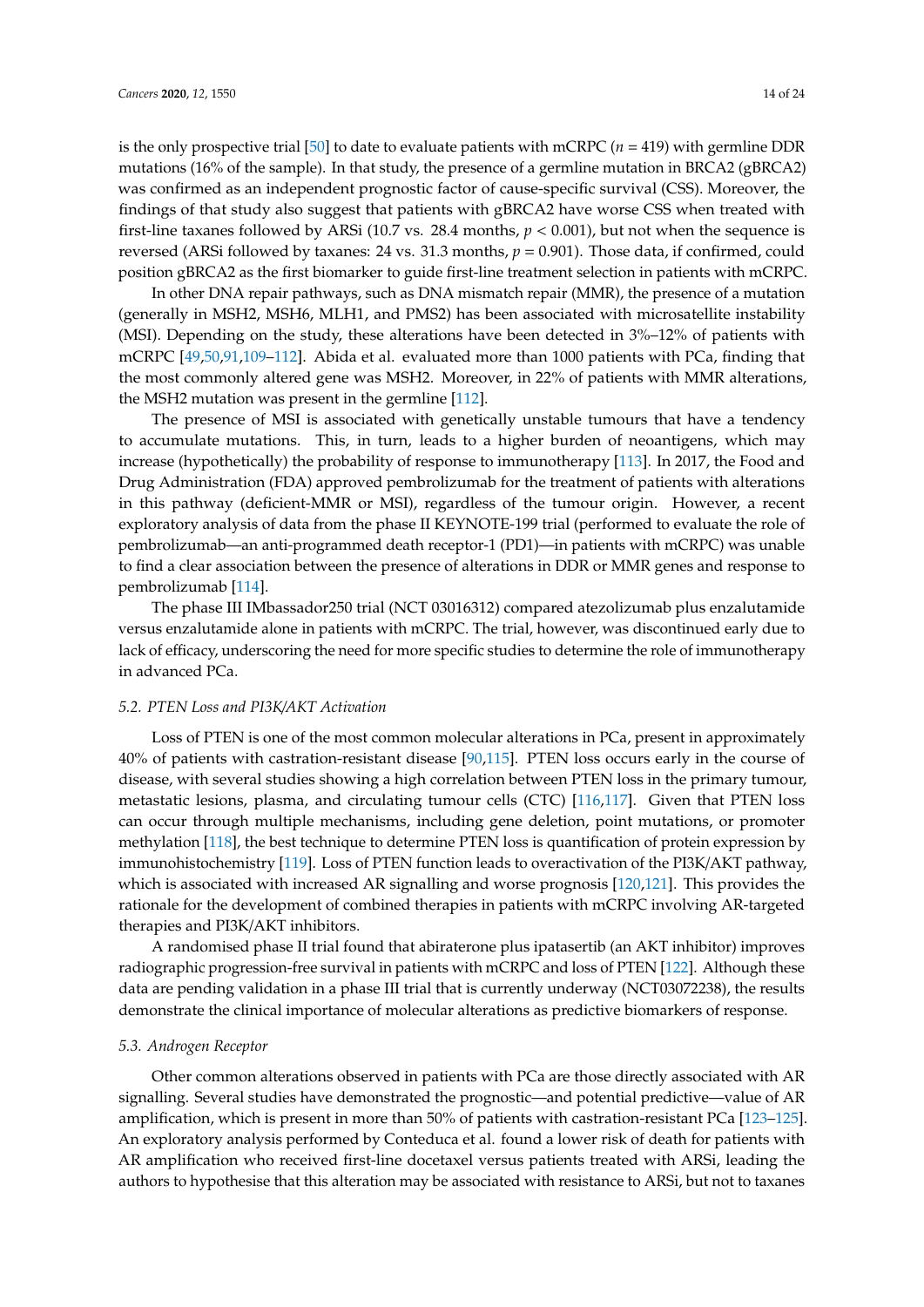in the first-line treatment of mCRPC [\[125\]](#page-22-10). Mutations in AR are common in castration-resistant disease, but not in early stage disease [\[90,](#page-20-12)[91\]](#page-20-6) The vast majority of these mutations appear after exposure to treatments that inhibit androgen signalling (T878A, F877L, among others), or after prolonged exposure to corticosteroid treatment (L702H) [\[116\]](#page-22-2). The presence of these alterations in liquid biopsy has been linked to resistance to treatments involved in androgen signalling, such as abiraterone and enzalutamide [\[123,](#page-22-9)[124,](#page-22-11)[126\]](#page-22-12). Similarly, numerous studies have found that the AR splice variant 7 (AR-V7) may also be important [\[127](#page-22-13)[–130\]](#page-22-14), as AR-V7 expression has been associated with worse clinical outcomes in patients treated with ARSi (both first- and second-line), but not with taxanes [\[127–](#page-22-13)[130\]](#page-22-14). The PROPHECY trial (NCT02269982) is a prospective, multicentre study in patients with mCRCP treated with abiraterone/enzalutamide. That trial compared the two most important platforms for detecting AR-V7 in CTC: AR-V7 mRNA (AdnaTest) or AR-V7 nuclear localisation protein (Epic Sciences). The results of that trial showed that men with AR-V7–positive mCRPC had shorter PFS and OS outcomes, as well as fewer confirmed treatment responses (PSA and soft tissue) [\[131\]](#page-23-0). Although the prognostic value of this biomarker seems clear, its predictive value has not yet been clearly demonstrated and thus cannot be relied upon for clinical decision-making. Other alterations such as TP53 mutations have also been associated with poor clinical outcomes in mCRPC patients treated with ARSi [\[132](#page-23-1)[,133\]](#page-23-2).

In recent years, research into the biology of advanced PCa has helped us to better understand this disease. In this setting, several studies have identified the prognostic and/or predictive role of different biomarkers. For example, AR aberrations, including AR-V7, PTEN loss and/or TP53 mutations have all been associated with poor clinical outcomes in advanced PCa (prognostic biomarker). DDR alterations, particularly *BRCA2* mutations, have also been correlated with more aggressive disease; more importantly, recent studies have shown that patients with these alterations may benefit from PARP inhibitors and platinum-based chemotherapy (prognostic and predictive role). Ideally, in the near future, several of the biomarkers described here will be incorporated into routine clinical practice, thereby improving the clinical management of patients. Until then, more research is needed to better elucidate the molecular biology of PCa.

# **6. Conclusions**

The molecular characterisation of PCa has become increasingly important to clinical decision-making in recent years. The unmet need to identify patients with clinically-insignificant PCa has prompted an intense search to find prognostic factors and molecular biomarkers that would allow us to minimise or prevent overdiagnosis and overtreatment in patients with localised disease. Fortunately, the increasing use of gene panels has improved patient stratification, thus allowing for more personalised therapies and follow-up schemes.

In the near future, optimisation of treatment sequencing, appropriate genetic counselling, and more data from the growing number of clinical trials that use genomic classification as inclusion criteria will, in all probability, increase the proportion of patients with identified mutations in DNA repair genes, potentially leading to the development of new biomarkers. A better understanding of PCa could change the initial management of the disease in most patients, creating an opportunity to apply new prognostic or predictive tools, although many of these still need to be validated before they can be incorporated into routine clinical practice.

**Author Contributions:** Conceptualization, F.C., F.L.-C. and J.I.M.-S.; writing—original draft preparation, A.A.D.-G., E.A., R.L., E.F.-P., L.M.Q.F., A.G.-I., I.H. and I.R.-M.; writing—review and editing: F.C., F.L.-C., J.L.-T., L.L.G. and D.E.S.; supervision and project administration, E.d.C., E.L.E. and G.d.V. All authors have read and agreed to the published version of the manuscript.

**Funding:** This research received no external funding.

**Acknowledgments:** Bradley Londres, biomedical writer and editor.

**Conflicts of Interest:** The authors declare no conflict of interest.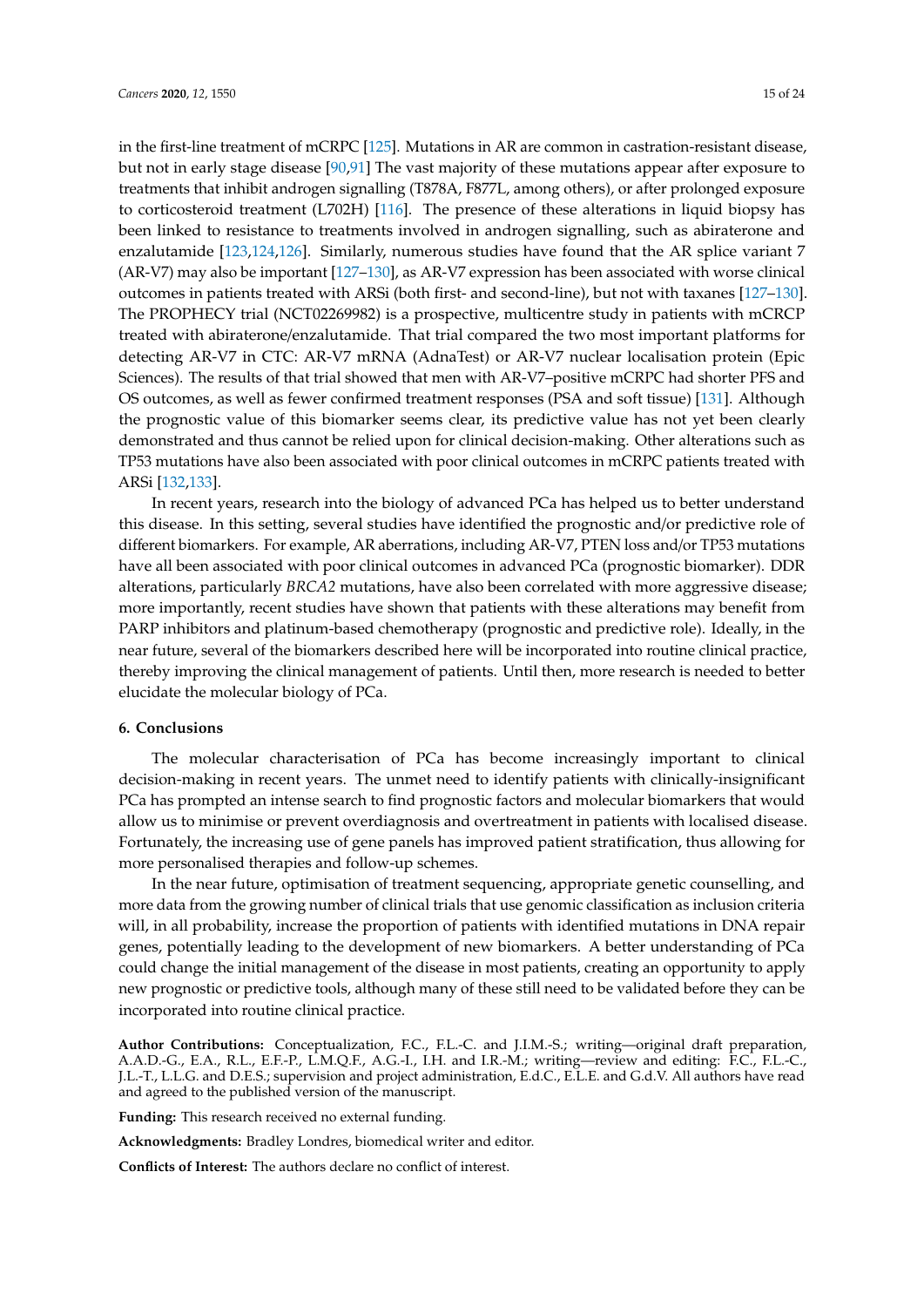# **References**

- <span id="page-15-0"></span>1. Siegel, R.L.; Miller, K.D.; Jemal, A. Cancer statistics, 2020. *CA Cancer J. Clin.* **2020**, *70*, 7–30. [\[CrossRef\]](http://dx.doi.org/10.3322/caac.21590) [\[PubMed\]](http://www.ncbi.nlm.nih.gov/pubmed/31912902)
- <span id="page-15-1"></span>2. Torre, L.A.; Bray, F.; Siegel, R.L.; Ferlay, J.; Lortet-Tieulent, J.; Jemal, A. Global cancer statistics, 2012. *CA Cancer J. Clin.* **2015**, *65*, 87–108. [\[CrossRef\]](http://dx.doi.org/10.3322/caac.21262) [\[PubMed\]](http://www.ncbi.nlm.nih.gov/pubmed/25651787)
- 3. Larrañaga, N.; Galceran, J.; Ardanaz, E.; Franch, P.; Navarro, C.; Sánchez, M.J.; Pastor-Barriuso, R.; Martos, C.; Rodríguez, L.; Vilardell, L.; et al. Prostate cancer incidence trends in Spain before and during the prostate-specific antigen era: Impact on mortality. *Ann. Oncol.* **2010**, *21*, iii83–iii89. [\[CrossRef\]](http://dx.doi.org/10.1093/annonc/mdq087) [\[PubMed\]](http://www.ncbi.nlm.nih.gov/pubmed/20427365)
- <span id="page-15-2"></span>4. Hugosson, J.; Carlsson, S.; Aus, G.; Bergdahl, S.; Khatami, A.; Lodding, P.; Pihl, C.G.; Stranne, J.; Holmberg, E.; Lilja, H. Mortality results from the Göteborg randomised population-based prostate-cancer screening trial. *Lancet Oncol.* **2010**, *11*, 725–732. [\[CrossRef\]](http://dx.doi.org/10.1016/S1470-2045(10)70146-7)
- <span id="page-15-3"></span>5. Graif, T.; Loeb, S.; Roehl, K.A.; Gashti, S.N.; Griffin, C.; Yu, X.; Catalona, W.J. Under Diagnosis and Over Diagnosis of Prostate Cancer. *J. Urol.* **2007**, *178*, 88–92. [\[CrossRef\]](http://dx.doi.org/10.1016/j.juro.2007.03.017)
- <span id="page-15-4"></span>6. Schröder, F.H.; Hugosson, J.; Roobol, M.J.; Tammela, T.L.J.; Ciatto, S.; Nelen, V.; Kwiatkowski, M.; Lujan, M.; Lilja, H.; Zappa, M.; et al. Screening and prostate-cancer mortality in a randomized european study. *N. Engl. J. Med.* **2009**, *360*, 1320–1328. [\[CrossRef\]](http://dx.doi.org/10.1056/NEJMoa0810084)
- <span id="page-15-5"></span>7. Nelson, W.G.; Carter, H.B.; DeWeese, T.L.; Antonarakis, E.S.; Eisenberger, M.A. Prostate Cancer. *Abelo*ff*'s Clin. Oncol. Fifth Ed.* **2014**, 1463–1496.e9. [\[CrossRef\]](http://dx.doi.org/10.1016/B978-1-4557-2865-7.00084-9)
- 8. Amin, M.B.; Edge, S.; Greene, F.; Byrd, D.R.; Brookland, R.K.; Washington, M.K.; Gershenwald, J.E. *AJCC Cancer Staging Form Supplement*, 8th ed.; American Joint Committee on Cancer: Chicago, IL, USA, 2018.
- <span id="page-15-6"></span>9. D'Amico, A.V.; Whittington, R.; Kaplan, I.; Beard, C.; Jiroutek, M.; Malkowicz, S.B.; Wein, A.; Coleman, C.N. Equivalent biochemical failure-free survival after external beam radiation therapy or radical prostatectomy in patients with a pretreatment prostate specific antigen of > 4-20 ng/mL. *Int. J. Radiat. Oncol. Biol. Phys.* **1997**, *37*, 1053–1058. [\[CrossRef\]](http://dx.doi.org/10.1016/S0360-3016(96)00633-5)
- <span id="page-15-7"></span>10. Angeles, A.; Bauer, S.; Ratz, L.; Klauck, S.; Sültmann, H. Genome-Based Classification and Therapy of Prostate Cancer. *Diagnostics* **2018**, *8*, 62. [\[CrossRef\]](http://dx.doi.org/10.3390/diagnostics8030062)
- <span id="page-15-8"></span>11. Loeb, S.; Catalona, W.J. The Prostate Health Index: A new test for the detection of prostate cancer. *Ther. Adv. Urol.* **2014**, *6*, 74–77. [\[CrossRef\]](http://dx.doi.org/10.1177/1756287213513488)
- <span id="page-15-9"></span>12. Boegemann, M.; Stephan, C.; Cammann, H.; Vincendeau, S.; Houlgatte, A.; Jung, K.; Blanchet, J.S.; Semjonow, A. The percentage of prostate-specific antigen (PSA) isoform [−2]proPSA and the Prostate Health Index improve the diagnostic accuracy for clinically relevant prostate cancer at initial and repeat biopsy compared with total PSA and percentage free PSA in men. *BJU Int.* **2016**, *117*, 72–79. [\[CrossRef\]](http://dx.doi.org/10.1111/bju.13139) [\[PubMed\]](http://www.ncbi.nlm.nih.gov/pubmed/25818705)
- <span id="page-15-10"></span>13. De La Calle, C.; Patil, D.; Wei, J.T.; Scherr, D.S.; Sokoll, L.; Chan, D.W.; Siddiqui, J.; Mosquera, J.M.; Rubin, M.A.; Sanda, M.G. Multicenter evaluation of the prostate health index to detect aggressive prostate cancer in biopsy Naïve men. *J. Urol.* **2015**, *194*, 65–72. [\[CrossRef\]](http://dx.doi.org/10.1016/j.juro.2015.01.091) [\[PubMed\]](http://www.ncbi.nlm.nih.gov/pubmed/25636659)
- <span id="page-15-11"></span>14. Carroll, P.R.; Parsons, J.K.; Andriole, G.; Bahnson, R.R.; Castle, E.P.; Catalona, W.J.; Dahl, D.M.; Davis, J.W.; Epstein, J.I.; Etzioni, R.B.; et al. Prostate Cancer Early Detection, Version 2.2016: Featured Updates to the NCCN Guidelines. *J. Natl. Compr. Cancer Netw.* **2016**, *14*, 509–519. [\[CrossRef\]](http://dx.doi.org/10.6004/jnccn.2016.0060) [\[PubMed\]](http://www.ncbi.nlm.nih.gov/pubmed/27160230)
- <span id="page-15-12"></span>15. Zappala, S.M.; Scardino, P.T.; Okrongly, D.; Linder, V.; Dong, Y. Clinical performance of the 4Kscore Test to predict high-grade prostate cancer at biopsy: A meta-analysis of us and European clinical validation study results. *Rev. Urol.* **2017**, *19*, 149–155. [\[CrossRef\]](http://dx.doi.org/10.3909/riu0776) [\[PubMed\]](http://www.ncbi.nlm.nih.gov/pubmed/29302237)
- <span id="page-15-13"></span>16. Parekh, D.J.; Punnen, S.; Sjoberg, D.D.; Asroff, S.W.; Bailen, J.L.; Cochran, J.S.; Concepcion, R.; David, R.D.; Deck, K.B.; Dumbadze, I.; et al. A Multi-institutional Prospective Trial in the USA Confirms that the 4Kscore Accurately Identifies Men with High-grade Prostate Cancer. *Eur. Urol.* **2015**, *68*, 464–470. [\[CrossRef\]](http://dx.doi.org/10.1016/j.eururo.2014.10.021) [\[PubMed\]](http://www.ncbi.nlm.nih.gov/pubmed/25454615)
- <span id="page-15-14"></span>17. Konety, B.; Zappala, S.M.; Parekh, D.J.; Osterhout, D.; Schock, J.; Chudler, R.M.; Oldford, G.M.; Kernen, K.M.; Hafron, J. The 4Kscore®Test Reduces Prostate Biopsy Rates in Community and Academic Urology Practices. *Rev. Urol.* **2015**, *17*, 231–240.
- <span id="page-15-15"></span>18. Nordström, T.; Vickers, A.; Assel, M.; Lilja, H.; Grönberg, H.; Eklund, M. Comparison between the four-kallikrein panel and prostate health index for predicting prostate cancer. *Eur. Urol.* **2015**, *68*, 139–146. [\[CrossRef\]](http://dx.doi.org/10.1016/j.eururo.2014.08.010)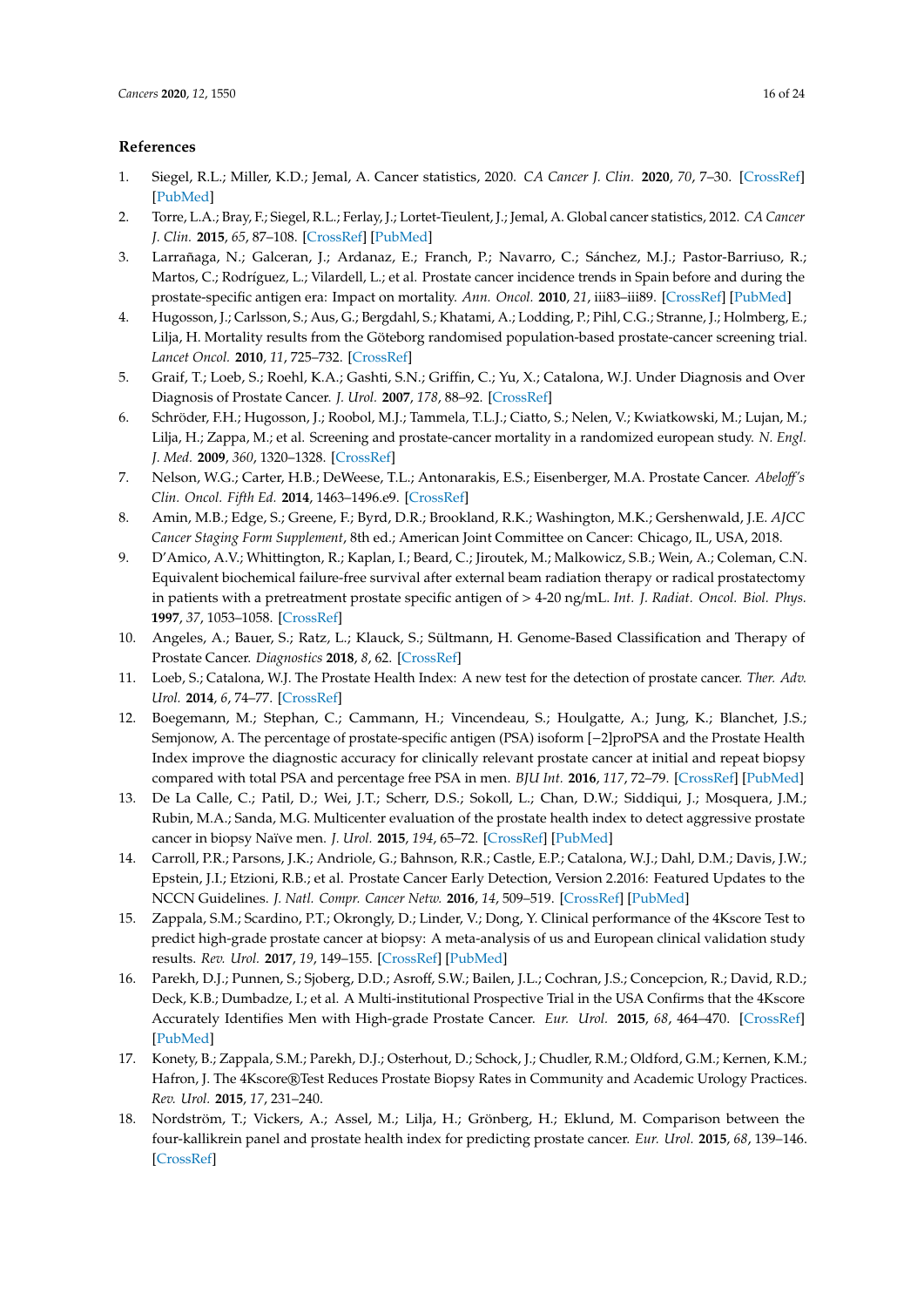- <span id="page-16-0"></span>19. Ström, P.; Nordström, T.; Aly, M.; Egevad, L.; Grönberg, H.; Eklund, M. The Stockholm-3 Model for Prostate Cancer Detection: Algorithm Update, Biomarker Contribution, and Reflex Test Potential. *Eur. Urol.* **2018**, *74*, 204–210. [\[CrossRef\]](http://dx.doi.org/10.1016/j.eururo.2017.12.028) [\[PubMed\]](http://www.ncbi.nlm.nih.gov/pubmed/29331214)
- <span id="page-16-1"></span>20. Marks, L.S.; Fradet, Y.; Lim Deras, I.; Blase, A.; Mathis, J.; Aubin, S.M.J.; Cancio, A.T.; Desaulniers, M.; Ellis, W.J.; Rittenhouse, H.; et al. PCA3 Molecular Urine Assay for Prostate Cancer in Men Undergoing Repeat Biopsy. *Urology* **2007**, *69*, 532–535. [\[CrossRef\]](http://dx.doi.org/10.1016/j.urology.2006.12.014) [\[PubMed\]](http://www.ncbi.nlm.nih.gov/pubmed/17382159)
- <span id="page-16-2"></span>21. Gittelman, M.C.; Hertzman, B.; Bailen, J.; Williams, T.; Koziol, I.; Henderson, R.J.; Efros, M.; Bidair, M.; Ward, J.F. PCA3 molecular urine test as a predictor of repeat prostate biopsy outcome in men with previous negative biopsies: A prospective multicenter clinical study. *J. Urol.* **2013**, *190*, 64–69. [\[CrossRef\]](http://dx.doi.org/10.1016/j.juro.2013.02.018)
- <span id="page-16-3"></span>22. Loeb, S. Prostate cancer: Predicting prostate biopsy results—PCA3 versus phi. *Nat. Rev. Urol.* **2015**, *12*, 130–131. [\[CrossRef\]](http://dx.doi.org/10.1038/nrurol.2015.1) [\[PubMed\]](http://www.ncbi.nlm.nih.gov/pubmed/25644161)
- <span id="page-16-4"></span>23. Tomlins, S.A.; Mehra, R.; Rhodes, D.R.; Smith, L.R.; Roulston, D.; Helgeson, B.E.; Cao, X.; Wei, J.T.; Rubin, M.A.; Shah, R.B.; et al. TMPRSS2:ETV4 gene fusions define a third molecular subtype of prostate cancer. *Cancer Res.* **2006**, *66*, 3396–3400. [\[CrossRef\]](http://dx.doi.org/10.1158/0008-5472.CAN-06-0168) [\[PubMed\]](http://www.ncbi.nlm.nih.gov/pubmed/16585160)
- 24. Tomlins, S.A.; Laxman, B.; Dhanasekaran, S.M.; Helgeson, B.E.; Cao, X.; Morris, D.S.; Menon, A.; Jing, X.; Cao, Q.; Han, B.; et al. Distinct classes of chromosomal rearrangements create oncogenic ETS gene fusions in prostate cancer. *Nature* **2007**, *448*, 595–599. [\[CrossRef\]](http://dx.doi.org/10.1038/nature06024) [\[PubMed\]](http://www.ncbi.nlm.nih.gov/pubmed/17671502)
- <span id="page-16-5"></span>25. Tomlins, S.A.; Rhodes, D.R.; Perner, S.; Dhanasekaran, S.M.; Mehra, R.; Sun, X.W.; Varambally, S.; Cao, X.; Tchinda, J.; Kuefer, R.; et al. Recurrent fusion of TMPRSS2 and ETS transcription factor genes in prostate cancer. *Science (80-)* **2005**, *310*, 644–648. [\[CrossRef\]](http://dx.doi.org/10.1126/science.1117679) [\[PubMed\]](http://www.ncbi.nlm.nih.gov/pubmed/16254181)
- <span id="page-16-6"></span>26. Petrovics, G.; Liu, A.; Shaheduzzaman, S.; Furasato, B.; Sun, C.; Chen, Y.; Nau, M.; Ravindranath, L.; Chen, Y.; Dobi, A.; et al. Frequent overexpression of ETS-related gene-1 (ERG1) in prostate cancer transcriptome. *Oncogene* **2005**, *24*, 3847–3852. [\[CrossRef\]](http://dx.doi.org/10.1038/sj.onc.1208518) [\[PubMed\]](http://www.ncbi.nlm.nih.gov/pubmed/15750627)
- <span id="page-16-7"></span>27. Rubin, M.A.; Maher, C.A.; Chinnaiyan, A.M. Common gene rearrangements in prostate cancer. *J. Clin. Oncol.* **2011**, *29*, 3659–3668. [\[CrossRef\]](http://dx.doi.org/10.1200/JCO.2011.35.1916)
- <span id="page-16-8"></span>28. Tomlins, S.A.; Aubin, S.M.J.; Siddiqui, J.; Lonigro, R.J.; Sefton-Miller, L.; Miick, S.; Williamsen, S.; Hodge, P.; Meinke, J.; Blase, A.; et al. Urine TMPRSS2:ERG fusion transcript stratifies prostate cancer risk in men with elevated serum PSA. *Sci. Transl. Med.* **2011**, *3*. [\[CrossRef\]](http://dx.doi.org/10.1126/scitranslmed.3001970)
- <span id="page-16-9"></span>29. Leyten, G.H.J.M.; Hessels, D.; Jannink, S.A.; Smit, F.P.; De Jong, H.; Cornel, E.B.; De Reijke, T.M.; Vergunst, H.; Kil, P.; Knipscheer, B.C.; et al. Prospective multicentre evaluation of PCA3 and TMPRSS2-ERG gene fusions as diagnostic and prognostic urinary biomarkers for prostate cancer. *Eur. Urol.* **2014**, *65*, 534–542. [\[CrossRef\]](http://dx.doi.org/10.1016/j.eururo.2012.11.014)
- <span id="page-16-10"></span>30. Tomlins, S.A.; Day, J.R.; Lonigro, R.J.; Hovelson, D.H.; Siddiqui, J.; Kunju, L.P.; Dunn, R.L.; Meyer, S.; Hodge, P.; Groskopf, J.; et al. Urine TMPRSS2:ERG Plus PCA3 for Individualized Prostate Cancer Risk Assessment. *Eur. Urol.* **2016**, *70*, 45–53. [\[CrossRef\]](http://dx.doi.org/10.1016/j.eururo.2015.04.039)
- <span id="page-16-11"></span>31. Van Neste, L.; Hendriks, R.J.; Dijkstra, S.; Trooskens, G.; Cornel, E.B.; Jannink, S.A.; de Jong, H.; Hessels, D.; Smit, F.P.; Melchers, W.J.G.; et al. Detection of High-grade Prostate Cancer Using a Urinary Molecular Biomarker–Based Risk Score. *Eur. Urol.* **2016**, *70*, 740–748. [\[CrossRef\]](http://dx.doi.org/10.1016/j.eururo.2016.04.012)
- <span id="page-16-12"></span>32. Valadi, H.; Ekström, K.; Bossios, A.; Sjöstrand, M.; Lee, J.J.; Lötvall, J.O. Exosome-mediated transfer of mRNAs and microRNAs is a novel mechanism of genetic exchange between cells. *Nat. Cell Biol.* **2007**, *9*, 654–659. [\[CrossRef\]](http://dx.doi.org/10.1038/ncb1596) [\[PubMed\]](http://www.ncbi.nlm.nih.gov/pubmed/17486113)
- <span id="page-16-13"></span>33. Duijvesz, D.; Luider, T.; Bangma, C.H.; Jenster, G. Exosomes as biomarker treasure chests for prostate cancer. *Eur. Urol.* **2011**, *59*, 823–831. [\[CrossRef\]](http://dx.doi.org/10.1016/j.eururo.2010.12.031) [\[PubMed\]](http://www.ncbi.nlm.nih.gov/pubmed/21196075)
- <span id="page-16-14"></span>34. Khan, S.; Jutzy, J.M.S.; Valenzuela, M.M.A.; Turay, D.; Aspe, J.R.; Ashok, A.; Mirshahidi, S.; Mercola, D.; Lilly, M.B.; Wall, N.R. Plasma-Derived Exosomal Survivin, a Plausible Biomarker for Early Detection of Prostate Cancer. *PLoS ONE* **2012**, *7*. [\[CrossRef\]](http://dx.doi.org/10.1371/journal.pone.0046737) [\[PubMed\]](http://www.ncbi.nlm.nih.gov/pubmed/23091600)
- <span id="page-16-15"></span>35. Nilsson, J.; Skog, J.; Nordstrand, A.; Baranov, V.; Mincheva-Nilsson, L.; Breakefield, X.O.; Widmark, A. Prostate cancer-derived urine exosomes: A novel approach to biomarkers for prostate cancer. *Br. J. Cancer* **2009**, *100*, 1603–1607. [\[CrossRef\]](http://dx.doi.org/10.1038/sj.bjc.6605058)
- <span id="page-16-16"></span>36. McKiernan, J.; Donovan, M.J.; O'Neill, V.; Bentink, S.; Noerholm, M.; Belzer, S.; Skog, J.; Kattan, M.W.; Partin, A.; Andriole, G.; et al. A novel urine exosome gene expression assay to predict high-grade prostate cancer at initial biopsy. *JAMA Oncol.* **2016**, *2*, 882–889. [\[CrossRef\]](http://dx.doi.org/10.1001/jamaoncol.2016.0097) [\[PubMed\]](http://www.ncbi.nlm.nih.gov/pubmed/27032035)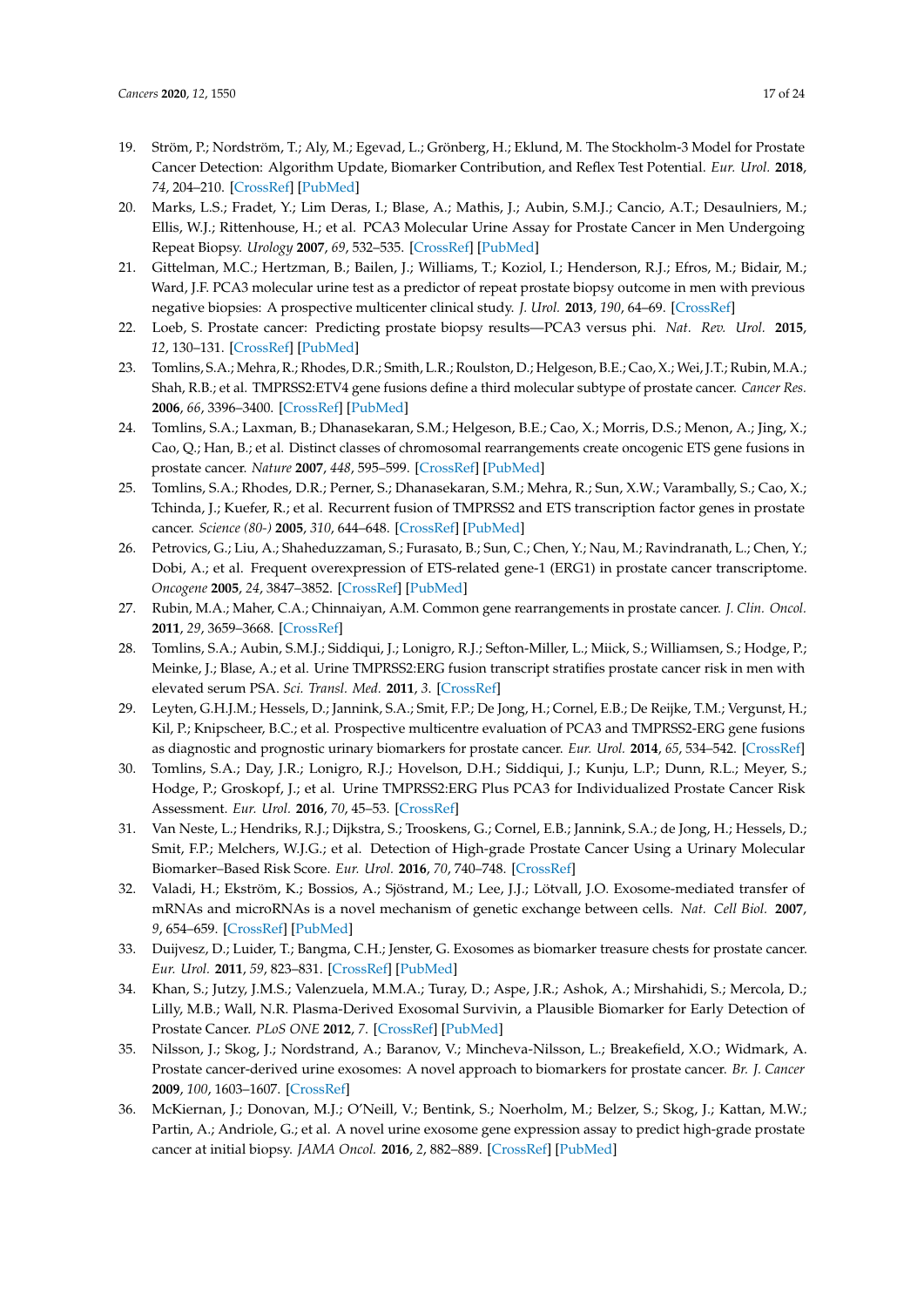- <span id="page-17-0"></span>37. Donovan, M.J.; Noerholm, M.; Bentink, S.; Belzer, S.; Skog, J.; O'Neill, V.; Cochran, J.S.; Brown, G.A. A molecular signature of PCA3 and ERG exosomal RNA from non-DRE urine is predictive of initial prostate biopsy result. *Prostate Cancer Prostatic Dis.* **2015**, *18*, 370–375. [\[CrossRef\]](http://dx.doi.org/10.1038/pcan.2015.40) [\[PubMed\]](http://www.ncbi.nlm.nih.gov/pubmed/26345389)
- <span id="page-17-1"></span>38. McKiernan, J.; Donovan, M.J.; Margolis, E.; Partin, A.; Carter, B.; Brown, G.; Torkler, P.; Noerholm, M.; Skog, J.; Shore, N.; et al. A Prospective Adaptive Utility Trial to Validate Performance of a Novel Urine Exosome Gene Expression Assay to Predict High-grade Prostate Cancer in Patients with Prostate-specific Antigen 2–10 ng/mL at Initial Biopsy. *Eur. Urol.* **2018**, *74*, 731–738. [\[CrossRef\]](http://dx.doi.org/10.1016/j.eururo.2018.08.019) [\[PubMed\]](http://www.ncbi.nlm.nih.gov/pubmed/30237023)
- <span id="page-17-2"></span>39. Wojno, K.J.; Costa, F.J.; Cornell, R.J.; Small, J.D.; Pasin, E.; Van Criekinge, W.; Bigley, J.W.; Van Neste, L. Reduced rate of repeated prostate biopsies observed in ConfirmMDx clinical utility field study. *Am. Health Drug Benefits* **2014**, *7*, 129–134. [\[PubMed\]](http://www.ncbi.nlm.nih.gov/pubmed/24991397)
- <span id="page-17-3"></span>40. Van Neste, L.; Partin, A.W.; Stewart, G.D.; Epstein, J.I.; Harrison, D.J.; Van Criekinge, W. Risk score predicts high-grade prostate cancer in DNA-methylation positive, histopathologically negative biopsies. *Prostate* **2016**, *76*, 1078–1087. [\[CrossRef\]](http://dx.doi.org/10.1002/pros.23191) [\[PubMed\]](http://www.ncbi.nlm.nih.gov/pubmed/27121847)
- <span id="page-17-4"></span>41. Mottet, N.; Cornford, P.; van den Bergh, R.C.N.; Briers, E.; De Santis, M.; Fanti, S.; Gillessen, S.; Grummet, A.M.H.T.B.; Lam, M.D.; Mason, T.H.; et al. EAU - EANM - ESTRO - ESUR - SIOG Guidelines on Prostate Cancer 2019. In *European Association of Urology Guidelines 2019*; EAU Guidelines Office: Arnhem, The Netherlands, 2019; Volume 53, pp. 1–161. ISBN 978-94-92671-04-2.
- <span id="page-17-5"></span>42. Turkbey, B.; Rosenkrantz, A.B.; Haider, M.A.; Padhani, A.R.; Villeirs, G.; Macura, K.J.; Tempany, C.M.; Choyke, P.L.; Cornud, F.; Margolis, D.J.; et al. Prostate Imaging Reporting and Data System Version 2.1: 2019 Update of Prostate Imaging Reporting and Data System Version 2. *Eur. Urol.* **2019**, *76*, 340–351. [\[CrossRef\]](http://dx.doi.org/10.1016/j.eururo.2019.02.033) [\[PubMed\]](http://www.ncbi.nlm.nih.gov/pubmed/30898406)
- <span id="page-17-6"></span>43. Kasivisvanathan, V.; Rannikko, A.S.; Borghi, M.; Panebianco, V.; Mynderse, L.A.; Vaarala, M.H.; Briganti, A.; Budäus, L.; Hellawell, G.; Hindley, R.G.; et al. MRI-targeted or standard biopsy for prostate-cancer diagnosis. *N. Engl. J. Med.* **2018**, *378*, 1767–1777. [\[CrossRef\]](http://dx.doi.org/10.1056/NEJMoa1801993) [\[PubMed\]](http://www.ncbi.nlm.nih.gov/pubmed/29552975)
- <span id="page-17-7"></span>44. Rouvière, O.; Puech, P.; Renard-Penna, R.; Claudon, M.; Roy, C.; Mège-Lechevallier, F.; Decaussin-Petrucci, M.; Dubreuil-Chambardel, M.; Magaud, L.; Remontet, L.; et al. Use of prostate systematic and targeted biopsy on the basis of multiparametric MRI in biopsy-naive patients (MRI-FIRST): A prospective, multicentre, paired diagnostic study. *Lancet Oncol.* **2019**, *20*, 100–109. [\[CrossRef\]](http://dx.doi.org/10.1016/S1470-2045(18)30569-2)
- <span id="page-17-8"></span>45. Drost, F.-J.H.; Osses, D.F.; Nieboer, D.; Steyerberg, E.W.; Bangma, C.H.; Roobol, M.J.; Schoots, I.G. Prostate MRI, with or without MRI-targeted biopsy, and systematic biopsy for detecting prostate cancer. *Cochrane Database Syst. Rev.* **2019**. [\[CrossRef\]](http://dx.doi.org/10.1002/14651858.CD012663.pub2) [\[PubMed\]](http://www.ncbi.nlm.nih.gov/pubmed/31022301)
- <span id="page-17-9"></span>46. Punnen, S.; Nahar, B.; Soodana-Prakash, N.; Koru-Sengul, T.; Stoyanova, R.; Pollack, A.; Kava, B.; Gonzalgo, M.L.; Ritch, C.R.; Parekh, D.J. Optimizing patient's selection for prostate biopsy: A single institution experience with multi-parametric MRI and the 4Kscore test for the detection of aggressive prostate cancer. *PLoS ONE* **2018**, *13*, e0201384. [\[CrossRef\]](http://dx.doi.org/10.1371/journal.pone.0201384) [\[PubMed\]](http://www.ncbi.nlm.nih.gov/pubmed/30092002)
- <span id="page-17-10"></span>47. Fenstermaker, M.; Mendhiratta, N.; Bjurlin, M.A.; Meng, X.; Rosenkrantz, A.B.; Huang, R.; Deng, F.M.; Zhou, M.; Huang, W.C.; Lepor, H.; et al. Risk Stratification by Urinary Prostate Cancer Gene 3 Testing Before Magnetic Resonance Imaging-Ultrasound Fusion-targeted Prostate Biopsy Among Men With No History of Biopsy. *Urology* **2017**, *99*, 174–179. [\[CrossRef\]](http://dx.doi.org/10.1016/j.urology.2016.08.022) [\[PubMed\]](http://www.ncbi.nlm.nih.gov/pubmed/27562202)
- <span id="page-17-11"></span>48. Roumiguié, M.; Ploussard, G.; Nogueira, L.; Bruguière, E.; Meyrignac, O.; Lesourd, M.; Péricart, S.; Malavaud, B. Independent evaluation of the respective predictive values for high-grade prostate cancer of clinical information and RNA biomarkers after upfront MRI and image-guided biopsies. *Cancers (Basel)* **2020**, *12*, 285. [\[CrossRef\]](http://dx.doi.org/10.3390/cancers12020285)
- <span id="page-17-12"></span>49. Pritchard, C.C.; Mateo, J.; Walsh, M.F.; De Sarkar, N.; Abida, W.; Beltran, H.; Garofalo, A.; Gulati, R.; Carreira, S.; Eeles, R.; et al. Inherited DNA-repair gene mutations in men with metastatic prostate cancer. *N. Engl. J. Med.* **2016**, *375*, 443–453. [\[CrossRef\]](http://dx.doi.org/10.1056/NEJMoa1603144)
- <span id="page-17-14"></span>50. Castro, E.; Romero-Laorden, N.; Del Pozo, A.; Lozano, R.; Medina, A.; Puente, J.; Piulats, J.M.; Lorente, D.; Saez, M.I.; Morales-Barrera, R.; et al. Prorepair-B: A prospective cohort study of the impact of germline DNA repair mutations on the outcomes of patients with metastatic castration-resistant prostate cancer. *J. Clin. Oncol.* **2019**, *37*, 490–503. [\[CrossRef\]](http://dx.doi.org/10.1200/JCO.18.00358)
- <span id="page-17-13"></span>51. Nicolosi, P.; Ledet, E.; Yang, S.; Michalski, S.; Freschi, B.; O'Leary, E.; Esplin, E.D.; Nussbaum, R.L.; Sartor, O. Prevalence of Germline Variants in Prostate Cancer and Implications for Current Genetic Testing Guidelines. *JAMA Oncol.* **2019**, *5*, 523–528. [\[CrossRef\]](http://dx.doi.org/10.1001/jamaoncol.2018.6760)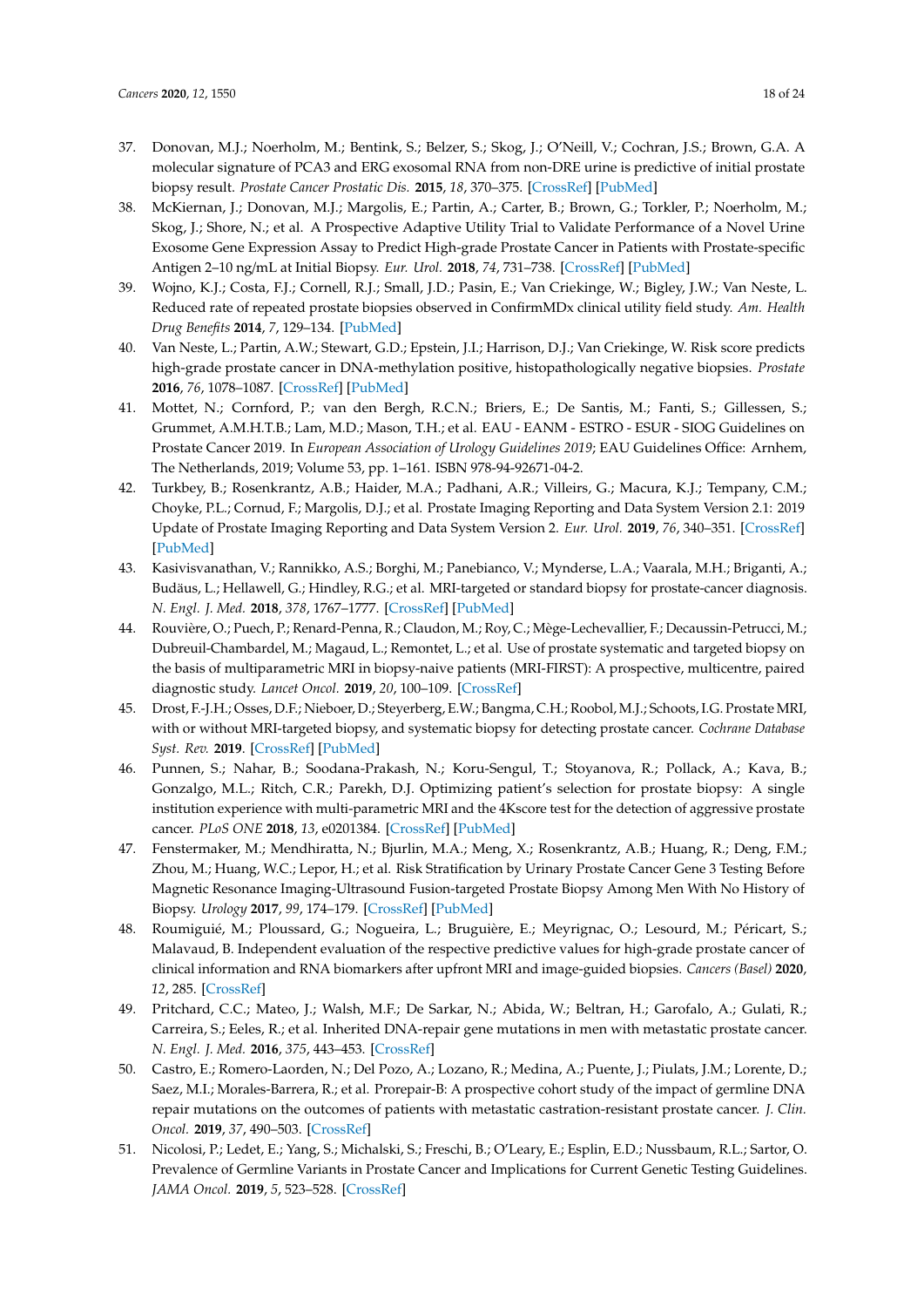- <span id="page-18-21"></span><span id="page-18-0"></span>52. Mucci, L.A.; Hjelmborg, J.B.; Harris, J.R.; Czene, K.; Havelick, D.J.; Scheike, T.; Graff, R.E.; Holst, K.; Möller, S.; Unger, R.H.; et al. Familial risk and heritability of cancer among twins in nordic countries. *JAMA J. Am. Med. Assoc.* **2016**, *315*, 68–76. [\[CrossRef\]](http://dx.doi.org/10.1001/jama.2015.17703)
- <span id="page-18-18"></span><span id="page-18-1"></span>53. Lecarpentier, J.; Kuchenbaecker, K.B.; Barrowdale, D.; Dennis, J.; McGuffog, L.; Leslie, G.; Lee, A.; Al Olama, A.A.; Tyrer, J.P.; Frost, D.; et al. Prediction of breast and prostate cancer risks in male BRCA1 and BRCA2 mutation carriers using polygenic risk scores. *J. Clin. Oncol.* **2017**, *35*, 2240–2250. [\[CrossRef\]](http://dx.doi.org/10.1200/JCO.2016.69.4935) [\[PubMed\]](http://www.ncbi.nlm.nih.gov/pubmed/28448241)
- <span id="page-18-2"></span>54. Kote-Jarai, Z.; Leongamornlert, D.; Saunders, E.; Tymrakiewicz, M.; Castro, E.; Mahmud, N.; Guy, M.; Edwards, S.; O'Brien, L.; Sawyer, E.; et al. BRCA2 is a moderate penetrance gene contributing to young-onset prostate cancer: Implications for genetic testing in prostate cancer patients. *Br. J. Cancer* **2011**, *105*, 1230–1234. [\[CrossRef\]](http://dx.doi.org/10.1038/bjc.2011.383) [\[PubMed\]](http://www.ncbi.nlm.nih.gov/pubmed/21952622)
- <span id="page-18-15"></span><span id="page-18-3"></span>55. Leongamornlert, D.; Mahmud, N.; Tymrakiewicz, M.; Saunders, E.; Dadaev, T.; Castro, E.; Goh, C.; Govindasami, K.; Guy, M.; O'Brien, L.; et al. Germline BRCA1 mutations increase prostate cancer risk. *Br. J. Cancer* **2012**, *106*, 1697–1701. [\[CrossRef\]](http://dx.doi.org/10.1038/bjc.2012.146) [\[PubMed\]](http://www.ncbi.nlm.nih.gov/pubmed/22516946)
- <span id="page-18-19"></span><span id="page-18-4"></span>56. Ewing, C.M.; Ray, A.M.; Lange, E.M.; Zuhlke, K.A.; Robbins, C.M.; Tembe, W.D.; Wiley, K.E.; Isaacs, S.D.; Johng, D.; Wang, Y.; et al. Germline mutations in HOXB13 and prostate-cancer risk. *N. Engl. J. Med.* **2012**, *366*, 141–149. [\[CrossRef\]](http://dx.doi.org/10.1056/NEJMoa1110000) [\[PubMed\]](http://www.ncbi.nlm.nih.gov/pubmed/22236224)
- <span id="page-18-17"></span><span id="page-18-5"></span>57. Narod, S.A.; Neuhausen, S.; Vichodez, G.; Armel, S.; Lynch, H.T.; Ghadirian, P.; Cummings, S.; Olopade, O.; Stoppa-Lyonnet, D.; Couch, F.; et al. Rapid progression of prostate cancer in men with a BRCA2 mutation. *Br. J. Cancer* **2008**, *99*, 371–374. [\[CrossRef\]](http://dx.doi.org/10.1038/sj.bjc.6604453) [\[PubMed\]](http://www.ncbi.nlm.nih.gov/pubmed/18577985)
- 58. Gallagher, D.J.; Gaudet, M.M.; Pal, P.; Kirchhoff, T.; Balistreri, L.; Vora, K.; Bhatia, J.; Stadler, Z.; Fine, S.W.; Reuter, V.; et al. Germline BRCA mutations denote a clinicopathologic subset of prostate cancer. *Clin. Cancer Res.* **2010**, *16*, 2115–2121. [\[CrossRef\]](http://dx.doi.org/10.1158/1078-0432.CCR-09-2871) [\[PubMed\]](http://www.ncbi.nlm.nih.gov/pubmed/20215531)
- <span id="page-18-20"></span>59. Thorne, H.; Willems, A.J.; Niedermayr, E.; Hoh, I.M.Y.; Li, J.; Clouston, D.; Mitchell, G.; Fox, S.; Hopper, J.L.; Bolton, D. Decreased prostate cancer-specific survival of men with BRCA2 mutations from multiple breast cancer families. *Cancer Prev. Res.* **2011**, *4*, 1002–1010. [\[CrossRef\]](http://dx.doi.org/10.1158/1940-6207.CAPR-10-0397)
- <span id="page-18-16"></span><span id="page-18-8"></span>60. Castro, E.; Goh, C.; Olmos, D.; Saunders, E.; Leongamornlert, D.; Tymrakiewicz, M.; Mahmud, N.; Dadaev, T.; Govindasami, K.; Guy, M.; et al. Germline BRCA mutations are associated with higher risk of nodal involvement, distant metastasis, and poor survival outcomes in prostate cancer. *J. Clin. Oncol.* **2013**, *31*, 1748–1757. [\[CrossRef\]](http://dx.doi.org/10.1200/JCO.2012.43.1882)
- <span id="page-18-6"></span>61. Castro, E.; Goh, C.; Leongamornlert, D.; Saunders, E.; Tymrakiewicz, M.; Dadaev, T.; Govindasami, K.; Guy, M.; Ellis, S.; Frost, D.; et al. Effect of BRCA Mutations on Metastatic Relapse and Cause-specific Survival after Radical Treatment for Localised Prostate Cancer. *Eur. Urol.* **2015**, *68*, 186–193. [\[CrossRef\]](http://dx.doi.org/10.1016/j.eururo.2014.10.022)
- <span id="page-18-7"></span>62. Castro, E.; Eeles, R. The role of BRCA1 and BRCA2 in prostate cancer. *Asian J. Androl.* **2012**, *14*, 409–414. [\[CrossRef\]](http://dx.doi.org/10.1038/aja.2011.150)
- <span id="page-18-9"></span>63. Giri, V.N.; Knudsen, K.E.; Kelly, W.K.; Abida, W.; Andriole, G.L.; Bangma, C.H.; Bekelman, J.E.; Benson, M.C.; Blanco, A.; Burnett, A.; et al. Role of genetic testing for inherited prostate cancer risk: Philadelphia prostate cancer consensus conference 2017. *J. Clin. Oncol.* **2018**, *36*, 414–424. [\[CrossRef\]](http://dx.doi.org/10.1200/JCO.2017.74.1173) [\[PubMed\]](http://www.ncbi.nlm.nih.gov/pubmed/29236593)
- <span id="page-18-10"></span>64. Carroll, P.H.; Mohler, J.L. NCCN guidelines updates: Prostate cancer and prostate cancer early detection. *JNCCN J. Natl. Compr. Cancer Netw.* **2018**, *16*, 620–623. [\[CrossRef\]](http://dx.doi.org/10.6004/jnccn.2018.0036) [\[PubMed\]](http://www.ncbi.nlm.nih.gov/pubmed/29784740)
- <span id="page-18-11"></span>65. Page, E.C.; Bancroft, E.K.; Brook, M.N.; Assel, M.; Hassan Al Battat, M.; Thomas, S.; Taylor, N.; Chamberlain, A.; Pope, J.; Raghallaigh, H.N.; et al. Interim Results from the IMPACT Study: Evidence for Prostate-specific Antigen Screening in BRCA2 Mutation Carriers. *Eur. Urol.* **2019**, *76*, 831–842. [\[CrossRef\]](http://dx.doi.org/10.1016/j.eururo.2019.08.019) [\[PubMed\]](http://www.ncbi.nlm.nih.gov/pubmed/31537406)
- <span id="page-18-12"></span>66. Das, S.; Salami, S.S.; Spratt, D.E.; Kaffenberger, S.D.; Jacobs, M.F.; Morgan, T.M. Bringing Prostate Cancer Germline Genetics into Clinical Practice. *J. Urol.* **2019**, *202*, 223–230. [\[CrossRef\]](http://dx.doi.org/10.1097/JU.0000000000000137) [\[PubMed\]](http://www.ncbi.nlm.nih.gov/pubmed/30730411)
- <span id="page-18-13"></span>67. Shipitsin, M.; Small, C.; Choudhury, S.; Giladi, E.; Friedlander, S.; Nardone, J.; Hussain, S.; Hurley, A.D.; Ernst, C.; Huang, Y.E.; et al. Identification of proteomic biomarkers predicting prostate cancer aggressiveness and lethality despite biopsy-sampling error. *Br. J. Cancer* **2014**, *111*, 1201–1212. [\[CrossRef\]](http://dx.doi.org/10.1038/bjc.2014.396) [\[PubMed\]](http://www.ncbi.nlm.nih.gov/pubmed/25032733)
- <span id="page-18-14"></span>68. Blume-Jensen, P.; Berman, D.M.; Rimm, D.L.; Shipitsin, M.; Putzi, M.; Nifong, T.P.; Small, C.; Choudhury, S.; Capela, T.; Coupal, L.; et al. Biology of Human Tumors Development and clinical validation of an in situ biopsy-based multimarker assay for risk stratification in prostate cancer. *Clin. Cancer Res.* **2015**, *21*, 2591–2600. [\[CrossRef\]](http://dx.doi.org/10.1158/1078-0432.CCR-14-2603)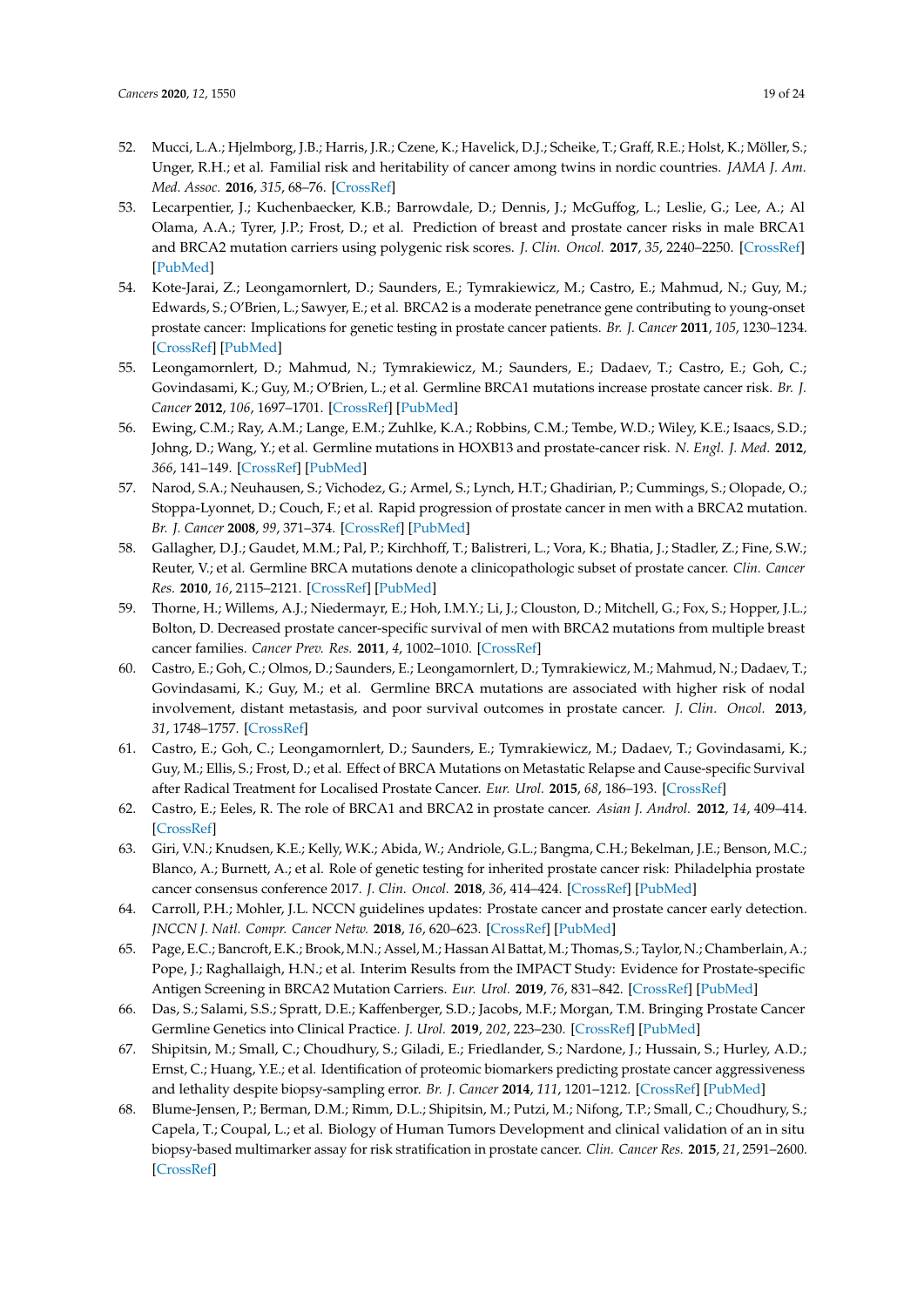- <span id="page-19-17"></span><span id="page-19-16"></span><span id="page-19-15"></span><span id="page-19-14"></span><span id="page-19-0"></span>69. Cuzick, J.; Swanson, G.P.; Fisher, G.; Brothman, A.R.; Berney, D.M.; Reid, J.E.; Mesher, D.; Speights, V.O.; Stankiewicz, E.; Foster, C.S.; et al. Prognostic value of an RNA expression signature derived from cell cycle proliferation genes in patients with prostate cancer: A retrospective study. *Lancet Oncol.* **2011**, *12*, 245–255. [\[CrossRef\]](http://dx.doi.org/10.1016/S1470-2045(10)70295-3)
- <span id="page-19-18"></span><span id="page-19-1"></span>70. Cuzick, J.; Berney, D.M.; Fisher, G.; Mesher, D.; Møller, H.; Reid, J.E.; Perry, M.; Park, J.; Younus, A.; Gutin, A.; et al. Prognostic value of a cell cycle progression signature for prostate cancer death in a conservatively managed needle biopsy cohort. *Br. J. Cancer* **2012**, *106*, 1095–1099. [\[CrossRef\]](http://dx.doi.org/10.1038/bjc.2012.39)
- <span id="page-19-2"></span>71. Eggener, S.E.; Rumble, R.B.; Armstrong, A.J.; Morgan, T.M.; Crispino, T.; Cornford, P.; van der Kwast, T.; Grignon, D.J.; Rai, A.J.; Agarwal, N.; et al. Molecular Biomarkers in Localized Prostate Cancer: ASCO Guideline. *J. Clin. Oncol.* **2020**, *13*, 1474–1494. [\[CrossRef\]](http://dx.doi.org/10.1200/JCO.19.02768)
- <span id="page-19-3"></span>72. Cooperberg, M.R.; Simko, J.P.; Cowan, J.E.; Reid, J.E.; Djalilvand, A.; Bhatnagar, S.; Gutin, A.; Lanchbury, J.S.; Swanson, G.P.; Stone, S.; et al. Validation of a cell-cycle progression gene panel to improve risk stratification in a contemporary prostatectomy cohort. *J. Clin. Oncol.* **2013**, *31*, 1428–1434. [\[CrossRef\]](http://dx.doi.org/10.1200/JCO.2012.46.4396)
- <span id="page-19-19"></span><span id="page-19-4"></span>73. Freedland, S.J.; Gerber, L.; Reid, J.; Welbourn, W.; Tikishvili, E.; Park, J.; Younus, A.; Gutin, A.; Sangale, Z.; Lanchbury, J.S.; et al. Prognostic utility of cell cycle progression score in men with prostate cancer after primary external beam radiation therapy. *Int. J. Radiat. Oncol. Biol. Phys.* **2013**, *86*, 848–853. [\[CrossRef\]](http://dx.doi.org/10.1016/j.ijrobp.2013.04.043) [\[PubMed\]](http://www.ncbi.nlm.nih.gov/pubmed/23755923)
- <span id="page-19-5"></span>74. Advice, N. NICE Advice - Prolaris gene expression assay for assessing long-term risk of prostate cancer progression: © NICE (2016) Prolaris gene expression assay for assessing long-term risk of prostate cancer progression. *BJU Int.* **2018**, *122*, 173–180. [\[CrossRef\]](http://dx.doi.org/10.1111/bju.14452)
- <span id="page-19-6"></span>75. López, I.H.; Parada, D.; Gallardo, P.; Gascón, M.; Besora, A.; Peña, K.; Riu, F.; Arquez Pianetta, M.; Abuchaibe, O.; Torres Royò, L.; et al. Prognostic correlation of cell cycle progression score and Ki-67 as a predictor of aggressiveness, biochemical failure, and mortality in men with high-risk prostate cancer treated with external beam radiation therapy. *Reports Pract. Oncol. Radiother.* **2017**, *22*, 251–257. [\[CrossRef\]](http://dx.doi.org/10.1016/j.rpor.2017.02.003) [\[PubMed\]](http://www.ncbi.nlm.nih.gov/pubmed/28479874)
- <span id="page-19-7"></span>76. Klein, E.A.; Cooperberg, M.R.; Magi-Galluzzi, C.; Simko, J.P.; Falzarano, S.M.; Maddala, T.; Chan, J.M.; Li, J.; Cowan, J.E.; Tsiatis, A.C.; et al. A 17-gene assay to predict prostate cancer aggressiveness in the context of gleason grade heterogeneity, tumor multifocality, and biopsy undersampling. *Eur. Urol.* **2014**, *66*, 550–560. [\[CrossRef\]](http://dx.doi.org/10.1016/j.eururo.2014.05.004) [\[PubMed\]](http://www.ncbi.nlm.nih.gov/pubmed/24836057)
- <span id="page-19-8"></span>77. Cullen, J.; Rosner, I.L.; Brand, T.C.; Zhang, N.; Tsiatis, A.C.; Moncur, J.; Ali, A.; Chen, Y.; Knezevic, D.; Maddala, T.; et al. A biopsy-based 17-gene genomic prostate score predicts recurrence after radical prostatectomy and adverse surgical pathology in a racially diverse population of men with clinically lowand intermediate-risk prostate cancer. *Eur. Urol.* **2015**, *68*, 123–131. [\[CrossRef\]](http://dx.doi.org/10.1016/j.eururo.2014.11.030) [\[PubMed\]](http://www.ncbi.nlm.nih.gov/pubmed/25465337)
- <span id="page-19-9"></span>78. Lin, D.W.; Zheng, Y.; McKenney, J.K.; Brown, M.D.; Lu, R.; Crager, M.; Boyer, H.; Tretiakova, M.; Brooks, J.D.; Dash, A.; et al. 17-Gene Genomic Prostate Score Test Results in the Canary Prostate Active Surveillance Study (PASS) Cohort. *J. Clin. Oncol.* **2020**, *38*, 1549–1557. [\[CrossRef\]](http://dx.doi.org/10.1200/JCO.19.02267)
- <span id="page-19-10"></span>79. Marascio, J.; Spratt, D.E.; Zhang, J.; Trabulsi, E.J.; Le, T.; Sedzorme, W.S.; Beeler, W.H.; Davicioni, E.; Dabbas, B.; Lin, D.W.; et al. Prospective study to define the clinical utility and benefit of Decipher testing in men following prostatectomy. *Prostate Cancer Prostatic Dis.* **2019**. [\[CrossRef\]](http://dx.doi.org/10.1038/s41391-019-0185-7)
- <span id="page-19-12"></span>80. Spratt, D.E.; Yousefi, K.; Deheshi, S.; Ross, A.E.; Den, R.B.; Schaeffer, E.M.; Trock, B.J.; Zhang, J.; Glass, A.G.; Dicker, A.P.; et al. Individual patient-level meta-Analysis of the performance of the decipher genomic classifier in high-risk men after prostatectomy to predict development of metastatic disease. *J. Clin. Oncol.* **2017**, *35*, 1991–1998. [\[CrossRef\]](http://dx.doi.org/10.1200/JCO.2016.70.2811)
- <span id="page-19-13"></span>81. Dalela, D.; Santiago-Jiménez, M.; Yousefi, K.; Karnes, R.J.; Ross, A.E.; Den, R.B.; Freedland, S.J.; Schaeffer, E.M.; Dicker, A.P.; Menon, M.; et al. Genomic classifier augments the role of pathological features in identifying optimal candidates for adjuvant radiation therapy in patients with prostate cancer: Development and internal validation of a multivariable prognostic model. *J. Clin. Oncol.* **2017**, *35*, 1982–1990. [\[CrossRef\]](http://dx.doi.org/10.1200/JCO.2016.69.9918)
- <span id="page-19-11"></span>82. Gore, J.L.; du Plessis, M.; Santiago-Jiménez, M.; Yousefi, K.; Thompson, D.J.S.; Karsh, L.; Lane, B.R.; Franks, M.; Chen, D.Y.T.; Bandyk, M.; et al. Decipher test impacts decision making among patients considering adjuvant and salvage treatment after radical prostatectomy: Interim results from the Multicenter Prospective PRO-IMPACT study. *Cancer* **2017**, *123*, 2850–2859. [\[CrossRef\]](http://dx.doi.org/10.1002/cncr.30665) [\[PubMed\]](http://www.ncbi.nlm.nih.gov/pubmed/28422278)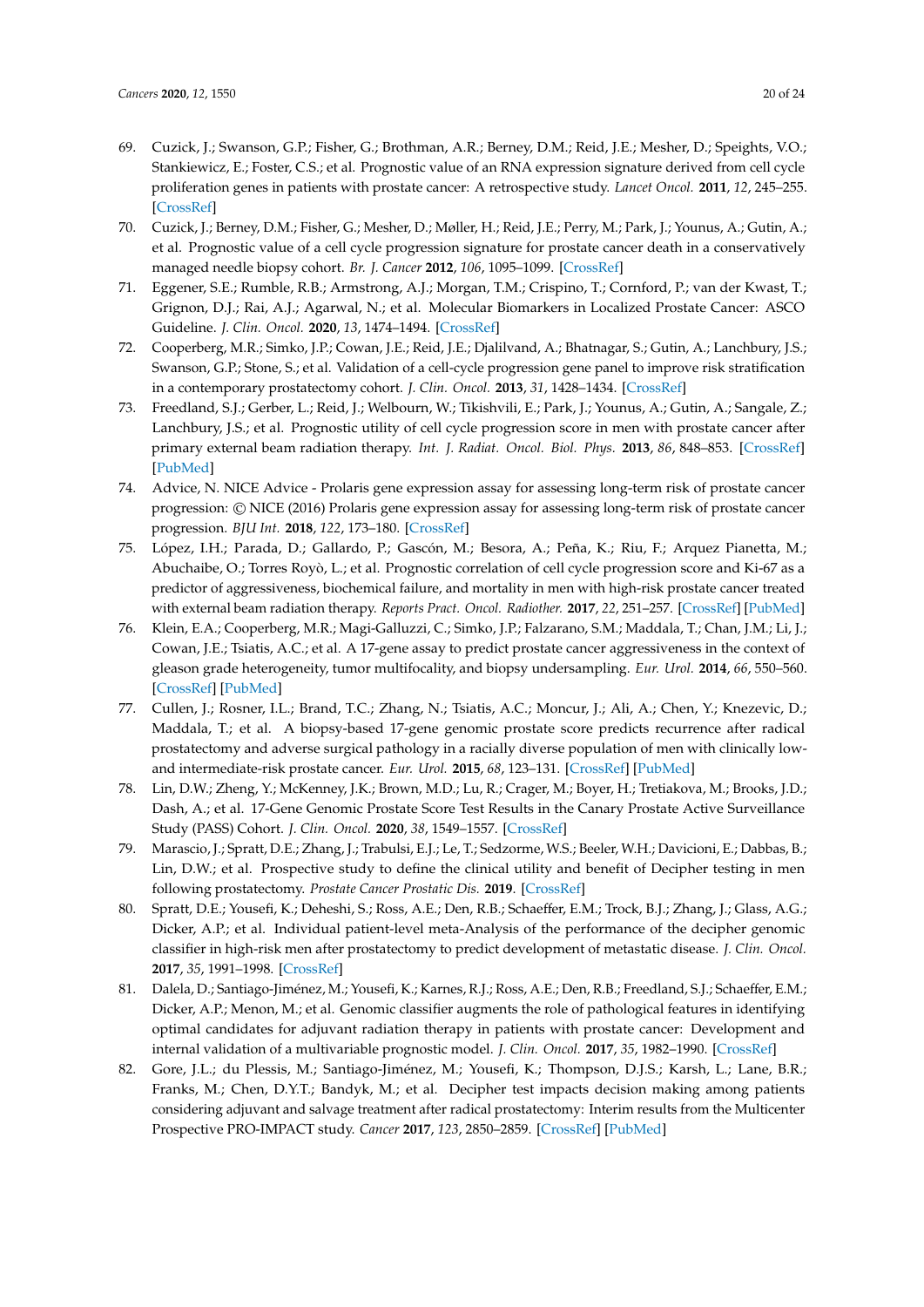- <span id="page-20-0"></span>83. Den, R.B.; Feng, F.Y.; Showalter, T.N.; Mishra, M.V.; Trabulsi, E.J.; Lallas, C.D.; Gomella, L.G.; Kelly, W.K.; Birbe, R.C.; McCue, P.A.; et al. Genomic prostate cancer classifier predicts biochemical failure and metastases in patients after postoperative radiation therapy. *Int. J. Radiat. Oncol. Biol. Phys.* **2014**, *89*, 1038–1046. [\[CrossRef\]](http://dx.doi.org/10.1016/j.ijrobp.2014.04.052) [\[PubMed\]](http://www.ncbi.nlm.nih.gov/pubmed/25035207)
- <span id="page-20-1"></span>84. Zhao, S.G.; Chang, S.L.; Spratt, D.E.; Erho, N.; Yu, M.; Ashab, H.A.D.; Alshalalfa, M.; Speers, C.; Tomlins, S.A.; Davicioni, E.; et al. Development and validation of a 24-gene predictor of response to postoperative radiotherapy in prostate cancer: A matched, retrospective analysis. *Lancet Oncol.* **2016**, *17*, 1612–1620. [\[CrossRef\]](http://dx.doi.org/10.1016/S1470-2045(16)30491-0)
- 85. Kim, H.L.; Li, P.; Huang, H.C.; Deheshi, S.; Marti, T.; Knudsen, B.; Abou-Ouf, H.; Alam, R.; Lotan, T.L.; Lam, L.L.C.; et al. Validation of the Decipher Test for predicting adverse pathology in candidates for prostate cancer active surveillance. *Prostate Cancer Prostatic Dis.* **2019**, *22*, 399–405. [\[CrossRef\]](http://dx.doi.org/10.1038/s41391-018-0101-6) [\[PubMed\]](http://www.ncbi.nlm.nih.gov/pubmed/30542054)
- <span id="page-20-2"></span>86. Berlin, A.; Murgic, J.; Hosni, A.; Pintilie, M.; Salcedo, A.; Fraser, M.; Kamel-Reid, S.; Zhang, J.; Wang, Q.; Ch'ng, C.; et al. Genomic Classifier for Guiding Treatment of Intermediate-Risk Prostate Cancers to Dose-Escalated Image Guided Radiation Therapy Without Hormone Therapy. *Int. J. Radiat. Oncol. Biol. Phys.* **2019**, *103*, 84–91. [\[CrossRef\]](http://dx.doi.org/10.1016/j.ijrobp.2018.08.030) [\[PubMed\]](http://www.ncbi.nlm.nih.gov/pubmed/30170099)
- <span id="page-20-3"></span>87. Feng, F.Y.; Sandler, H.M.; Huang, H.-C.; Simko, J.; Davicioni, E.; Nguyen, P.L.; Efstathiou, J.A.; Dicker, A.P.; Dignam, J.J.; Seiferheld, W.; et al. Transcriptome profiling of NRG Oncology/RTOG 9601: Validation of a prognostic genomic classifier in salvage radiotherapy prostate cancer patients from a prospective randomized trial. *J. Clin. Oncol.* **2020**, *38*, 276. [\[CrossRef\]](http://dx.doi.org/10.1200/JCO.2020.38.6_suppl.276)
- <span id="page-20-4"></span>88. Cuzick, J.; Stone, S.; Fisher, G.; Yang, Z.H.; North, B.V.; Berney, D.M.; Beltran, L.; Greenberg, D.; Møller, H.; Reid, J.E.; et al. Validation of an RNA cell cycle progression score for predicting death from prostate cancer in a conservatively managed needle biopsy cohort. *Br. J. Cancer* **2015**, *113*, 382–389. [\[CrossRef\]](http://dx.doi.org/10.1038/bjc.2015.223) [\[PubMed\]](http://www.ncbi.nlm.nih.gov/pubmed/26103570)
- <span id="page-20-5"></span>89. Armenia, J.; Wankowicz, S.A.M.; Liu, D.; Gao, J.; Kundra, R.; Reznik, E.; Chatila, W.K.; Chakravarty, D.; Han, G.C.; Coleman, I.; et al. The long tail of oncogenic drivers in prostate cancer. *Nat. Genet.* **2018**, *50*, 645–651. [\[CrossRef\]](http://dx.doi.org/10.1038/s41588-018-0078-z)
- <span id="page-20-12"></span>90. Grasso, C.S.; Wu, Y.M.; Robinson, D.R.; Cao, X.; Dhanasekaran, S.M.; Khan, A.P.; Quist, M.J.; Jing, X.; Lonigro, R.J.; Brenner, J.C.; et al. The mutational landscape of lethal castration-resistant prostate cancer. *Nature* **2012**, *487*, 239–243. [\[CrossRef\]](http://dx.doi.org/10.1038/nature11125)
- <span id="page-20-6"></span>91. Robinson, D.; Van Allen, E.M.; Wu, Y.M.; Schultz, N.; Lonigro, R.J.; Mosquera, J.M.; Montgomery, B.; Taplin, M.E.; Pritchard, C.C.; Attard, G.; et al. Integrative clinical genomics of advanced prostate cancer. *Cell* **2015**, *161*, 1215–1228. [\[CrossRef\]](http://dx.doi.org/10.1016/j.cell.2015.05.001)
- <span id="page-20-8"></span>92. Abida, W.; Armenia, J.; Gopalan, A.; Brennan, R.; Walsh, M.; Barron, D.; Danila, D.; Rathkopf, D.; Morris, M.; Slovin, S.; et al. Prospective Genomic Profiling of Prostate Cancer Across Disease States Reveals Germline and Somatic Alterations That May Affect Clinical Decision Making. *JCO Precis. Oncol.* **2017**, 1–16. [\[CrossRef\]](http://dx.doi.org/10.1200/PO.17.00029)
- 93. Abida, W.; Cyrta, J.; Heller, G.; Prandi, D.; Armenia, J.; Coleman, I.; Cieslik, M.; Benelli, M.; Robinson, D.; Van Allen, E.M.; et al. Genomic correlates of clinical outcome in advanced prostate cancer. *Proc. Natl. Acad. Sci. USA* **2019**, *166*, 11428–11436. [\[CrossRef\]](http://dx.doi.org/10.1073/pnas.1902651116) [\[PubMed\]](http://www.ncbi.nlm.nih.gov/pubmed/31061129)
- <span id="page-20-7"></span>94. Abeshouse, A.; Ahn, J.; Akbani, R.; Ally, A.; Amin, S.; Andry, C.D.; Annala, M.; Aprikian, A.; Armenia, J.; Arora, A.; et al. The Molecular Taxonomy of Primary Prostate Cancer. *Cell* **2015**, *163*, 1011–1025. [\[CrossRef\]](http://dx.doi.org/10.1016/j.cell.2015.10.025) [\[PubMed\]](http://www.ncbi.nlm.nih.gov/pubmed/26544944)
- <span id="page-20-9"></span>95. Hussain, M.; Mateo, J.; Fizazi, K.; Saad, F.; Shore, N.D.; Sandhu, S.; Chi, K.N.; Sartor, O.; Agarwal, N.; Olmos, D.; et al. PROfound: Phase III study of olaparib versus enzalutamide or abiraterone for metastatic castration-resistant prostate cancer (mCRPC) with homologous recombination repair (HRR) gene alterations. *Ann. Oncol.* **2019**, *30*, v881–v882. [\[CrossRef\]](http://dx.doi.org/10.1093/annonc/mdz394.039)
- <span id="page-20-10"></span>96. Mateo, J.; Seed, G.; Bertan, C.; Rescigno, P.; Dolling, D.; Figueiredo, I.; Miranda, S.; Nava Rodrigues, D.; Gurel, B.; Clarke, M.; et al. Genomics of lethal prostate cancer at diagnosis and castration resistance. *J. Clin. Investig.* **2020**, *130*, 1743–1751. [\[CrossRef\]](http://dx.doi.org/10.1172/JCI132031) [\[PubMed\]](http://www.ncbi.nlm.nih.gov/pubmed/31874108)
- <span id="page-20-11"></span>97. Mateo, J.; Porta, N.; Bianchini, D.; McGovern, U.; Elliott, T.; Jones, R.; Syndikus, I.; Ralph, C.; Jain, S.; Varughese, M.; et al. Olaparib in patients with metastatic castration-resistant prostate cancer with DNA repair gene aberrations (TOPARP-B): A multicentre, open-label, randomised, phase 2 trial. *Lancet Oncol.* **2020**, *21*, 162–174. [\[CrossRef\]](http://dx.doi.org/10.1016/S1470-2045(19)30684-9)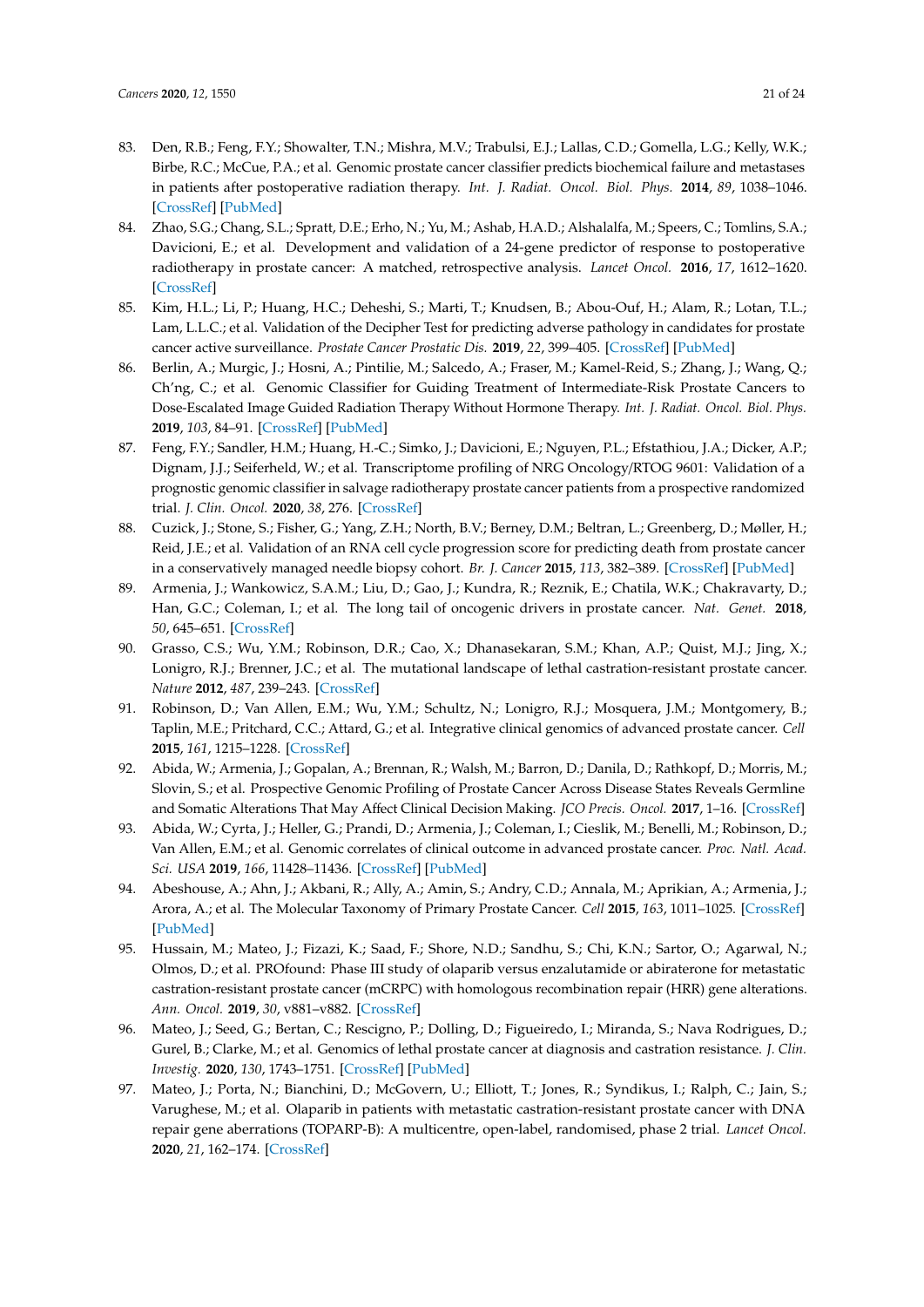- 98. Mateo, J.; Carreira, S.; Sandhu, S.; Miranda, S.; Mossop, H.; Perez-Lopez, R.; Nava Rodrigues, D.; Robinson, D.; Omlin, A.; Tunariu, N.; et al. DNA-repair defects and olaparib in metastatic prostate cancer. *N. Engl. J. Med.* **2015**, *373*, 1697–1708. [\[CrossRef\]](http://dx.doi.org/10.1056/NEJMoa1506859) [\[PubMed\]](http://www.ncbi.nlm.nih.gov/pubmed/26510020)
- <span id="page-21-3"></span>99. Abida, W.; Campbell, D.; Patnaik, A.; Sautois, B.; Shapiro, J.; Vogelzang, N.J.; Bryce, A.H.; McDermott, R.; Ricci, F.; Rowe, J.; et al. Preliminary results from the TRITON2 study of rucaparib in patients (pts) with DNA damage repair (DDR)-deficient metastatic castration-resistant prostate cancer (mCRPC): Updated analyses. *Ann. Oncol.* **2019**, *30*, v327–v328. [\[CrossRef\]](http://dx.doi.org/10.1093/annonc/mdz248.003)
- <span id="page-21-5"></span>100. Abida, W.; Campbell, D.; Patnaik, A.; Shapiro, J.D.; Sautois, B.; Vogelzang, N.J.; Voog, E.G.; Bryce, A.H.; McDermott, R.; Ricci, F.; et al. Non-BRCA DNA Damage Repair Gene Alterations and Response to the PARP Inhibitor Rucaparib in Metastatic Castration-Resistant Prostate Cancer: Analysis from the phase 2 TRITON2 study. *Clin. Cancer Res.* **2020**, *26*, 2487–2496. [\[CrossRef\]](http://dx.doi.org/10.1158/1078-0432.CCR-20-0394) [\[PubMed\]](http://www.ncbi.nlm.nih.gov/pubmed/32086346)
- <span id="page-21-0"></span>101. Smith, M.R.; Sandhu, S.K.; Kelly, W.K.; Scher, H.I.; Efstathiou, E.; Lara, P.N.; Yu, E.Y.; George, D.J.; Chi, K.N.; Saad, F.; et al. Pre-specified interim analysis of GALAHAD: A phase II study of niraparib in patients (pts) with metastatic castration-resistant prostate cancer (mCRPC) and biallelic DNA-repair gene defects (DRD). *Ann. Oncol.* **2019**, *30*, v884–v885. [\[CrossRef\]](http://dx.doi.org/10.1093/annonc/mdz394.043)
- <span id="page-21-1"></span>102. Cheng, H.H.; Pritchard, C.C.; Boyd, T.; Nelson, P.S.; Montgomery, B. Biallelic Inactivation of BRCA2 in Platinum-sensitive Metastatic Castration-resistant Prostate Cancer. *Eur. Urol.* **2016**, *69*, 992–995. [\[CrossRef\]](http://dx.doi.org/10.1016/j.eururo.2015.11.022) [\[PubMed\]](http://www.ncbi.nlm.nih.gov/pubmed/26724258)
- 103. Pomerantz, M.M.; Spisák, S.; Jia, L.; Cronin, A.M.; Csabai, I.; Ledet, E.; Sartor, A.O.; Rainville, I.; O'Connor, E.P.; Herbert, Z.T.; et al. The association between germline BRCA2 variants and sensitivity to platinum-based chemotherapy among men with metastatic prostate cancer. *Cancer* **2017**, *123*, 3532–3539. [\[CrossRef\]](http://dx.doi.org/10.1002/cncr.30808) [\[PubMed\]](http://www.ncbi.nlm.nih.gov/pubmed/28608931)
- <span id="page-21-2"></span>104. Zafeiriou, Z.; Bianchini, D.; Chandler, R.; Rescigno, P.; Yuan, W.; Carreira, S.; Barrero, M.; Petremolo, A.; Miranda, S.; Riisnaes, R.; et al. Genomic Analysis of Three Metastatic Prostate Cancer Patients with Exceptional Responses to Carboplatin Indicating Different Types of DNA Repair Deficiency. *Eur. Urol.* **2019**, *75*, 184–192. [\[CrossRef\]](http://dx.doi.org/10.1016/j.eururo.2018.09.048) [\[PubMed\]](http://www.ncbi.nlm.nih.gov/pubmed/30340782)
- <span id="page-21-4"></span>105. Jonsson, P.; Bandlamudi, C.; Cheng, M.L.; Srinivasan, P.; Chavan, S.S.; Friedman, N.D.; Rosen, E.Y.; Richards, A.L.; Bouvier, N.; Selcuklu, S.D.; et al. Tumour lineage shapes BRCA-mediated phenotypes. *Nature* **2019**, *571*, 576–579. [\[CrossRef\]](http://dx.doi.org/10.1038/s41586-019-1382-1) [\[PubMed\]](http://www.ncbi.nlm.nih.gov/pubmed/31292550)
- <span id="page-21-6"></span>106. Goodall, J.; Mateo, J.; Yuan,W.; Mossop, H.; Porta, N.; Miranda, S.; Perez-Lopez, R.; Dolling, D.; Robinson, D.R.; Sandhu, S.; et al. Circulating cell-free DNA to guide prostate cancer treatment with PARP inhibition. *Cancer Discov.* **2017**, *7*, 1006–1017. [\[CrossRef\]](http://dx.doi.org/10.1158/2159-8290.CD-17-0261) [\[PubMed\]](http://www.ncbi.nlm.nih.gov/pubmed/28450425)
- <span id="page-21-7"></span>107. Annala, M.; Struss, W.J.; Warner, E.W.; Beja, K.; Vandekerkhove, G.; Wong, A.; Khalaf, D.; Seppälä, I.L.; So, A.; Lo, G.; et al. Treatment Outcomes and Tumor Loss of Heterozygosity in Germline DNA Repair–deficient Prostate Cancer. *Eur. Urol.* **2017**, *72*, 34–42. [\[CrossRef\]](http://dx.doi.org/10.1016/j.eururo.2017.02.023)
- 108. Mateo, J.; Cheng, H.H.; Beltran, H.; Dolling, D.; Xu, W.; Pritchard, C.C.; Mossop, H.; Rescigno, P.; Perez-Lopez, R.; Sailer, V.; et al. Clinical Outcome of Prostate Cancer Patients with Germline DNA Repair Mutations: Retrospective Analysis from an International Study. *Eur. Urol.* **2018**, *73*, 687–693. [\[CrossRef\]](http://dx.doi.org/10.1016/j.eururo.2018.01.010)
- <span id="page-21-8"></span>109. Antonarakis, E.S.; Lu, C.; Luber, B.; Liang, C.; Wang, H.; Chen, Y.; Silberstein, J.L.; Piana, D.; Lai, Z.; Chen, Y.; et al. Germline DNA-repair Gene Mutations and Outcomes in Men with Metastatic Castration-resistant Prostate Cancer Receiving First-line Abiraterone and Enzalutamide. *Eur. Urol.* **2018**, *74*, 218–225. [\[CrossRef\]](http://dx.doi.org/10.1016/j.eururo.2018.01.035)
- 110. Pritchard, C.C.; Morrissey, C.; Kumar, A.; Zhang, X.; Smith, C.; Coleman, I.; Salipante, S.J.; Milbank, J.; Yu, M.; Grady, W.M.; et al. Complex MSH2 and MSH6 mutations in hypermutated microsatellite unstable advanced prostate cancer. *Nat. Commun.* **2014**, *5*, 1–6. [\[CrossRef\]](http://dx.doi.org/10.1038/ncomms5988)
- 111. Beltran, H. DNA mismatch repair in prostate cancer. *J. Clin. Oncol.* **2013**, *31*, 1782–1784. [\[CrossRef\]](http://dx.doi.org/10.1200/JCO.2012.48.4667) [\[PubMed\]](http://www.ncbi.nlm.nih.gov/pubmed/23530097)
- <span id="page-21-9"></span>112. Abida, W.; Cheng, M.L.; Armenia, J.; Middha, S.; Autio, K.A.; Vargas, H.A.; Rathkopf, D.; Morris, M.J.; Danila, D.C.; Slovin, S.F.; et al. Analysis of the Prevalence of Microsatellite Instability in Prostate Cancer and Response to Immune Checkpoint Blockade. *JAMA Oncol.* **2019**, *5*, 471–478. [\[CrossRef\]](http://dx.doi.org/10.1001/jamaoncol.2018.5801) [\[PubMed\]](http://www.ncbi.nlm.nih.gov/pubmed/30589920)
- <span id="page-21-10"></span>113. Gillentine, M.A.; Berry, L.N.; Goin-Kochel, R.P.; Ali, M.A.; Ge, J.; Guffey, D.; Rosenfeld, J.A.; Hannig, V.; Bader, P.; Proud, M.; et al. The cognitive and behavioral phenotypes of individuals with CHRNA7 duplications. *J. Autism Dev. Disord.* **2017**, *47*, 549–562. [\[CrossRef\]](http://dx.doi.org/10.1007/s10803-016-2961-8) [\[PubMed\]](http://www.ncbi.nlm.nih.gov/pubmed/27853923)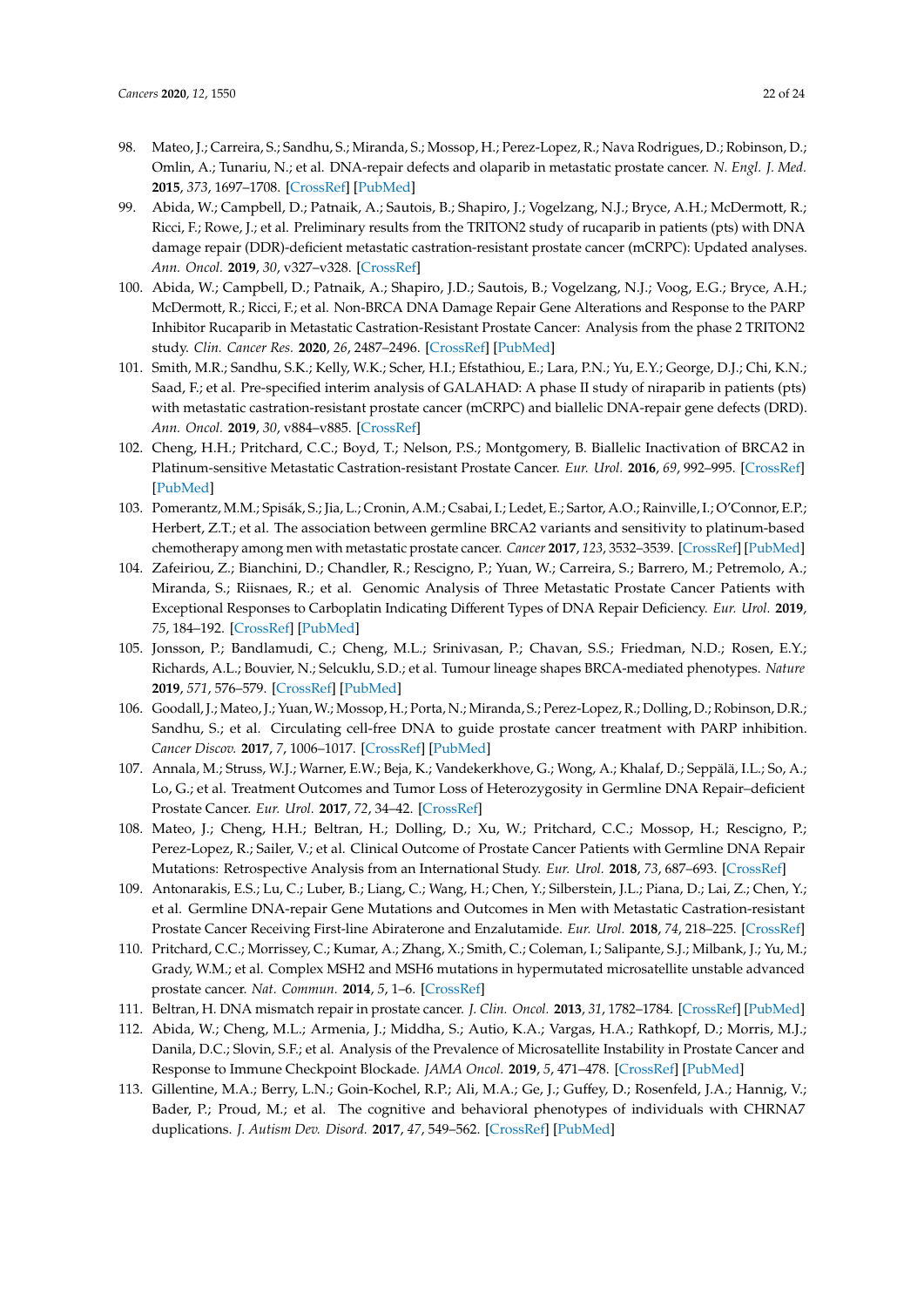- <span id="page-22-0"></span>114. Antonarakis, E.S.; Piulats, J.M.; Gross-Goupil, M.; Goh, J.; Ojamaa, K.; Hoimes, C.J.; Vaishampayan, U.; Berger, R.; Sezer, A.; Alanko, T.; et al. Pembrolizumab for treatment-refractory metastatic castration-resistant prostate cancer: Multicohort, open-label phase II KEYNOTE-199 study. *J. Clin. Oncol.* **2020**, *38*, 395–405. [\[CrossRef\]](http://dx.doi.org/10.1200/JCO.19.01638) [\[PubMed\]](http://www.ncbi.nlm.nih.gov/pubmed/31774688)
- <span id="page-22-1"></span>115. Jamaspishvili, T.; Berman, D.M.; Ross, A.E.; Scher, H.I.; De Marzo, A.M.; Squire, J.A.; Lotan, T.L. Clinical implications of PTEN loss in prostate cancer. *Nat. Rev. Urol.* **2018**, *15*, 222–234. [\[CrossRef\]](http://dx.doi.org/10.1038/nrurol.2018.9) [\[PubMed\]](http://www.ncbi.nlm.nih.gov/pubmed/29460925)
- <span id="page-22-2"></span>116. Carreira, S.; Romanel, A.; Goodall, J.; Grist, E.; Ferraldeschi, R.; Miranda, S.; Prandi, D.; Lorente, D.; Frenel, J.S.; Pezaro, C.; et al. Tumor clone dynamics in lethal prostate cancer. *Sci. Transl. Med.* **2014**, *6*, 254ra125. [\[CrossRef\]](http://dx.doi.org/10.1126/scitranslmed.3009448) [\[PubMed\]](http://www.ncbi.nlm.nih.gov/pubmed/25232177)
- <span id="page-22-3"></span>117. Attard, G.; Swennenhuis, J.F.; Olmos, D.; Reid, A.H.M.; Vickers, E.; A'Hern, R.; Levink, R.; Coumans, F.; Moreira, J.; Riisnaes, R.; et al. Characterization of ERG, AR and PTEN gene status in circulating tumor cells from patients with castration-resistant prostate cancer. *Cancer Res.* **2009**, *69*, 2912–2918. [\[CrossRef\]](http://dx.doi.org/10.1158/0008-5472.CAN-08-3667) [\[PubMed\]](http://www.ncbi.nlm.nih.gov/pubmed/19339269)
- <span id="page-22-4"></span>118. Correia, N.C.; Gírio, A.; Antunes, I.; Martins, L.R.; Barata, J.T. The multiple layers of non-genetic regulation of PTEN tumour suppressor activity. *Eur. J. Cancer* **2014**, *50*, 216–225. [\[CrossRef\]](http://dx.doi.org/10.1016/j.ejca.2013.08.017)
- <span id="page-22-5"></span>119. Lotan, T.L.; Gurel, B.; Sutcliffe, S.; Esopi, D.; Liu, W.; Xu, J.; Hicks, J.L.; Park, B.H.; Humphreys, E.; Partin, A.W.; et al. PTEN protein loss by immunostaining: Analytic validation and prognostic indicator for a high risk surgical cohort of prostate cancer patients. *Clin. Cancer Res.* **2011**, *17*, 6563–6573. [\[CrossRef\]](http://dx.doi.org/10.1158/1078-0432.CCR-11-1244)
- <span id="page-22-6"></span>120. Ahearn, T.U.; Pettersson, A.; Ebot, E.M.; Gerke, T.; Graff, R.E.; Morais, C.L.; Hicks, J.L.; Wilson, K.M.; Rider, J.R.; Sesso, H.D.; et al. A Prospective Investigation of PTEN Loss and ERG Expression in Lethal Prostate Cancer. *J. Natl. Cancer Inst.* **2016**, *108*, 1–9. [\[CrossRef\]](http://dx.doi.org/10.1093/jnci/djv346)
- <span id="page-22-7"></span>121. Carver, B.S.; Chapinski, C.; Wongvipat, J.; Hieronymus, H.; Chen, Y.; Chandarlapaty, S.; Arora, V.K.; Le, C.; Koutcher, J.; Scher, H.; et al. Reciprocal Feedback Regulation of PI3K and Androgen Receptor Signaling in PTEN-Deficient Prostate Cancer. *Cancer Cell* **2011**, *19*, 575–586. [\[CrossRef\]](http://dx.doi.org/10.1016/j.ccr.2011.04.008)
- <span id="page-22-8"></span>122. De Bono, J.S.; De Giorgi, U.; Rodrigues, D.N.; Massard, C.; Bracarda, S.; Font, A.; Arija, J.A.A.; Shih, K.C.; Radavoi, G.D.; Xu, N.; et al. Randomized phase II study evaluating AKT blockade with ipatasertib, in combination with abiraterone, in patients with metastatic prostate cancer with and without PTEN loss. *Clin. Cancer Res.* **2019**, *25*, 928–936. [\[CrossRef\]](http://dx.doi.org/10.1158/1078-0432.CCR-18-0981)
- <span id="page-22-9"></span>123. Annala, M.; Vandekerkhove, G.; Khalaf, D.; Taavitsainen, S.; Beja, K.; Warner, E.W.; Sunderland, K.; Kollmannsberger, C.; Eigl, B.J.; Finch, D.; et al. Circulating tumor DNA genomics correlate with resistance to abiraterone and enzalutamide in prostate cancer. *Cancer Discov.* **2018**, *8*, 444–457. [\[CrossRef\]](http://dx.doi.org/10.1158/2159-8290.CD-17-0937)
- <span id="page-22-11"></span>124. Conteduca, V.; Wetterskog, D.; Sharabiani, M.T.A.; Grande, E.; Fernandez-Perez, M.P.; Jayaram, A.; Salvi, S.; Castellano, D.; Romanel, A.; Lolli, C.; et al. Androgen receptor gene status in plasma DNA associates with worse outcome on enzalutamide or abiraterone for castration-resistant prostate cancer: A multi-institution correlative biomarker study. *Ann. Oncol.* **2017**, *28*, 1–9. [\[CrossRef\]](http://dx.doi.org/10.1093/annonc/mdx155) [\[PubMed\]](http://www.ncbi.nlm.nih.gov/pubmed/28472366)
- <span id="page-22-10"></span>125. Conteduca, V.; Castro, E.; Wetterskog, D.; Scarpi, E.; Jayaram, A.; Romero-Laorden, N.; Olmos, D.; Gurioli, G.; Lolli, C.; Sáez, M.I.; et al. Plasma AR status and cabazitaxel in heavily treated metastatic castration-resistant prostate cancer. *Eur. J. Cancer* **2019**, *116*, 158–168. [\[CrossRef\]](http://dx.doi.org/10.1016/j.ejca.2019.05.007) [\[PubMed\]](http://www.ncbi.nlm.nih.gov/pubmed/31200322)
- <span id="page-22-12"></span>126. Romanel, A.; Tandefelt, D.G.; Conteduca, V.; Jayaram, A.; Casiraghi, N.; Wetterskog, D.; Salvi, S.; Amadori, D.; Zafeiriou, Z.; Rescigno, P.; et al. Plasma AR and abiraterone-resistant prostate cancer. *Sci. Transl. Med.* **2015**, *7*, 1–9. [\[CrossRef\]](http://dx.doi.org/10.1126/scitranslmed.aac9511) [\[PubMed\]](http://www.ncbi.nlm.nih.gov/pubmed/26537258)
- <span id="page-22-13"></span>127. Antonarakis, E.S.; Lu, C.; Wang, H.; Luber, B.; Nakazawa, M.; Roeser, J.C.; Chen, Y.; Mohammad, T.A.; Chen, Y.; Fedor, H.L.; et al. AR-V7 and resistance to enzalutamide and abiraterone in prostate cancer. *N. Engl. J. Med.* **2014**, *371*, 1028–1038. [\[CrossRef\]](http://dx.doi.org/10.1056/NEJMoa1315815) [\[PubMed\]](http://www.ncbi.nlm.nih.gov/pubmed/25184630)
- 128. Antonarakis, E.S.; Lu, C.; Luber, B.; Wang, H.; Chen, Y.; Nakazawa, M.; Nadal, R.; Paller, C.J.; Denmeade, S.R.; Carducci, M.A.; et al. Androgen receptor splice variant 7 and efficacy of taxane chemotherapy in patients with metastatic castration-resistant prostate cancer. *JAMA Oncol.* **2015**, *1*, 582–591. [\[CrossRef\]](http://dx.doi.org/10.1001/jamaoncol.2015.1341) [\[PubMed\]](http://www.ncbi.nlm.nih.gov/pubmed/26181238)
- 129. Antonarakis, E.S.; Lu, C.; Luber, B.; Wang, H.; Chen, Y.; Zhu, Y.; Silberstein, J.L.; Taylor, M.N.; Maughan, B.L.; Denmeade, S.R.; et al. Clinical significance of androgen receptor splice variant-7 mRNA detection in circulating tumor cells of men with metastatic castration-resistant prostate cancer treated with first & second-line Abiraterone & Enzalutamide. *J. Clin. Oncol.* **2017**, *35*, 2149–2156. [\[CrossRef\]](http://dx.doi.org/10.1200/JCO.2016.70.1961) [\[PubMed\]](http://www.ncbi.nlm.nih.gov/pubmed/28384066)
- <span id="page-22-14"></span>130. Scher, H.I.; Graf, R.P.; Schreiber, N.A.; McLaughlin, B.; Lu, D.; Louw, J.; Danila, D.C.; Dugan, L.; Johnson, A.; Heller, G.; et al. Nuclear-specific AR-V7 Protein Localization is Necessary to Guide Treatment Selection in Metastatic Castration-resistant Prostate Cancer. *Eur. Urol.* **2017**, *71*, 874–882. [\[CrossRef\]](http://dx.doi.org/10.1016/j.eururo.2016.11.024) [\[PubMed\]](http://www.ncbi.nlm.nih.gov/pubmed/27979426)